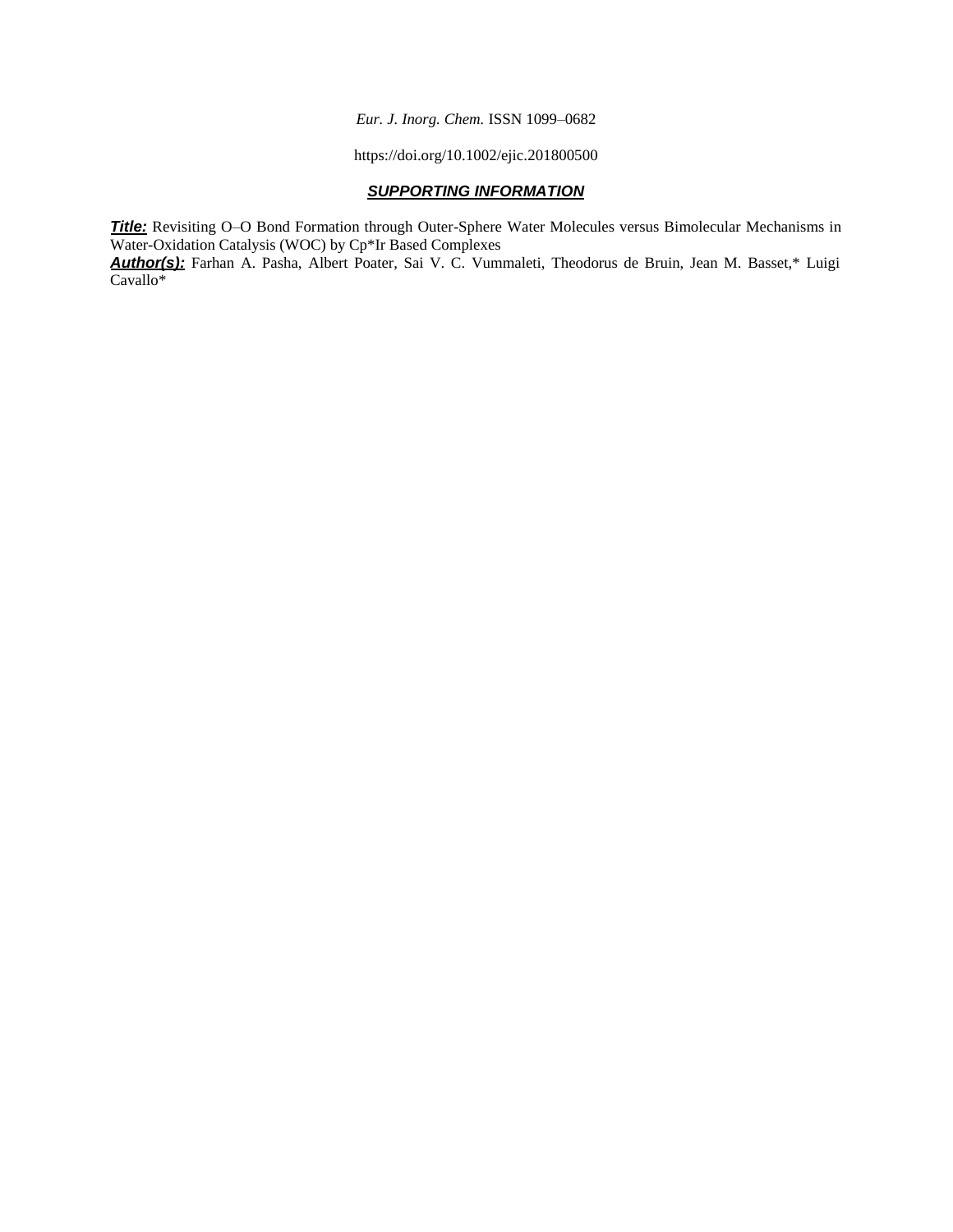**Table S1**. xyz coordinate data sets and absolute energies in a.u. for DFT optimized complexes.

| Supporting Information |  |
|------------------------|--|
|                        |  |

| 6        |                                           | O   | 1.512312           | -1.161570   | $-0.097005$                           | н | $-1.572723$ | 4.682452    | $-0.661064$ |
|----------|-------------------------------------------|-----|--------------------|-------------|---------------------------------------|---|-------------|-------------|-------------|
|          | 2water Energy E= -152.759617877 A.U.      | н   | 1.520708           | $-0.177173$ | $-0.052585$                           | н | 0.239347    | 3.028645    | $-0.860553$ |
| O        | $-0.000262$<br>0.102329<br>$-1.360998$    | н   | 2.128729           | $-1.462052$ | 0.572740                              | C | $-1.336804$ | $-2.587031$ | $-0.384643$ |
| H.       | $-1.761845$<br>0.765787<br>$-0.315248$    | O   | $-1.168776$        | $-1.502616$ | $-0.085073$                           | С | $-2.521122$ | $-3.272079$ | $-0.129382$ |
| H.       | $-1.763209$<br>$-0.763610$<br>$-0.318861$ | н   | $-0.184579$        | $-1.537869$ | $-0.086762$                           | C | $-3.665970$ | $-2.580894$ | 0.245822    |
| O        | 1.500563<br>0.000342<br>$-0.119751$       | н   | $-1.461319$        | $-2.122790$ | 0.584648                              | C | $-3.635748$ | $-1.198234$ | 0.336158    |
| H.       | $-0.000831$<br>0.008060<br>0.540656       | O   | $-1.513332$        | 1.162269    | 0.091692                              | C | $-2.457735$ | $-0.504405$ | 0.069807    |
| H.       | 1.867878<br>$-0.001990$<br>0.765423       | н   | $-2.124773$        | 1.460125    | $-0.583781$                           | С | $-1.285518$ | $-1.206301$ | $-0.256220$ |
|          |                                           | н   | $-1.521117$        | 0.177808    | 0.050391                              | н | $-4.585668$ | $-3.118365$ | 0.447346    |
| 9        |                                           |     |                    |             |                                       | н | $-0.461608$ | $-3.136714$ | $-0.710432$ |
|          | 3water Energy E= -229.155683272 A.U.      | 47  |                    |             |                                       | н | $-2.551295$ | $-4.350857$ | $-0.240654$ |
| O        | $-1.266319$<br>$-0.950873$<br>$-0.093708$ |     |                    |             | L1_CAT_S Energy E=-1031.01938699 A.U. | н | $-4.539408$ | $-0.656366$ | 0.595702    |
| H.       | $-1.891928$<br>$-1.217795$<br>0.581709    | Ir. | 0.406449 -0.113979 |             | $-0.484485$                           | С | 3.593855    | $-1.040430$ | $-1.080643$ |
| H.       | 0.022041<br>$-1.200727$<br>$-0.036844$    | C   | 1.107791           | $-0.309461$ | 1.679192                              | С | 1.144682    | 2.245630    | 2.008249    |
| O        | 1.460691<br>$-0.606513$<br>$-0.080830$    | C   | 1.528832           | 0.988402    | 1.314532                              | C | 0.218203    | $-0.680976$ | 2.813575    |
| H        | $-1.062937$<br>$-0.071058$<br>0.598224    | C   | 1.800422           | $-1.233071$ | 0.806309                              | С | 1.810363    | $-2.713384$ | 0.959446    |
| H.       | 2.010368<br>$-1.045905$<br>0.569871       | C   | 2.532983           | 0.887866    | 0.277676                              | С | 3.268172    | 2.037408    | $-0.316853$ |
| O        | $-0.196507$<br>1.565814<br>0.108872       | C   | 2.714750           | $-0.471181$ | $-0.024236$                           | O | 0.517599    | $-0.683353$ | $-2.188962$ |
| H.       | 0.618399<br>1.028567<br>0.079898          | C   | $-3.315244$        | 1.888037    | 0.139785                              | н | 0.805632    | $-0.905415$ | 3.710215    |
| H.       | 2.208596<br>$-0.117247$<br>$-0.598243$    | C   | $-3.048842$        | 3.230265    | $-0.083544$                           | н | $-0.468931$ | 0.129825    | 3.056798    |
|          |                                           | C   | $-1.772324$        | 3.637122    | $-0.452141$                           | н | $-0.384972$ | $-1.557487$ | 2.573270    |
| 12       |                                           |     | $-0.750471$        | 2.701350    | $-0.560117$                           | Η | 2.593133    | $-3.001677$ | 1.670025    |
|          | 4water Energy E= -305.552494159 A.U.      | C   | $-0.997232$        | 1.355986    | $-0.310648$                           | Н | 0.859986    | $-3.080794$ | 1.344418    |
| $\Omega$ | 1.168926<br>1.501232<br>0.089952          | C   |                    |             |                                       | н | 2.013116    | $-3.216733$ | 0.013947    |
| H.       | 1.464495<br>2.130969<br>$-0.569406$       | C   | $-2.302995$        | 0.940430    | 0.009827                              | Η | 4.438940    | $-0.383067$ | $-1.286849$ |
| H.       | 1.536461<br>0.184807<br>0.088238          | н   | $-4.324009$        | 1.575092    | 0.387317                              | Н | 3.990312    | $-2.013540$ | $-0.785803$ |
|          |                                           | н   | $-3.844845$        | 3.960844    | 0.008356                              |   |             |             |             |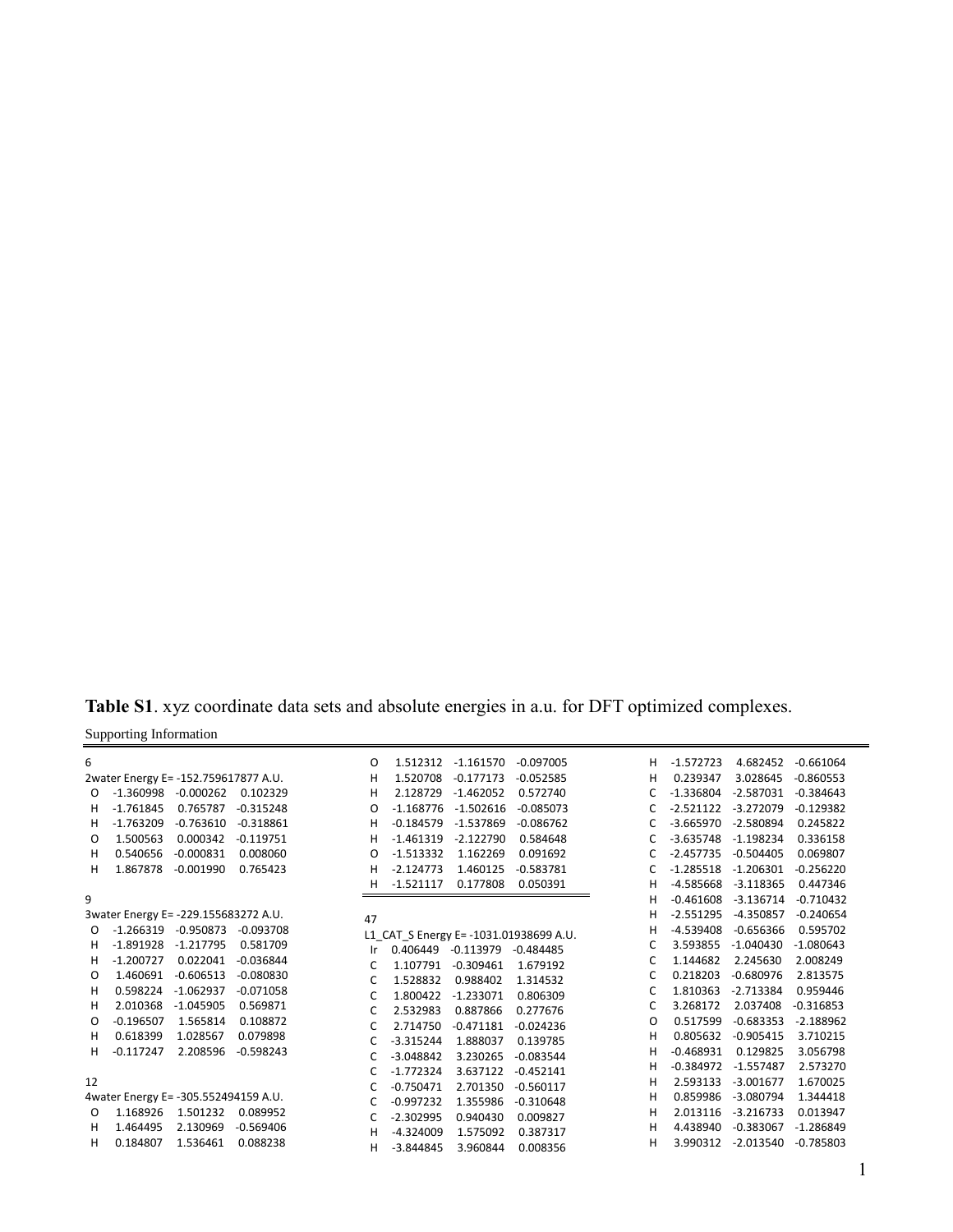| H    | 3.022679           | -1.167954 -2.009210                  |                                       | H  | -1.618229                            | 5.258622                            | 0.447060           | C  |                        | 0.059624 -3.741697                  | 1.145898           |
|------|--------------------|--------------------------------------|---------------------------------------|----|--------------------------------------|-------------------------------------|--------------------|----|------------------------|-------------------------------------|--------------------|
| н    | 3.689604           |                                      | 1.782989 -1.288885                    | н  | 0.798769                             | 4.699581                            | 0.446364           | C  | $-1.966908$            | -0.746142 -2.487759                 |                    |
| н    |                    | 2.619584 2.904633 -0.450848          |                                       | н  | 1.535815                             | 2.385129                            | 0.236172           | C  |                        | 1.174238 -0.808022 -2.939729        |                    |
|      | 4.089822           | 2.348347 0.337354                    |                                       | C  |                                      | -2.652103 -1.521135 -1.037364       |                    | C  |                        | 2.420428 -2.772118 -0.796163        |                    |
| н    |                    |                                      |                                       |    |                                      |                                     |                    |    |                        |                                     |                    |
| н    | 1.212382           | 3.112165                             | 1.351291                              | C  | $-4.032309$                          | -1.483717 -1.207602                 |                    | C  | $-2.630966$            | $-2.460056$                         | 0.109476           |
| н    | 0.124326           | 2.200056                             | 2.387755                              | С  | $-4.745495$                          | -0.330237 -0.906367                 |                    | 0  | $-0.438213$            | $-0.143281$                         | 1.951553           |
| н    | 1.816910           | 2.416861                             | 2.855859                              | C  | -4.074045                            |                                     | 0.798942 -0.466824 | 0  | -4.589360              | 0.282166                            | $-0.541638$        |
|      |                    |                                      |                                       | C  | $-2.689391$                          |                                     | 0.774262 -0.311403 | H  | $-5.522796$            | 0.336408                            | $-0.751857$        |
| 47   |                    |                                      |                                       | C  |                                      | $-1.976191$ $-0.407363$ $-0.560210$ |                    | н  | $-4.458955$            | 0.892509                            | 0.217791           |
|      |                    |                                      |                                       |    |                                      |                                     |                    |    |                        |                                     |                    |
|      |                    |                                      | L1_CAT_T Energy E=-1031.03191887 A.U. | н  |                                      | -5.821832 -0.306715 -1.033880       |                    | 0  | $-4.063394$            | 2.018761                            | 1.492303           |
| Ir I |                    | 0.404343 -0.001888 -0.472460         |                                       | н  |                                      | -2.107484 -2.419795 -1.303051       |                    | н  | $-3.437603$            | 2.673110                            | 1.171268           |
| C    |                    | 1.315668 -0.651397 1.571394          |                                       | н  |                                      | -4.549192 -2.356948 -1.591115       |                    | H  | $-3.593149$            | 1.564119                            | 2.226318           |
| C    |                    | 1.387017 0.765762                    | 1.508700                              | н  | $-4.627616$                          | 1.709580 -0.263039                  |                    | 0  | $-2.615855$            | 0.675578                            | 3.348244           |
|      |                    |                                      |                                       |    |                                      |                                     |                    |    |                        |                                     |                    |
| C    |                    | 2.158503 -1.189074                   | 0.532625                              | C  |                                      | 1.814708 -3.320016 -0.219340        |                    | H  | $-1.816126$            | 0.360863                            | 2.875697           |
| C    | 2.260847           | 1.126897                             | 0.425127                              | C  | 1.700748                             | 0.960860                            | 2.566228           | H  | $-2.302484$            | 1.042321                            | 4.176728           |
| C    | 2.728959           | -0.086236 -0.171007                  |                                       | С  |                                      | -1.117133 -0.469079                 | 2.936119           | н  | 1.134144               | -1.467542 -3.813215                 |                    |
| C    | $-3.511344$        | 1.564481  0.224488                   |                                       | C  |                                      | $-1.017009$ $-3.158853$             | 1.260407           | н  | 0.739250               | 0.150651 -3.224128                  |                    |
| C    | $-3.383404$        | 2.941486                             | 0.118847                              | С  |                                      | 3.503245 -0.820408                  | 0.668762           | н  |                        | 2.223782 -0.634009 -2.700337        |                    |
|      |                    |                                      |                                       |    |                                      |                                     |                    |    |                        |                                     |                    |
| C    | $-2.155229$        | 3.501148 -0.206400                   |                                       | O  |                                      | 0.300918 -0.564106 -1.996147        |                    | н  |                        | 2.564767 -3.545900                  | $-1.557478$        |
| C    | $-1.047098$        |                                      | 2.683038 -0.406478                    | O  | 3.877249                             | 2.445784                            | 0.134330           | н  |                        | 3.112389 -1.957305                  | $-1.009174$        |
| С    | $-1.158259$        |                                      | 1.305833 -0.278508                    | н  | 4.581130                             | 3.094124                            | 0.085729           | н  |                        | 2.694787 -3.202373                  | 0.166937           |
| C    | $-2.409492$        | 0.738737                             | 0.016327                              | н  | 3.691120                             |                                     | 2.184199 -0.794657 | н  | $-0.234829$            | $-4.742766$                         | 0.813146           |
| H    | -4.479662          | 1.132867                             | 0.455331                              | O  | 3.156133                             |                                     | 1.650654 -2.363656 | н  |                        | 1.076897 -3.806504                  | 1.532449           |
|      |                    |                                      |                                       |    |                                      |                                     |                    |    |                        |                                     |                    |
| H    | $-4.246304$        | 3.578582                             | 0.277410                              | Н  | 2.264286                             |                                     | 1.952297 -2.555360 | н  |                        | $-0.595441 -3.465256$               | 1.973371           |
| H    |                    | -2.058869  4.576196  -0.314670       |                                       | н  | 3.122440                             |                                     | 0.679182 -2.514672 | H  |                        | -2.597395 -2.553334                 | 1.196427           |
| H    | $-0.097894$        |                                      | 3.131095 -0.681097                    | O  | 2.740148                             | -1.030197 -2.698623                 |                    | H  |                        | -3.337760 -1.665884                 | $-0.137933$        |
| C    |                    | -1.068639 -2.676780 -0.405795        |                                       | н  |                                      | 1.764470 -0.939442 -2.455420        |                    | н  |                        | -3.021861 -3.403417                 | $-0.288344$        |
| С    |                    | -2.182637 -3.486039 -0.201679        |                                       | Н  |                                      | 2.761316 -1.356731 -3.600361        |                    | H  |                        | -2.890597 -0.483464                 | $-1.968994$        |
|      |                    |                                      |                                       |    |                                      |                                     |                    |    |                        |                                     |                    |
| С    |                    | -3.405980 -2.916620 0.124578         |                                       | Н  |                                      | -0.978803 -0.920815                 | 3.924080           | н  | $-1.563431$            | 0.154349                            | $-2.950964$        |
| C    |                    | -3.523127 -1.538479 0.227806         |                                       | н  | $-1.138651$                          | 0.613757                            | 3.061748           | н  |                        | -2.216697 -1.447741 -3.291844       |                    |
| C    |                    | $-2.415084$ $-0.721643$              | 0.017254                              | н  | -2.093861                            | $-0.773289$                         | 2.558587           |    |                        |                                     |                    |
| C    |                    | -1.168663 -1.298722 -0.278679        |                                       | Н  |                                      | $-0.821717 - 3.797259$              | 2.128752           | 56 |                        |                                     |                    |
|      |                    | -4.273402 -3.546888                  |                                       |    |                                      |                                     |                    |    |                        |                                     |                    |
| н    |                    |                                      | 0.285729                              | н  |                                      | -2.024929 -2.757033                 | 1.354260           |    |                        | L1_TS Energy E= -1260.16801555 A.U. |                    |
| H    |                    | $-0.124186 -3.132784 -0.682003$      |                                       | н  |                                      | -0.986589 -3.789714                 | 0.372162           |    | Ir -0.560833 -0.020768 |                                     | 0.069130           |
| н    |                    | -2.094530 -4.561959 -0.308533        |                                       | н  |                                      | 2.406351 -4.010218                  | 0.391396           | C  | -2.223784              | 0.516671 -1.263292                  |                    |
| H    |                    | -4.487909 -1.098923                  | 0.458429                              | н  |                                      | 0.992024 -3.886512 -0.656024        |                    | C  | $-2.606682$            | 1.030744                            | 0.034209           |
| C    |                    | 3.698864 -0.178066 -1.297110         |                                       | н  |                                      | 2.448651 -2.956454 -1.030143        |                    | C  |                        | -2.168376 -0.916954 -1.172727       |                    |
|      |                    |                                      |                                       |    |                                      |                                     |                    | C  |                        |                                     |                    |
| C    | 0.763310           | 1.723557                             | 2.462525                              | н  |                                      | 3.738990 -1.192756 -0.329627        |                    |    |                        | -2.702770 -0.078477                 | 0.913350           |
| C    |                    | 0.601020 -1.456156                   | 2.601015                              | н  |                                      | 3.754084 0.240528                   | 0.705699           | C  | $-2.450523$            | -1.291192                           | 0.180810           |
| C    |                    | 2.504432 -2.625377                   | 0.347738                              | Н  |                                      | 4.148940 -1.343756                  | 1.383647           | C  | 3.005819               | 1.974572 -1.267303                  |                    |
| C    | 2.726476           | 2.503176                             | 0.098420                              | н  | 2.474631                             | 1.500255                            | 2.018819           | C  | 2.790606               | 3.331099 -1.060983                  |                    |
| O    |                    | 0.390367 -0.002083 -2.284459         |                                       | н  | 0.883338                             | 1.648626                            | 2.780112           | C  | 1.589974               | 3.761865 -0.518464                  |                    |
| н    |                    | 1.280411 -1.722424                   | 3.417214                              | н  | 2.127755                             | 0.640055                            | 3.523316           | C  | 0.601598               | 2.833104                            | -0.192241          |
|      |                    |                                      |                                       |    |                                      |                                     |                    |    |                        |                                     |                    |
| н    |                    | $-0.236219$ $-0.903676$              | 3.027361                              |    |                                      |                                     |                    | C  | 0.784277               | 1.463186 -0.402355                  |                    |
| н    |                    | 0.198566 -2.377985                   | 2.178820                              | 56 |                                      |                                     |                    | C  | 2.022470               | 1.044424                            | $-0.944776$        |
| н    |                    | 3.403864 -2.879428                   | 0.919651                              |    | L1_R_T Energy E= -1260.22954800 A.U. |                                     |                    | н  | 3.952657               | 1.645134 -1.682866                  |                    |
| Η    |                    | 1.703273 -3.276681                   | 0.697572                              | Ir |                                      | 0.137654 -0.421207                  | 0.242325           | н  | 3.563138               | 4.047666 -1.317007                  |                    |
| н    |                    | 2.701369 -2.864054 -0.698420         |                                       | С  |                                      | 0.447429 -1.412058 -1.786462        |                    | н  | 1.415791               |                                     | 4.819301 -0.348638 |
|      |                    |                                      |                                       |    |                                      |                                     |                    |    |                        |                                     |                    |
| н    | 3.576067           |                                      | 0.648067 -1.998325                    | С  |                                      | -0.977066 -1.385827 -1.582923       |                    | н  | $-0.329289$            | 3.192254                            | 0.235777           |
| н    |                    | 4.726092 -0.147386 -0.919368         |                                       | С  |                                      | 1.006926 -2.312251 -0.817065        |                    | C  |                        | 1.044877 -2.510034 -0.736607        |                    |
| н    |                    | 3.575694 -1.106177 -1.855491         |                                       | С  | $-1.278326$                          | -2.189078 -0.449722                 |                    | С  |                        | 2.170218 -3.180230 -1.213197        |                    |
| н    | 2.939602           | 2.616457 -0.965442                   |                                       | С  |                                      | -0.045912 -2.767880                 | 0.024679           | С  |                        | 3.283636 -2.462403 -1.632304        |                    |
| н    | 1.983799           | 3.252233                             | 0.375010                              | С  | 0.807076                             | 3.650714 -0.893522                  |                    | C  |                        | 3.264980 -1.076212 -1.567397        |                    |
|      |                    |                                      |                                       |    |                                      |                                     |                    |    |                        | 2.139900 -0.405464 -1.093534        |                    |
| н    | 3.645815           | 2.739568                             | 0.646073                              | С  | -0.427191                            |                                     | 4.126090 -1.309680 | С  |                        |                                     |                    |
| н    | 0.398588           |                                      | 2.617610 1.955032                     | С  | $-1.540494$                          |                                     | 3.296724 -1.266158 | С  |                        | 0.996899 -1.117494 -0.668229        |                    |
| н    | $-0.083546$        | 1.276405                             | 2.982469                              | С  | $-1.419886$                          |                                     | 1.984147 -0.816837 | н  |                        | 4.161261 -2.979481 -2.003849        |                    |
| н    |                    | 1.495208 2.034142                    | 3.215210                              | С  | -0.184838                            |                                     | 1.495945 -0.412647 | H  |                        | 0.199448 -3.096407 -0.389964        |                    |
|      |                    |                                      |                                       | С  | 0.937493                             | 2.341102 -0.437416                  |                    | н  |                        | 2.175351 -4.264831 -1.254593        |                    |
| 56   |                    |                                      |                                       |    |                                      |                                     |                    |    |                        |                                     |                    |
|      |                    | L1 R S Energy E= -1260.22584972 A.U. |                                       | н  | 1.669570                             |                                     | 4.308610 -0.914396 | н  |                        | 4.138731 -0.517659 -1.887841        |                    |
| Ir.  |                    | 0.024792 -0.381323 -0.199188         |                                       | Н  | -0.522123                            |                                     | 5.146502 -1.663980 | С  |                        | -2.633150 -2.674187                 | 0.705662           |
| C    |                    | -0.027226 -0.881730 2.009057         |                                       | H  | $-2.509114$                          |                                     | 3.666097 -1.586828 | С  | $-2.969534$            | 2.443890                            | 0.337153           |
| C    |                    | 1.232226 -0.241905                   | 1.833077                              | н  | $-2.299596$                          |                                     | 1.351559 -0.792626 | С  | $-2.116890$            | 1.320002 -2.513844                  |                    |
|      |                    |                                      |                                       | С  |                                      | 3.036913 -0.226926                  | 1.183147           | С  |                        | -1.978635 -1.849648 -2.316592       |                    |
| C    |                    | 0.001346 -2.077332 1.212153          |                                       |    |                                      |                                     |                    |    |                        |                                     |                    |
| С    |                    | 2.077390 -1.070833                   | 1.004497                              | С  | 4.262812                             | 0.412549                            | 1.338696           | С  |                        | -3.004078 -0.032347                 | 2.370880           |
| C    |                    | 1.324958 -2.191980                   | 0.617389                              | С  | 4.439065                             | 1.703635                            | 0.859465           | O  | 0.336335               | $-0.278543$                         | 1.892053           |
| C    | -2.240347 3.226179 |                                      | 0.170270                              | С  | 3.385479                             | 2.365775                            | 0.247566           | O  | 0.977782               | 1.034516                            | 2.464020           |
| C    | $-1.297480$        | 4.228554                             | 0.337455                              | С  | 2.152154                             | 1.736264                            | 0.098564           | H  | 1.096398               | 1.548225                            | 1.628192           |
|      |                    |                                      |                                       | С  | 1.984736                             | 0.415254                            | 0.545940           | н  | 1.925462               | 0.719097                            | 2.797683           |
| C    | 0.055807           | 3.916533                             | 0.342307                              |    | 5.395471                             | 2.200945                            | 0.976162           | O  | 3.198843               | 0.162203                            |                    |
| C    | 0.472756           | 2.595362                             | 0.216251                              | Н  |                                      |                                     |                    |    |                        |                                     | 3.169073           |
| С    | $-0.467285$        | 1.582407                             | 0.070036                              | н  |                                      | 2.907672 -1.229423                  | 1.576149           | н  | 3.392985               | 0.080278                            | 4.105320           |
| C    | -1.836419 1.902594 |                                      | 0.016862                              | н  |                                      | 5.077124 -0.097405                  | 1.842103           | н  | 3.129029               | $-0.764073$                         | 2.789870           |
| H    | -3.294322          | 3.479628                             | 0.129156                              | н  |                                      | 3.522614 3.384572 -0.099259         |                    | O  |                        | 2.438126 -2.061364                  | 2.134092           |
|      |                    |                                      |                                       |    |                                      |                                     |                    |    |                        |                                     |                    |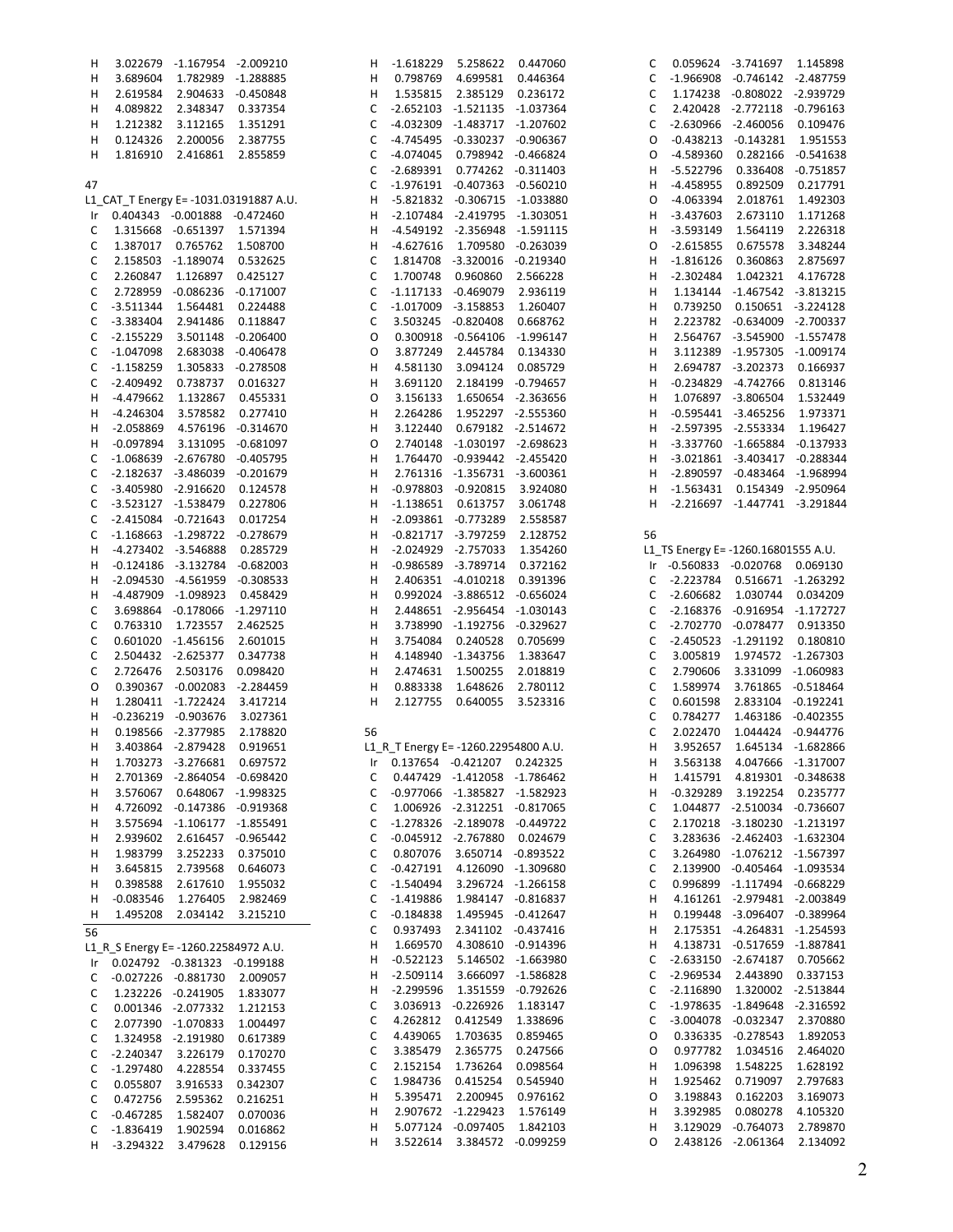| Н      | 1.594486                        | $-1.594200$                | 1.948558                   |
|--------|---------------------------------|----------------------------|----------------------------|
| н      | 2.711066                        | $-2.403817$                | 1.274758                   |
| Н      | $-3.156660$                     | 0.990177                   | 2.716115                   |
| Н      | $-3.908040$                     | $-0.604121$                | 2.599660                   |
| Н      | $-2.177446$                     | $-0.460201$                | 2.944998                   |
| Н      | $-2.335993$                     | $-2.747318$                | 1.753076                   |
| Н      | $-3.681907$                     | $-2.985916$                | 0.636333                   |
| Н      | $-2.042542$                     | $-3.398806$                | 0.142930                   |
| Н<br>Н | $-1.387783$                     | $-1.392255$<br>$-2.763114$ | $-3.109998$                |
| н      | -1.466516<br>$-2.950591$        | $-2.130510$                | $-2.013695$<br>$-2.735808$ |
| Н      | $-1.503993$                     | 0.810431                   | $-3.257303$                |
| Н      | $-3.106546$                     | 1.492310                   | $-2.950764$                |
| Н      | $-1.657105$                     | 2.290822                   | $-2.323777$                |
| Н      | $-2.474381$                     | 3.135752                   | $-0.345309$                |
| н      | $-4.048558$                     | 2.598889                   | 0.226505                   |
| Н      | $-2.698033$                     | 2.727556                   | 1.355448                   |
| 56     |                                 |                            |                            |
| L1     | P Energy E= -1260.19169960 A.U. |                            |                            |
| Ir     | $-0.574787$                     | $-0.018770$                | 0.073235                   |
| C      | $-2.140471$                     | 0.184409                   | $-1.353942$                |
| С      | $-2.519823$                     | 1.087196                   | $-0.274667$                |
| C      | $-2.270431$                     | $-1.171421$                | $-0.844061$                |
| C      | $-2.700261$                     | 0.314568                   | 0.886818                   |
| C      | $-2.547191$                     | $-1.092890$                | 0.535670                   |
| C      | 2.890567                        | 2.123763                   | $-1.304345$                |
| C      | 2.696390                        | 3.449057                   | $-0.938075$                |
| C      | 1.553347                        | 3.808145                   | $-0.240753$                |
| C      | 0.595262                        | 2.843404                   | 0.068601                   |
| C      | 0.750595                        | 1.507559                   | $-0.309853$                |
| C      | 1.939517                        | 1.157491                   | $-0.991921$                |
| H      | 3.798057                        | 1.846240                   | $-1.830837$                |
| Н      | 3.443201                        | 4.195296                   | $-1.185592$                |
| н      | 1.401661                        | 4.838112                   | 0.065072                   |
| н<br>C | $-0.288385$<br>1.066955         | 3.147797<br>$-2.430327$    | 0.620523                   |
| С      | 2.171493                        | $-3.039118$                | $-0.925629$<br>$-1.521085$ |
| C      | 3.220903                        | $-2.264535$                | $-1.996620$                |
| C      | 3.166842                        | $-0.884969$                | $-1.857419$                |
| C      | 2.066966                        | $-0.276002$                | $-1.258308$                |
| C      | 0.977808                        | $-1.043292$                | $-0.788725$                |
| H      | 4.079859                        | $-2.732427$                | $-2.464376$                |
| Н      | 0.266796                        | $-3.062481$                | $-0.554119$                |
| Н      | 2.206314                        | $-4.119953$                | $-1.613977$                |
| Н      | 3.996753                        | $-0.282728$                | $-2.212975$                |
| Ċ      | $-2.773741$                     | $-2.225356$                | 1.477232                   |
| C      | -2.748581                       | 2.548535                   | $-0.431381$                |
| C      | $-2.017578$                     | 0.558072                   | $-2.791377$                |
| C      | $-2.199636$                     | $-2.397730$                | $-1.682008$                |
| C      | $-3.050973$                     | 0.799078                   | 2.250532                   |
| O      | 0.438153                        | $-0.303651$                | 2.022087                   |
| O      | 1.278323                        | 0.767487                   | 2.498104                   |
| Η      | 1.326218                        | 1.331785                   | 1.698175                   |
| H      | 2.980320                        | 0.168384                   | 3.132475                   |
| O      | 3.740026<br>3.934272            | $-0.423472$                | 3.266954                   |
| H<br>Н |                                 | $-0.406456$<br>$-1.790086$ | 4.205853<br>2.421207       |
| O      | 2.940389<br>2.154964            | $-2.207381$                | 2.011933                   |
| Н      | 1.093461                        | $-1.084286$                | 1.983902                   |
| н      | 2.365546                        | $-2.407449$                | 1.090554                   |
| H      | $-4.102181$                     | 0.593618                   | 2.479369                   |
| н      | $-2.444063$                     | 0.303807                   | 3.011174                   |
| н      | $-2.891290$                     | 1.873119                   | 2.347236                   |
| н      | $-3.845053$                     | $-2.393821$                | 1.633022                   |
| н      | $-2.343471$                     | $-3.153058$                | 1.098953                   |
| н      | $-2.327881$                     | $-2.027668$                | 2.453578                   |
| н      | $-3.138939$                     | $-2.522780$                | $-2.231198$                |
| н      | $-1.390696$                     | $-2.341504$                | $-2.410789$                |
| Η      | $-2.048332$                     | $-3.293790$                | $-1.079646$                |
| н      | $-3.000166$                     | 0.590058                   | $-3.275617$                |
| н      | $-1.552794$                     | 1.538050                   | $-2.903480$                |
| н      | $-1.398512$                     | $-0.160323$                | $-3.329531$                |

| н            | -3.750789                             |                       | 2.725850 -0.836431                    |
|--------------|---------------------------------------|-----------------------|---------------------------------------|
| Н            | -2.681218                             | 3.076463              | 0.520751                              |
| н            | -2.029947                             | 2.997790              | $-1.117066$                           |
|              |                                       |                       |                                       |
| 47           |                                       |                       |                                       |
|              |                                       |                       | L2_CAT_S Energy E=-1047.47146088 A.U. |
| Ir           |                                       | 0.418101 -0.138563    | $-0.428916$                           |
| C            | 1.281775                              | $-0.359939$           | 1.697045                              |
| C            | 1.511405                              | 0.985214              | 1.352299                              |
|              |                                       |                       |                                       |
| C            | 1.969953                              | $-1.190313$           | 0.718699                              |
| C            | 2.312226                              | 1.020999              | 0.140566                              |
| C            | 2.646816                              | $-0.318131$           | $-0.212398$                           |
| C            | $-3.309381$                           | 1.862502              | 0.125304                              |
| C            | $-3.058324$                           | 3.204315              | $-0.105702$                           |
|              |                                       |                       |                                       |
| C            | -1.778731                             | 3.621357              | $-0.447709$                           |
| C            | $-0.736306$                           | 2.704967              | $-0.513445$                           |
| C            | $-0.965099$                           | 1.362391              | $-0.247429$                           |
| $\mathsf{C}$ | -2.273400                             | 0.935577              | 0.042563                              |
| Η            | $-4.321326$                           | 1.539144              | 0.340259                              |
|              |                                       |                       |                                       |
| Н            | $-3.866770$                           | 3.922830              | $-0.047136$                           |
| н            | $-1.590356$                           | 4.665264              | $-0.670512$                           |
| Н            | 0.250102                              | 3.048767              | $-0.798071$                           |
| C            | $-1.393139$                           | -2.527973             | $-0.375168$                           |
| C            | $-2.554170$                           | $-3.242430$           | $-0.162247$                           |
| C            | -3.699442                             | -2.553183             | 0.212802                              |
|              |                                       |                       |                                       |
| C            | -3.655473                             | $-1.176945$           | 0.330810                              |
| C            | $-2.463830$                           | $-0.503475$           | 0.088428                              |
| N            |                                       | $-1.350677 -1.202340$ | $-0.221559$                           |
| Н            |                                       | -4.625469 -3.085564   | 0.394022                              |
| Н            | -0.475960                             | $-3.001299$           | $-0.697776$                           |
|              |                                       |                       |                                       |
| Н            | $-2.556859$                           | -4.315288             | $-0.301694$                           |
| Η            | -4.544386                             | $-0.618257$           | 0.591538                              |
| C            | 3.498505                              | $-0.751312$           | $-1.348730$                           |
| C            | 1.107730                              | 2.169226              | 2.149377                              |
| C            | 0.562324                              | $-0.867545$           | 2.894428                              |
| C            | 2.133682                              | -2.665317             | 0.797819                              |
|              |                                       |                       |                                       |
| C            | 2.883011                              | 2.240323              | $-0.490966$                           |
| O            | 0.475598                              | $-0.891914$           | $-2.060860$                           |
| Н            | 1.268305                              | -1.033295             | 3.714129                              |
| Н            | $-0.189812$                           | $-0.159913$           | 3.241677                              |
| Н            | 0.066083                              | $-1.817550$           | 2.693155                              |
| Н            | 2.992866                              | -2.898150             | 1.436144                              |
|              |                                       |                       |                                       |
| н            | 1.263738                              | $-3.149566$           | 1.241953                              |
| Н            |                                       | 2.318394 -3.102884    | $-0.182954$                           |
| н            |                                       | 4.078844   0.080800   | $-1.745040$                           |
| Н            | 4.194537                              | $-1.530610$           | $-1.032911$                           |
| Н            | 2.871950                              | $-1.145860$           | $-2.156768$                           |
|              |                                       |                       | $-1.577958$                           |
| Н            | 2.900242                              | 2.164124              |                                       |
| Н            | 2.335771                              | 3.139461              | $-0.212218$                           |
| Н            | 3.914610                              | 2.373621              | $-0.149450$                           |
| Н            | 0.867006                              | 3.027508              | 1.523864                              |
| н            | 0.244962                              | 1.959472              | 2.780259                              |
| н            | 1.938880                              | 2.456441              | 2.801732                              |
|              |                                       |                       |                                       |
|              |                                       |                       |                                       |
| 47           |                                       |                       |                                       |
|              | L2_CAT_T Energy E=-1047.48246866 A.U. |                       |                                       |
| Ir           | 0.407406                              | $-0.019070$           | $-0.404399$                           |
| С            | 1.457356                              | $-0.566058$           | 1.592733                              |
| C            | 1.504956                              | 0.838036              | 1.436071                              |
|              |                                       |                       |                                       |
| C            | 2.200529                              | $-1.178852$           | 0.505440                              |
| C            | 2.214010                              | 1.124224              | 0.204612                              |
| C            | 2.684399                              | $-0.135018$           | $-0.327499$                           |
| C            | $-3.519995$                           | 1.549577              | 0.209690                              |
| C            | -3.400979                             | 2.924310              | 0.118098                              |
|              |                                       |                       |                                       |
| C            | $-2.165380$                           | 3.493641              | $-0.162790$                           |
| C            | $-1.041167$                           | 2.692738              | $-0.328072$                           |
| C            | $-1.140508$                           | 1.315763              | $-0.209397$                           |
| C            | $-2.396857$                           | 0.739985              | 0.037252                              |
| Н            | $-4.492772$                           | 1.112140              | 0.402650                              |
| н            | $-4.273121$                           | 3.553054              | 0.248724                              |
|              |                                       |                       |                                       |
| Н            | $-2.076682$                           | 4.569350              | $-0.264077$                           |
| Н            | $-0.093803$                           | 3.157385              | $-0.573596$                           |
| C            | $-1.145485$                           | $-2.629844$           | $-0.331567$                           |

| С       | $-2.238691$              | $-3.455674$                        | $-0.193606$                |
|---------|--------------------------|------------------------------------|----------------------------|
| C       | $-3.474314$              | $-2.877091$                        | 0.073356                   |
| C       | $-3.573738$              | $-1.504825$                        | 0.176378                   |
| С       | $-2.438389$              | $-0.712518$                        | 0.022489                   |
| N       | $-1.243202$              | $-1.301002$                        | $-0.211336$                |
| н       | -4.355884                | $-3.496432$                        | 0.188258                   |
| н       | $-0.161507$              | $-3.019531$                        | $-0.556867$                |
| н       | $-2.122724$              | $-4.525737$                        | $-0.302353$                |
| н       | $-4.530382$              | -1.036799                          | 0.364632                   |
| С       | 3.548017                 | $-0.282489$                        | $-1.527183$                |
| C       | 0.997396                 | 1.857698                           | 2.389898                   |
| C       | 0.852463                 | $-1.312521$                        | 2.728791                   |
| C       | 2.529221                 | $-2.625572$                        | 0.393303                   |
| C       | 2.659119<br>0.301129     | 2.467570                           | $-0.255422$                |
| O<br>н  | 1.629951                 | $-0.051384$<br>$-1.584595$         | $-2.220450$<br>3.449057    |
| н       | 0.107629                 | $-0.716719$                        | 3.254615                   |
| н       | 0.376837                 | $-2.237339$                        | 2.399440                   |
| н       | 3.461390                 | $-2.837214$                        | 0.926903                   |
| н       | 1.758794                 | $-3.253860$                        | 0.841725                   |
| н       | 2.669195                 | $-2.933804$                        | $-0.643093$                |
| Н       | 3.282877                 | 0.437110                           | $-2.302122$                |
| н       | 4.591654                 | $-0.104134$                        | $-1.250012$                |
| н       | 3.481283                 | $-1.281675$                        | $-1.955723$                |
| н       | 2.700225                 | 2.533713                           | $-1.342633$                |
| н       | 2.007059                 | 3.258335                           | 0.113323                   |
| н       | 3.663925                 | 2.671317                           | 0.128401                   |
| н       | 0.586548                 | 2.726223                           | 1.875452                   |
| Н       | 0.220708                 | 1.455652                           | 3.039146                   |
| Н       | 1.820105                 | 2.201535                           | 3.024375                   |
|         |                          |                                    |                            |
| 53      |                          |                                    |                            |
| L2      |                          | R 2w Energy E= -1200.27206021 A.U. |                            |
| Ir<br>C | 0.242006<br>0.324709     | $-0.317913$<br>$-1.290196$         | $-0.181689$<br>1.903855    |
| C       | 0.927794                 | $-0.030706$                        | 2.072020                   |
| C       | 1.094421                 | $-2.020336$                        | 0.909268                   |
| C       | 2.071316                 | 0.058763                           | 1.180461                   |
| C       | 2.193032                 | $-1.179368$                        | 0.485319                   |
| O       | 2.931965                 | 2.567181                           | $-1.639774$                |
| C       | $-2.733614$              | 2.706822                           | 0.221449                   |
| C       | $-2.034284$              | 3.892892                           | 0.371812                   |
| C       | $-0.645580$              | 3.891023                           | 0.343331                   |
| C       | 0.058485                 | 2.697207                           | 0.229181                   |
| C       | $-0.637163$              | 1.502037                           | 0.132529                   |
| Ċ       | $-2.041005$              | 1.506798                           | 0.081742                   |
| н       | $-3.816498$              | 2.726468                           | 0.177293                   |
| н       | $-2.573722$              | 4.826644                           | 0.475026                   |
| н       | $-0.101196$              | 4.826416                           | 0.402017                   |
| н       | 1.139868                 | 2.718167                           | 0.162192                   |
| С       | $-2.150203$              | $-1.881999$                        | $-1.119240$                |
| С       | $-3.485996$              | $-2.179708$                        | $-1.295833$                |
| C<br>C  | $-4.431774$<br>-4.013980 | $-1.230521$<br>$-0.009844$         | $-0.931616$<br>$-0.436380$ |
| C       | $-2.654546$              | 0.245441                           | $-0.294647$                |
| N       | $-1.756825$              | $-0.714237$                        | $-0.606907$                |
| н       | $-5.488877$              | $-1.436476$                        | $-1.049927$                |
| н       | $-1.363844$              | $-2.566990$                        | $-1.406973$                |
| н       | $-3.772337$              | $-3.132641$                        | $-1.720575$                |
| н       | -4.733487                | 0.754364                           | $-0.174172$                |
| Ο       | 0.500772                 | $-0.631799$                        | $-1.946444$                |
| C       | 3.293507                 | $-1.563547$                        | $-0.433506$                |
| C       | 0.543555                 | 1.000581                           | 3.066487                   |
| C       | $-0.831244$              | $-1.836743$                        | 2.660998                   |
| C       | 0.903640                 | $-3.448309$                        | 0.545837                   |
| C       | 3.072478                 | 1.153464                           | 1.167576                   |
| H       | 3.486643                 | 3.247737                           | $-2.025293$                |
| н       | 2.877930                 | 1.853869                           | $-2.308445$                |
| Ο       | 2.712173                 | 0.312239                           | $-3.173116$                |
| н       | 1.915531                 | $-0.122491$                        | $-2.796605$<br>$-4.127011$ |
| н<br>н  | 2.624046<br>4.084448     | 0.260570<br>$-2.068312$            | 0.130012                   |
|         |                          |                                    |                            |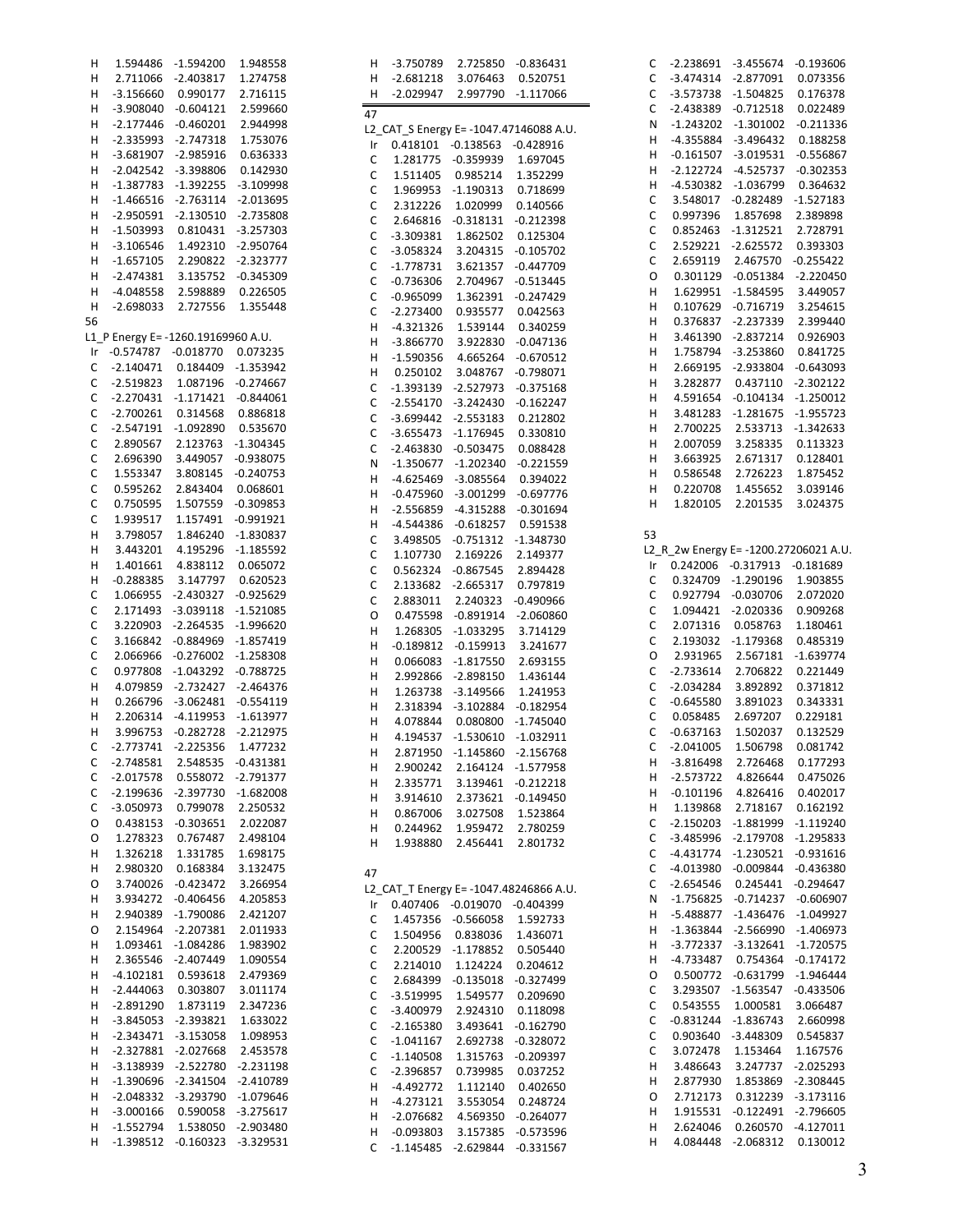| H  |                                 | 2.945114 -2.242945                  | -1.211540                              |        |                            |                                     | L2_TS_2w Energy E= -1200.23114774 A.U. | H            | $-0.095413$                      | 4.452862                            | 1.987555                                |
|----|---------------------------------|-------------------------------------|----------------------------------------|--------|----------------------------|-------------------------------------|----------------------------------------|--------------|----------------------------------|-------------------------------------|-----------------------------------------|
| H  |                                 | 3.723156 -0.692760 -0.927338        |                                        |        |                            | Ir 0.485314 0.009742 0.106321       |                                        | н            |                                  | 1.072622 2.367029                   | 1.413834                                |
| н  | 4.019264                        | 0.766962                            | 1.558282                               | C      |                            | 1.962381  0.587949  -1.437901       |                                        | C            | -1.976961 -1.257532 -1.969218    |                                     |                                         |
| H  | 3.255585                        | 1.548026                            | 0.162528                               | C      |                            | 2.041845 -0.825955 -1.255635        |                                        | C            |                                  | -3.239990 -1.334503 -2.519871       |                                         |
|    |                                 |                                     |                                        |        |                            |                                     |                                        |              |                                  |                                     |                                         |
| H  | 2.765539                        | 1.979892                            | 1.807295                               | C      |                            | 2.392731 1.219199 -0.197630         |                                        | C            |                                  | -4.198173 -0.415538 -2.113875       |                                         |
| H  | 0.669638                        | 2.009647                            | 2.675505                               | C      |                            | 2.403750 -1.084483 0.111743         |                                        | C            |                                  | -3.856389  0.564524  -1.201342      |                                         |
| н  | $-0.490799$                     | 0.889063                            | 3.388945                               | C      |                            | 2.657955  0.195258  0.740612        |                                        | C            |                                  | -2.564177  0.607157  -0.690265      |                                         |
| H  | 1.183484                        | 0.900882                            | 3.949082                               | 0      |                            | -0.903406 -1.398811 2.478260        |                                        | N            |                                  | $-1.666305 -0.331064 -1.060509$     |                                         |
| H  |                                 | $-0.472448$ $-2.394711$             | 3.531446                               | C      |                            | -3.353329 -1.270789 -1.297252       |                                        | н            |                                  | -5.201660 -0.453658 -2.520604       |                                         |
|    |                                 |                                     |                                        |        |                            |                                     |                                        |              |                                  |                                     |                                         |
| H  |                                 | -1.487706 -1.045545                 | 3.021665                               | C      |                            | -3.300569 -2.652587 -1.368187       |                                        | н            |                                  | $-1.178622$ $-1.926361$ $-2.261189$ |                                         |
| н  |                                 | -1.424005 -2.523062                 | 2.055742                               | C      |                            | -2.139035 -3.315539 -0.995322       |                                        | н            |                                  | -3.458602 -2.094065 -3.258597       |                                         |
| H  |                                 | 1.476338 -4.073697                  | 1.239307                               | C      |                            | $-1.024030 -2.596765 -0.574374$     |                                        | н            |                                  | -4.580359 1.307434 -0.894363        |                                         |
| H  |                                 | $-0.139532 -3.754532$               | 0.622534                               | C      |                            | -1.040977 -1.202595 -0.515888       |                                        | 0            |                                  | 0.836708 -0.077690 -1.797996        |                                         |
| H  |                                 | 1.260638 -3.659017 -0.461751        |                                        | C      |                            | -2.240674 -0.549589 -0.866863       |                                        | C            |                                  | 3.050814 -1.958174 -0.268042        |                                         |
|    |                                 |                                     |                                        |        |                            |                                     |                                        |              |                                  |                                     |                                         |
|    |                                 |                                     |                                        | H      |                            | -4.270006 -0.761971 -1.573487       |                                        | C            | 0.092749                         | 0.108690                            | 3.380380                                |
| 53 |                                 |                                     |                                        | н      |                            | -4.165264 -3.212102 -1.703733       |                                        | C            |                                  | -1.556508 -2.245858 2.046722        |                                         |
|    |                                 |                                     | L2_R_T_2w Energy E=-1200.27911670 A.U. | H      |                            | -2.097410 -4.398364 -1.035263       |                                        | C            |                                  | 0.286666 -3.573473 -0.165970        |                                         |
|    | Ir 0.178052 -0.337376 -0.228254 |                                     |                                        | н      |                            | $-0.129905$ $-3.140397$ $-0.287983$ |                                        | C            |                                  | 2.899013 0.346844                   | 1.862735                                |
| C  |                                 | 0.256936 -2.217258                  | 1.137906                               | C      | $-0.952619$                |                                     | 2.686450 0.068432                      | н            |                                  | 2.615081  0.738011  -1.682181       |                                         |
|    |                                 |                                     |                                        |        |                            |                                     |                                        |              |                                  |                                     |                                         |
| C  |                                 | 0.500423 -1.028036                  | 1.902875                               | C      | $-1.969313$                |                                     | 3.585534 -0.178041                     | н            | 3.878030                         | 1.624849 -1.867682                  |                                         |
| C  |                                 | 1.287832 -2.361265                  | 0.161147                               | C      | $-3.157768$                |                                     | 3.109851 -0.716159                     | 0            |                                  | 4.755669 2.655128 -3.126820         |                                         |
| C  |                                 | 1.721708 -0.443540                  | 1.415385                               | C      | $-3.287979$                |                                     | 1.758676 -0.966893                     | н            |                                  | 5.514751  2.354800  -3.631200       |                                         |
| С  |                                 | 2.179987 -1.238406                  | 0.308048                               | C      | $-2.228956$                |                                     | 0.896087 -0.695062                     | н            | 4.771360                         | 3.613710 -3.164405                  |                                         |
| O  | 3.632954                        | 2.383152 -0.520551                  |                                        | N      | $-1.067448$                |                                     | 1.382658 -0.201917                     | н            |                                  | 3.687566 -0.224795 2.362648         |                                         |
| C  | $-2.340800$                     | 3.012963                            | 0.601919                               | H.     | $-3.975901$                |                                     | 3.786975 -0.930922                     | н            |                                  | 3.324114  0.799628  0.962295        |                                         |
|    |                                 |                                     |                                        |        |                            |                                     |                                        |              |                                  |                                     |                                         |
| C  | $-1.491252$                     | 4.064967                            | 0.891317                               | н      | $-0.010300$                | 3.002113                            | 0.495080                               | н            | 2.580518                         | 1.128635 2.551080                   |                                         |
| C  | $-0.115831$                     | 3.883378                            | 0.815434                               | H      | $-1.827773$                |                                     | 4.633660 0.050648                      | н            |                                  | 3.689438 -2.651251 0.289370         |                                         |
| С  | 0.423359                        | 2.642792                            | 0.488981                               | н      | $-4.209595$                |                                     | 1.363930 -1.373119                     | н            |                                  | 2.765481 -2.439673 -1.203464        |                                         |
| С  | $-0.420633$                     | 1.572790                            | 0.243435                               | 0      |                            | $-0.148233 - 0.005246$              | 1.982708                               | н            |                                  | 3.625836 -1.062711 -0.510613        |                                         |
| C  | $-1.811628$                     | 1.767339                            | 0.262610                               | C      | 3.106272                   | 0.361108 2.147471                   |                                        | н            |                                  | 0.613168 -4.435334                  | 0.425758                                |
|    | $-3.412967$                     | 3.171427                            | 0.623026                               | C      |                            | 1.850873 -1.848374 -2.317173        |                                        | н            |                                  | -0.783388 -3.688057 -0.340213       |                                         |
| н  |                                 |                                     |                                        |        |                            |                                     |                                        |              |                                  |                                     |                                         |
| H  | $-1.899640$                     | 5.033385                            | 1.153485                               | C      | 1.709203                   | 1.300652 -2.720428                  |                                        | н            |                                  | 0.806081 -3.614813 -1.123021        |                                         |
| H  | 0.550553                        | 4.718039                            | 1.001752                               | C      |                            | 2.636927 2.676899 -0.019217         |                                        | н            |                                  | -1.436130 -3.074337 2.751561        |                                         |
| н  | 1.499558                        | 2.539589                            | 0.402604                               | C      |                            | 2.716759 -2.409333                  | 0.715475                               | н            |                                  | -2.141172 -1.471382 2.541979        |                                         |
| С  |                                 | -2.479152 -1.504028 -1.111655       |                                        | н      |                            | -1.295531 -1.693364                 | 1.632296                               | н            |                                  | $-2.134816 -2.618255$               | 1.200288                                |
| С  |                                 | -3.842632 -1.568374 -1.289033       |                                        | H      |                            | -1.632201 -0.992879                 | 3.045483                               | н            |                                  | 0.468436 -0.389883                  | 4.280096                                |
|    |                                 |                                     |                                        |        |                            | -2.705552 -0.232204                 |                                        |              |                                  |                                     |                                         |
| С  |                                 | -4.613818 -0.485899 -0.879340       |                                        | O      |                            |                                     | 3.904190                               | н            |                                  | 0.503395 1.116534                   | 3.368061                                |
| C  | $-3.996843$                     |                                     | 0.622336 -0.336982                     | н      |                            | -3.079412 -0.580893                 | 4.718129                               | H.           |                                  | -0.990570  0.184412                 | 3.466859                                |
| С  | $-2.610921$                     |                                     | 0.645390 -0.193437                     | н      | $-2.506729$                | 0.695763                            | 4.057315                               |              |                                  |                                     |                                         |
| N  |                                 | -1.887354 -0.436689 -0.562792       |                                        | н      |                            | 3.787861 -2.620197                  | 0.634804                               | 59           |                                  |                                     |                                         |
| H  |                                 | -5.690764 -0.505403 -0.997193       |                                        | н      |                            | 2.451029 -2.439641                  | 1.772582                               |              |                                  |                                     | L2_R_S_4w Energy E= -1353.07037516 A.U. |
| H  |                                 | $-1.824987$ $-2.308960$ $-1.419952$ |                                        | н      |                            | 2.188418 -3.218411                  | 0.210723                               |              | Ir -0.225951 -0.394385 -0.053429 |                                     |                                         |
|    |                                 |                                     |                                        |        |                            |                                     |                                        |              |                                  |                                     |                                         |
|    |                                 |                                     |                                        |        |                            |                                     |                                        |              |                                  |                                     |                                         |
| Н, |                                 |                                     | -4.286310 -2.444580 -1.742526          | н      | 4.141579                   | 0.024879                            | 2.255364                               | C            | -0.854890 -1.082166 2.037028     |                                     |                                         |
| H  | -4.579044                       | 1.482266 -0.034697                  |                                        | н      | 3.055334                   | 1.401343                            | 2.466652                               | C            |                                  | 0.059933 -0.037983 2.270122         |                                         |
| O  | 0.536343                        |                                     | 0.080865 -1.976348                     | н      | 2.487079                   | $-0.229841$                         | 2.824651                               | C            |                                  | $-0.158046$ $-2.115070$             | 1.287536                                |
| C  |                                 | 3.445131 -1.035439 -0.444198        |                                        | н      | 3.663070                   |                                     | 2.921172 -0.311407                     |              |                                  |                                     |                                         |
|    |                                 |                                     |                                        |        |                            |                                     |                                        | $\mathsf{C}$ |                                  | 1.336730 -0.388140                  | 1.670863                                |
| С  |                                 | -0.256665 -0.585954                 | 3.107555                               | н      | 1.978208                   |                                     | 3.278926 -0.646294                     | C            |                                  | 1.212588 -1.683770                  | 1.097297                                |
| C  |                                 | -0.845957 -3.179297                 | 1.392609                               | н      | 2.509277                   | 2.990970                            | 1.017536                               | C            | $-2.606695$                      |                                     | 3.125797 -0.379579                      |
| C  |                                 | 1.475084 -3.491285 -0.786676        |                                        | н      | 2.655287                   |                                     | 1.527000 -3.222032                     | C            | $-1.753335$                      | 4.178872 -0.093766                  |                                         |
| С  | 2.479929                        | 0.659023                            | 2.052592                               | н      | 1.107190                   |                                     | 0.698952 -3.400676                     | C            |                                  | $-0.414722$ 3.932891                | 0.180983                                |
| H  | 4.421848                        |                                     | 2.927605 -0.554285                     | н      | 1.187904                   |                                     | 2.245187 -2.560198                     |              |                                  |                                     |                                         |
|    |                                 |                                     |                                        |        |                            |                                     |                                        | C            |                                  | 0.072412 2.630739                   | 0.242985                                |
| H  | 3.340201                        |                                     | 2.272483 -1.447117                     | н      |                            | 2.812381 -2.047612 -2.800692        |                                        | C            | $-0.791838$                      | 1.572075                            | 0.014123                                |
| O  | 2.606080                        |                                     | 1.736702 -2.976075                     | н      |                            | 1.481940 -2.791700 -1.916933        |                                        | C            |                                  | -2.127639  1.818722  -0.347916      |                                         |
| H  | 1.805771                        |                                     | 1.216387 -2.804834                     | н      |                            | 1.153292 -1.512061 -3.083341        |                                        | H            |                                  | -3.632891 3.330125 -0.662892        |                                         |
| H  | 2.426627                        |                                     | 2.266924 -3.755137                     |        |                            |                                     |                                        | н            | $-2.124761$                      | 5.196195 -0.122793                  |                                         |
| H  |                                 | 4.237190 -1.631843                  | 0.020905                               | 53     |                            |                                     |                                        | н            | 0.267082                         | 4.759231                            | 0.346168                                |
| H  | 3.352904                        | -1.360798 -1.480909                 |                                        |        |                            |                                     | L2 P 2w Energy E= -1200.26719743 A.U.  |              |                                  |                                     |                                         |
|    |                                 |                                     |                                        |        |                            |                                     |                                        | н            | 1.135040                         | 2.478815                            | 0.410985                                |
| H  | 3.755231                        |                                     | 0.010287 -0.436520                     | Ir     |                            | 0.191222 -0.290743 -0.126082        |                                        | C            |                                  | -2.573520 -1.546231 -1.534740       |                                         |
| H  | 3.185976                        | 0.218570                            | 2.765308                               | C      |                            | -0.224701 -1.739931 1.621879        |                                        | C            |                                  | -3.866011 -1.611905 -2.013456       |                                         |
| H  | 3.049569                        | 1.235394                            | 1.321993                               | C      |                            | 0.503021 -0.681565                  | 2.194650                               | C            |                                  | -4.684274 -0.498656 -1.872531       |                                         |
| H  | 1.828053                        | 1.332366                            | 2.607577                               | C      |                            | 0.599375 -2.325050                  | 0.577690                               | C            |                                  | -4.176734  0.649188  -1.294472      |                                         |
| н  |                                 | 0.171944 -1.032255                  | 4.009886                               | C      |                            | 1.782902 -0.567545                  | 1.509879                               | C            |                                  | -2.860478  0.668850  -0.846043      |                                         |
| H  | $-0.223301$                     | 0.497429                            | 3.222109                               | С      |                            | 1.864501 -1.619224                  | 0.554738                               |              |                                  |                                     |                                         |
|    |                                 |                                     |                                        |        |                            |                                     |                                        | N            |                                  | $-2.104001$ $-0.445959$ $-0.943063$ |                                         |
| H  |                                 | $-1.304264$ $-0.884282$             | 3.057874                               | O      | 3.411826                   |                                     | 1.057593 -1.232729                     | Н            |                                  | -5.707304 -0.521684 -2.228625       |                                         |
| H  |                                 | $-0.551938$ $-3.851077$             | 2.205301                               | C      | $-2.662406$                | 2.811639                            | 0.515982                               | Н            |                                  | -1.877802 -2.368265 -1.634789       |                                         |
| H  |                                 | $-1.762351 - 2.677200$              | 1.703437                               | C      | $-1.982878$                | 3.811935                            | 1.190212                               | н            |                                  | -4.215178 -2.516056 -2.494128       |                                         |
| H  |                                 | $-1.064112$ $-3.799491$             | 0.523803                               | С      | $-0.638545$                | 3.651589                            | 1.499822                               | Н            | $-4.787120$                      | 1.537723 -1.203500                  |                                         |
| H  |                                 | 2.183368 -4.214339 -0.368898        |                                        | C      | 0.019852                   | 2.469621                            | 1.182376                               | C            |                                  | 2.297860 -2.479590                  | 0.471276                                |
| H  |                                 | 0.543736 -4.023470 -0.980408        |                                        | C      | $-0.662568$                | 1.445058                            | 0.544527                               |              |                                  |                                     |                                         |
| H  |                                 | 1.880060 -3.152617 -1.740607        |                                        | C      | $-2.005381$                | 1.631546                            | 0.175247                               | C            |                                  | $-0.181733$ $1.165787$              | 3.100550                                |
|    |                                 |                                     |                                        |        |                            |                                     |                                        | C            |                                  | $-2.254251 -1.168487$               | 2.532000                                |
| 53 |                                 |                                     |                                        | н<br>н | $-3.695890$<br>$-2.494099$ | 2.968717<br>4.731066                | 0.229337<br>1.449532                   | C<br>C       | 2.597759                         | $-0.691239 -3.466484$<br>0.367884   | 0.976246<br>1.840930                    |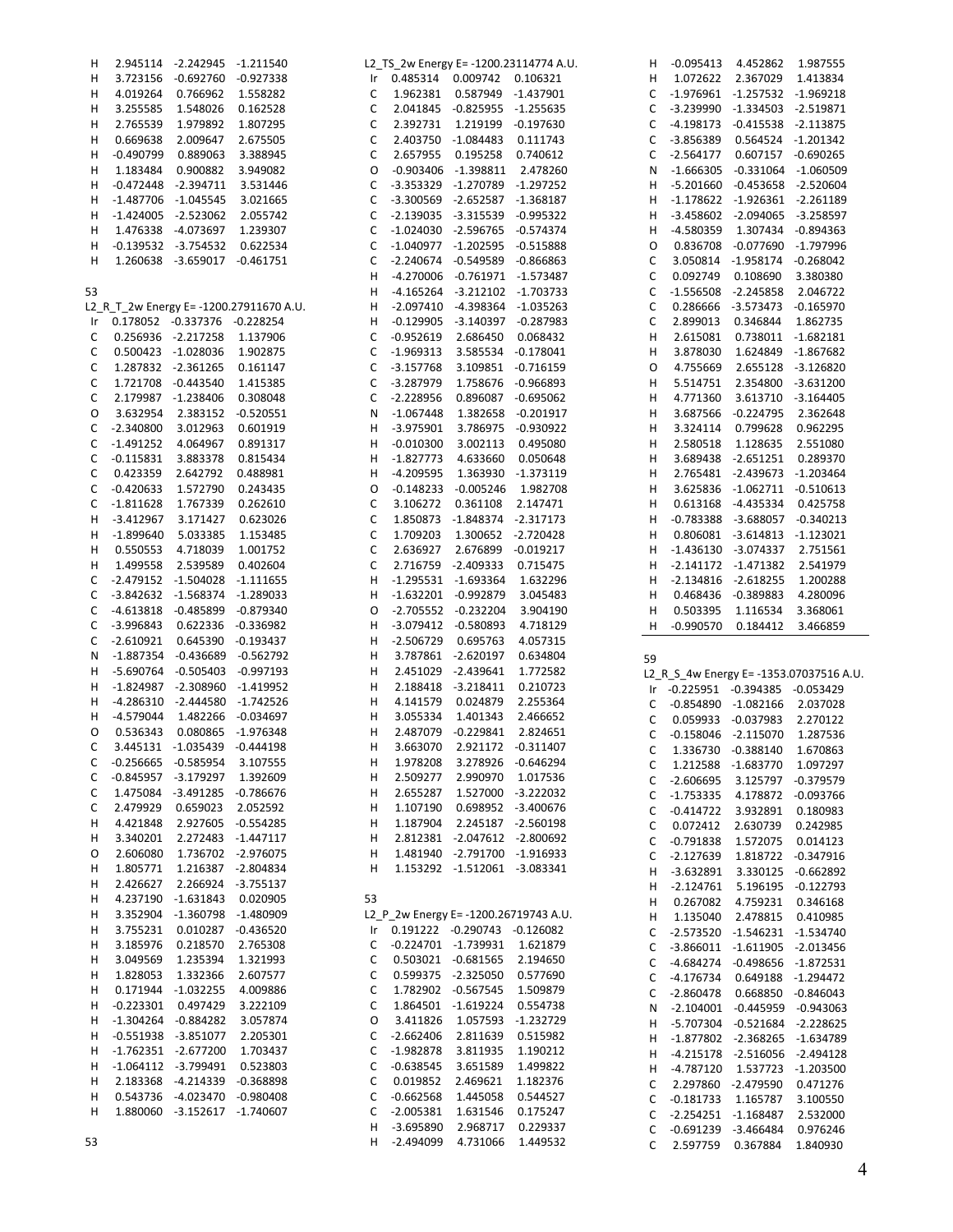| 0  |                                  | 0.371733 -0.887865 -1.691018   |                                         | O  |                                | 7.029669 -0.269566 -1.164610        |                                       | н  |                                       | 1.318431 -3.513976 -2.672836        |                    |
|----|----------------------------------|--------------------------------|-----------------------------------------|----|--------------------------------|-------------------------------------|---------------------------------------|----|---------------------------------------|-------------------------------------|--------------------|
| 0  | 3.274372                         | 2.757817 -0.074369             |                                         | н  | 7.782564                       | 0.149686                            | $-0.742077$                           | н  |                                       | 2.154972 -1.961113 -2.617375        |                    |
| н  | 3.607242                         | 3.496037 -0.587007             |                                         | н  | 7.370268                       | $-0.695607 -1.954263$               |                                       | н  |                                       | 1.160536 -0.257946 -3.611167        |                    |
|    |                                  |                                |                                         |    |                                |                                     |                                       |    |                                       |                                     |                    |
| H  | 3.733761                         |                                | 1.964339 -0.425329                      | Н  | 1.978929                       | -2.986167 -1.124149                 |                                       | н  |                                       | $-0.352039 -0.711026$               | -4.400998          |
| O  | 4.411025                         | 0.403606                       | $-0.880561$                             | н  | 3.008018                       | -1.707688                           | $-0.452719$                           | н  | $-0.224467$                           | 0.826958                            | $-3.546444$        |
| н  | 5.365067                         | 0.304025 -1.034201             |                                         | н  | 2.862383                       | -3.257846                           | 0.380060                              | O  | $-5.276753$                           | 1.890011                            | 0.326113           |
| н  | 3.954844                         | $-0.095813 -1.588816$          |                                         | Н  | 2.259745                       | 0.859500                            | 2.236890                              | н  | $-6.086676$                           | 1.409206                            | 0.518291           |
| 0  |                                  | 2.912431 -1.111450 -2.583241   |                                         | н  | 2.927815                       | $-0.697148$                         | 2.721291                              | н  |                                       |                                     | 0.017178           |
|    |                                  |                                |                                         |    |                                |                                     |                                       |    | -5.560456                             | 2.755059                            |                    |
| н  | 1.981550                         | -1.057774 -2.271802            |                                         | н  | 3.171893                       | $-0.096081$                         | 1.073547                              |    |                                       |                                     |                    |
| H  | 2.880989                         | -1.021645 -3.537564            |                                         | н  |                                | $-1.671816 - 3.852886$              | -0.119922                             | 59 |                                       |                                     |                    |
| O  | 7.164245                         | 0.157208 -1.379501             |                                         | н  |                                | $-0.119967$ $-3.965115$ $-0.966195$ |                                       |    | L2_P_4w Energy E= -1353.05171541 A.U. |                                     |                    |
| н  | 7.716454                         | 0.837514 -1.770485             |                                         | н  |                                | $-0.321521 -4.690351$               | 0.625538                              |    | Ir -0.692482 -0.074811 -0.033601      |                                     |                    |
|    |                                  |                                |                                         |    |                                |                                     |                                       |    |                                       |                                     |                    |
| н  | 7.760480                         | -0.525033 -1.064047            |                                         | н  | $-2.905750$                    | $-2.448901$                         | 1.217675                              | С  | $-2.412652$ 0.396417                  |                                     | 1.215064           |
| н  | 1.935374                         | -3.050546 -0.383909            |                                         | н  |                                | -2.287019 -2.882958                 | 2.807040                              | C  | $-1.947621 -0.921551$                 |                                     | 1.538985           |
| н  |                                  | 3.109851 -1.841952 0.123549    |                                         | н  |                                | $-2.780512 -1.222007$               | 2.483178                              | С  | $-2.958398$                           | 0.360314 -0.137227                  |                    |
| н  |                                  | 2.703746 -3.183685             | 1.204522                                | н  | $-1.464883$                    | 0.336491                            | 3.338291                              | C  | -2.056315 -1.728547                   |                                     | 0.355176           |
| н  | 2.449145                         | 1.446495                       | 1.834938                                | н  |                                | -0.039864 -0.246495                 | 4.203161                              | С  | -2.727994 -0.922099                   |                                     | $-0.657395$        |
|    |                                  |                                |                                         |    |                                |                                     |                                       |    |                                       |                                     |                    |
| H  | 3.027400                         | 0.098420                       | 2.813065                                | н  | 0.094202                       | 1.129293                            | 3.105211                              | С  | 3.087689                              | 0.855754                            | 1.730111           |
| н  | 3.327366                         | 0.133031                       | 1.065026                                |    |                                |                                     |                                       | C  |                                       | 3.526117 -0.307038                  | 2.346537           |
| н  |                                  | -1.772580 -3.458902            | 0.841543                                | 59 |                                |                                     |                                       | C  | 2.772385 -1.473586                    |                                     | 2.218465           |
| н  |                                  | $-0.226354 -3.889628$          | 0.086034                                |    |                                |                                     | L2_TS_4w Energy E=-1353.03536887 A.U. | C  | 1.579917 -1.466706                    |                                     | 1.507556           |
|    |                                  |                                |                                         |    |                                |                                     |                                       |    |                                       |                                     |                    |
| н  |                                  | $-0.473719$ $-4.137554$        | 1.814215                                | Ir |                                | 0.023278 -0.336362 -0.168944        |                                       | C  |                                       | 1.087167 -0.299174                  | 0.920796           |
| н  |                                  | -2.890284 -1.733012            | 1.849310                                | С  |                                | 0.248174 -1.993308 -1.636972        |                                       | C  | 1.889816                              | 0.857990                            | 1.014693           |
| н  |                                  | -2.279342 -1.675832            | 3.501278                                | С  | $-0.402098$                    | -0.908626 -2.293238                 |                                       | н  | 3.680434                              | 1.759274                            | 1.822913           |
| H  |                                  | -2.692222 -0.179105            | 2.663375                                | С  | $-0.628428$                    | -2.471579 -0.581426                 |                                       | н  |                                       | 4.430573 -0.299300                  | 2.944967           |
|    | -1.226733                        | 1.473397                       | 3.083609                                | С  | $-1.644871$                    | -0.647203 -1.609613                 |                                       | н  |                                       | 3.113917 -2.390194                  | 2.687843           |
| н  |                                  |                                |                                         |    |                                |                                     |                                       |    |                                       |                                     |                    |
| н  | 0.084942                         | 0.933926                       | 4.137219                                | С  |                                | -1.782017 -1.641739 -0.574518       |                                       | н  |                                       | 1.023003 -2.392238                  | 1.416322           |
| н  | 0.430511                         | 2.008122                       | 2.783437                                | C  | 2.859303                       | 2.863395 -0.363014                  |                                       | C  | $-0.359484$                           | 2.792014 -1.036145                  |                    |
|    |                                  |                                |                                         | С  | 2.253987                       | 3.874788                            | $-1.089615$                           | C  | 0.226200                              | 4.032143 -1.181444                  |                    |
| 59 |                                  |                                |                                         | С  | 0.964859                       | 3.697773                            | -1.573277                             | C  | 1.439625                              | 4.267164 -0.547641                  |                    |
|    |                                  |                                |                                         |    |                                |                                     |                                       |    |                                       |                                     |                    |
|    |                                  |                                | L2_R_T_4w Energy E= -1353.07419108 A.U. | C  | 0.289159                       | 2.502299                            | -1.348435                             | C  | 2.018474                              | 3.255238                            | 0.191009           |
|    | Ir -0.269896 -0.397593 -0.102103 |                                |                                         | С  | 0.884576                       | 1.461400                            | $-0.638601$                           | C  | 1.380584                              | 2.021737                            | 0.301575           |
| C  | -0.898889 -1.796519              |                                | 1.627785                                | C  | 2.181635                       | 1.668345                            | $-0.129944$                           | N  | 0.191504                              |                                     | 1.816527 -0.307798 |
| C  | $-0.065578$                      | -0.779656                      | 2.153708                                | Н  | 3.858433                       | 3.018963                            | 0.027951                              | н  | 1.929188                              |                                     | 5.229957 -0.633804 |
| C  |                                  |                                |                                         | н  |                                |                                     |                                       |    |                                       |                                     |                    |
|    | $-0.136619$ $-2.573644$          |                                | 0.670535                                |    | 2.781723                       | 4.803532 -1.269203                  |                                       | н  | $-1.302274$                           |                                     | 2.554261 -1.511038 |
| C  |                                  | 1.223050 -0.877316             | 1.500329                                | Н  | 0.481723                       |                                     | 4.493325 -2.129578                    | н  | $-0.260963$                           |                                     | 4.792460 -1.777710 |
| C  |                                  | 1.170431 -2.008745             | 0.604481                                | Н  | $-0.718826$                    | 2.391668                            | -1.732917                             | Н  | 2.968557                              | 3.414462                            | 0.683280           |
| C  | $-2.323560$                      | 3.339916                       | 0.178146                                | С  |                                | 2.183236 -1.481636                  | 1.625097                              | C  |                                       | $-3.056814$ $-1.413057$ $-2.021478$ |                    |
| C  | $-1.398296$                      | 4.248331                       | 0.658734                                | C  |                                | 3.397450 -1.553731                  | 2.275561                              | С  | $-1.521371 -1.385161$                 |                                     | 2.884807           |
|    |                                  |                                |                                         |    |                                |                                     |                                       |    |                                       |                                     |                    |
| C  | $-0.087797$                      | 3.845369                       | 0.883747                                | С  | 4.299534                       | $-0.511673$                         | 2.109518                              | С  | $-2.555476$                           | 1.531058                            | 2.169230           |
| C  | 0.302607                         | 2.527242                       | 0.667938                                | C  | 3.948371                       | 0.562435                            | 1.316507                              | C  | $-3.700750$                           |                                     | 1.474558 -0.788121 |
| C  | $-0.628712$                      | 1.602206                       | 0.225164                                | С  | 2.707214                       | 0.583353                            | 0.686518                              | С  | -1.828238                             | -3.197329                           | 0.256316           |
| C  | $-1.942145$                      | 2.017545                       | -0.052526                               | Ν  | 1.855785                       | -0.455171                           | 0.836141                              | O  | 0.228780                              | -0.770320                           | -1.812451          |
| н  | $-3.335557$                      |                                | 3.668861 -0.029130                      | н  | 5.263856                       | -0.533760                           | 2.602911                              | 0  | 1.287236                              |                                     | 0.058338 -2.364617 |
|    |                                  |                                |                                         |    |                                |                                     |                                       |    |                                       |                                     |                    |
| н  | $-1.692245$                      | 5.275332                       | 0.838773                                | н  |                                | 1.437970 -2.258242                  | 1.731281                              | н  | 0.880483                              |                                     | 0.392856 -3.172635 |
| H. |                                  | 0.650530  4.562297  1.224581   |                                         | H  |                                | 3.622061 -2.405901 2.903294         |                                       | н  |                                       | 2.658889 -0.791422 -2.394691        |                    |
| H  |                                  | 1.346454 2.271668 0.820101     |                                         | н  |                                | 4.628927 1.393164 1.187103          |                                       | O  |                                       | 3.294924 -1.563987 -2.293151        |                    |
| C  |                                  | -2.854376 -1.160893 -1.506839  |                                         | C  | -2.962973 -1.787133 0.314480   |                                     |                                       | H  |                                       | 3.963190 -1.376300 -1.550243        |                    |
|    |                                  | -4.144714 -1.011404 -1.962908  |                                         |    |                                |                                     |                                       |    |                                       |                                     |                    |
| C  |                                  |                                |                                         | С  |                                | 0.075540 -0.219903 -3.521289        |                                       | н  |                                       | 2.633645 -2.351959 -2.056847        |                    |
| C  | -4.786837                        | 0.202339 -1.741017             |                                         | С  |                                | 1.524032 -2.640885 -2.045887        |                                       | 0  |                                       | 1.425845 -3.049892 -1.737977        |                    |
| C  |                                  | -4.113965 1.220079 -1.097905   |                                         | С  |                                | $-0.420741$ $-3.704237$ 0.227413    |                                       | н  |                                       | 0.815945 -2.242446 -1.741393        |                    |
| C  |                                  | -2.803286 1.023222 -0.665946   |                                         | C  |                                | -2.714782  0.287092  -2.055737      |                                       | н  |                                       | 1.086710 -3.699482 -2.358656        |                    |
| N  |                                  | -2.213316 -0.177785 -0.864499  |                                         | O  | $-0.622008$                    | 0.226211                            | 1.577789                              | O  |                                       | 4.924880 -0.995134 -0.433630        |                    |
|    |                                  |                                |                                         |    |                                |                                     |                                       |    |                                       |                                     |                    |
| Н. |                                  | -5.804448  0.353494  -2.081195 |                                         | O  |                                | -0.815317  1.926829  1.909482       |                                       | н  |                                       | 5.784671 -1.400940 -0.298551        |                    |
| H  |                                  | -2.297201 -2.075787 -1.660491  |                                         | н  |                                | -0.476264 2.295580                  | 1.077943                              | н  |                                       | 4.539881 -0.812632 0.439514         |                    |
| н  |                                  | -4.630132 -1.825492 -2.484367  |                                         | н  |                                | -1.858817 1.998440                  | 1.935423                              | н  |                                       | -3.505239 -0.632646 -2.635261       |                    |
| H  |                                  | -4.591270 2.176789 -0.934874   |                                         | 0  |                                | -3.273084 1.923885 2.255490         |                                       | н  |                                       | -2.157988 -1.768068 -2.533262       |                    |
| C  |                                  | 2.312853 -2.510699 -0.201774   |                                         | н  | $-3.989209$                    | 1.907895 1.594340                   |                                       | н  |                                       | -3.762819 -2.246384 -1.968708       |                    |
|    |                                  |                                |                                         |    |                                |                                     |                                       |    |                                       |                                     |                    |
| C  |                                  | -0.392231  0.165522  3.252579  |                                         | н  | $-3.312019$                    | 1.096872 2.781560                   |                                       | н  |                                       | -1.038445 -3.532244                 | 0.929104           |
| С  |                                  | -2.294126 -2.094431 2.048267   |                                         | O  |                                | -2.579361 -0.404103 3.408208        |                                       | н  |                                       | -2.738888 -3.746722                 | 0.516390           |
| С  |                                  | -0.589172 -3.826458 0.008280   |                                         | н  |                                | -1.762039 -0.307482 2.881810        |                                       | н  |                                       | -1.546879 -3.489780                 | $-0.756120$        |
| C  |                                  | 2.456541 -0.154455 1.893863    |                                         | H. | -2.312981 -0.471610 4.327924   |                                     |                                       | н  |                                       | $-1.008735 -0.601039$               | 3.441360           |
|    |                                  |                                |                                         |    |                                |                                     |                                       |    |                                       |                                     |                    |
| O  |                                  | 0.494747 -0.137081 -1.737935   |                                         | н  | -2.306815                      | 1.129020 -2.615484                  |                                       | н  |                                       | -2.403566 -1.685792                 | 3.458653           |
| O  | 3.570928                         | 2.629910  0.828184             |                                         | н  |                                | -3.410000 -0.233740 -2.722337       |                                       | н  | $-0.856189$ $-2.245645$               |                                     | 2.827150           |
| н  |                                  | 4.112198 3.413049 0.718452     |                                         | H. | -3.293718  0.678802  -1.218817 |                                     |                                       | н  | -2.421270 2.494559                    |                                     | 1.675498           |
| н  | 3.958406                         | 1.951362  0.237891             |                                         | н  |                                | -3.432867 -0.824498 0.513068        |                                       | н  | $-3.553321$                           | 1.527124                            | 2.619199           |
| 0  |                                  | 4.363822  0.538086  -0.773517  |                                         | н  |                                | -3.706419 -2.429287 -0.168548       |                                       | н  | $-1.825506$                           | 1.465404                            | 2.975693           |
|    |                                  |                                |                                         |    |                                |                                     |                                       |    |                                       |                                     |                    |
| H  | 5.283996                         | 0.264428 -0.926149             |                                         | H  | -2.705456 -2.232917 1.274387   |                                     |                                       | H  | -3.348590                             |                                     | 2.449810 -0.449153 |
| н  | 3.941239                         | 0.618100 -1.650615             |                                         | н  |                                | 0.638028 -3.934039 0.353468         |                                       | н  | $-3.624773$                           |                                     | 1.440176 -1.875811 |
| 0  | 2.874508                         | 0.644533 -3.081759             |                                         | H  | -0.877918 -3.626640 1.214625   |                                     |                                       |    | H -4.763549                           |                                     | 1.416750 -0.532753 |
| H  | 1.981506                         | 0.440639 -2.764583             |                                         | н  |                                | -0.873337 -4.564263 -0.276557       |                                       |    |                                       |                                     |                    |
| H  | 2.786782                         | 1.406324 -3.658294             |                                         | H  |                                | 2.096008 -2.983956 -1.182442        |                                       |    |                                       |                                     |                    |
|    |                                  |                                |                                         |    |                                |                                     |                                       | 56 |                                       |                                     |                    |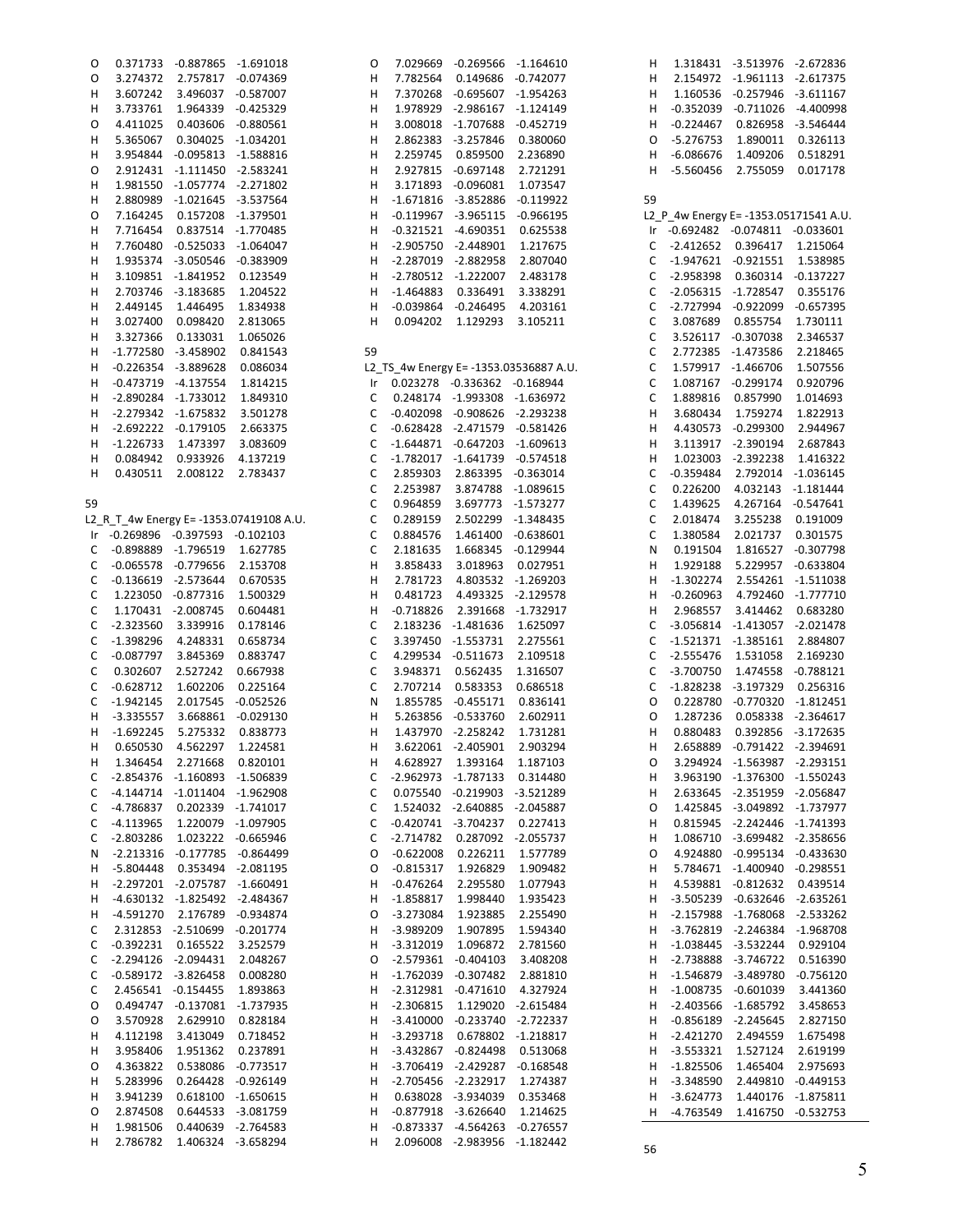|    | L2_R_S Energy E= -1276.67540950 A.U. |                                 |                    | н  | -2.512627                           | 4.053827                         | 0.325312           | C  | -2.823202 -1.505405 |                                     | 1.973653           |
|----|--------------------------------------|---------------------------------|--------------------|----|-------------------------------------|----------------------------------|--------------------|----|---------------------|-------------------------------------|--------------------|
|    | Ir -0.020093 -0.422688 -0.143172     |                                 |                    | н  |                                     | -0.556672    5.378897            | 1.000477           | С  |                     | -2.401992  2.414555  -1.317757      |                    |
| C  | $-0.108400$ $-0.907782$ 2.070300     |                                 |                    | н  | 1.676218                            | 4.310722 1.131756                |                    | C  |                     | -1.981650 -0.262882 -2.960706       |                    |
| C  | 1.146359 -0.272779                   |                                 | 1.884703           | н  | 1.957798                            | 1.938708                         | 0.670555           | С  |                     | -2.407814 -2.704172 -0.979536       |                    |
| C  | $-0.103296 - 2.105267$               |                                 | 1.257395           | С  | $-2.930319$                         | -0.754157 -1.231928              |                    | C  | $-2.880210$         | 1.620332                            | 1.753175           |
| C  |                                      | 1.945631 -1.055502              | 0.962117           | С  |                                     | -4.227031 -0.404580 -1.534536    |                    | 0  |                     | 0.308070 -0.553285                  | 1.736473           |
|    |                                      |                                 |                    |    |                                     |                                  |                    |    |                     |                                     |                    |
| C  |                                      | 1.192236 -2.205939              | 0.614151           | С  |                                     | -4.653631  0.881994  -1.223576   |                    | 0  | 0.922377            | 0.710572                            | 2.702512           |
| C  | $-2.047092$                          | 3.318503                        | 0.124579           | С  | -3.768930                           | 1.771280 -0.650513               |                    | н  | 1.280595            | 1.289529                            | 2.007419           |
| C  | $-1.057265$                          | 4.271208                        | 0.302562           | С  | $-2.461915$                         | 1.372993 -0.376533               |                    | н  | 1.718458            | 0.267730                            | 3.209569           |
| C  | 0.275243                             | 3.885757                        | 0.341858           | Ν  | $-2.082726$                         |                                  | 0.103653 -0.652050 | 0  | 2.845215            | $-0.436207$                         | 3.817839           |
| C  | 0.629760                             | 2.542425                        | 0.263493           | н  | $-5.669296$                         | 1.189995 -1.441855               |                    | н  |                     | 2.926186 -0.512827                  | 4.771510           |
| C  | $-0.357272$                          | 1.579215                        | 0.127165           | н  |                                     | -2.537057 -1.735662 -1.460695    |                    | н  |                     | 2.803234 -1.343462                  | 3.427923           |
| C  | $-1.704132$                          | 1.973891                        | 0.018537           | н  |                                     | -4.882531 -1.123323 -2.007779    |                    | 0  |                     | 2.152696 -2.506418                  | 2.383059           |
|    |                                      |                                 |                    |    |                                     |                                  |                    |    |                     |                                     |                    |
| H  | $-3.080875$                          | 3.632029 0.035162               |                    | н  | -4.077089                           | 2.782973 -0.424141               |                    | н  |                     | 1.465930 -1.928553                  | 1.992972           |
| H  | $-1.324740$                          | 5.318112                        | 0.381164           | С  |                                     | 0.905395 -3.619892 -0.798621     |                    | н  |                     | 2.629306 -2.916638                  | 1.658506           |
| H  | 1.057548                             | 4.629868                        | 0.436862           | С  | 1.702544                            | 0.047794                         | 2.693485           | н  | $-2.515674$         | 2.630842                            | 1.569414           |
| H  | 1.683018                             | 2.289614 0.300368               |                    | C  |                                     | -1.330445 -0.875036 2.953451     |                    | н  | $-3.966674$         | 1.680907                            | 1.872006           |
| C  |                                      | -2.698395 -1.264965 -1.178855   |                    | C  | -1.797655 -3.222720                 |                                  | 0.881210           | H  | -2.459919           | 1.276401                            | 2.698588           |
| C  |                                      | -4.052244 -1.178979 -1.428035   |                    | C  |                                     | 3.019118 -1.549684 0.281280      |                    | н  |                     | $-2.140073$ $-1.181052$             | 2.761425           |
| C  |                                      | -4.713382 -0.000275 -1.108135   |                    | O  |                                     | 0.470603 -0.201394 -1.882227     |                    | н  |                     | $-3.845537 -1.333597$               | 2.322027           |
|    |                                      |                                 |                    |    |                                     |                                  |                    |    |                     |                                     |                    |
| C  | $-3.997233$                          | 1.060764 -0.588774              |                    | O  | 4.150362                            | 1.554810  0.858939               |                    | н  |                     | -2.692436 -2.577753                 | 1.833705           |
| C  |                                      | -2.628871  0.929614  -0.377291  |                    | н  | 4.943240                            | 1.802631 1.338329                |                    | н  |                     | -1.766099 -2.917777 -1.835080       |                    |
| N  |                                      | $-2.022616 -0.248404 -0.637672$ |                    | Н  | 4.395535                            | 1.582948 -0.092025               |                    | н  |                     | $-2.141655 - 3.379850 -0.165953$    |                    |
| H  |                                      | -5.778528  0.095471  -1.281840  |                    | O  | 4.700006                            | 1.476124 -1.791512               |                    | н  |                     | -3.431207 -2.946117 -1.283179       |                    |
| H  |                                      | -2.119339 -2.143095 -1.428534   |                    | н  |                                     | 4.869604 2.239160 -2.346374      |                    | н  |                     | $-1.379241$ $-1.126305$ $-3.245532$ |                    |
| н  |                                      | -4.570008 -2.018118 -1.873186   |                    | н  | 4.141171                            | 0.868500 -2.314118               |                    | H  |                     | -2.962575 -0.374932 -3.433217       |                    |
| H  | -4.486494                            | 1.998949 -0.363715              |                    | O  |                                     | 2.999188 -0.265852 -3.083513     |                    | н  | $-1.509752$         |                                     | 0.625807 -3.379138 |
| C  |                                      | 1.664818 -3.319988 -0.243459    |                    | н  |                                     | 2.066129 -0.145412 -2.843126     |                    | H  | $-1.717396$         |                                     | 2.541325 -2.155660 |
|    |                                      |                                 |                    |    |                                     |                                  |                    |    |                     |                                     |                    |
| C  | 1.651079 0.894326                    |                                 | 2.642911           | н  |                                     | 3.017549 -0.481371 -4.018457     |                    | н  | $-3.418048$         |                                     | 2.591904 -1.684381 |
| C  |                                      | -1.172659 -0.505695 3.028954    |                    | н  |                                     | $-1.212441$ $-1.485127$ 3.854206 |                    | н  | -2.182467           |                                     | 3.185087 -0.580535 |
| C  | $-1.148404$ $-3.159736$              |                                 | 1.277174           | н  |                                     | $-1.170337$ 0.165795             | 3.234377           |    |                     |                                     |                    |
| C  |                                      | 3.363251 -0.811395 0.602761     |                    | н  |                                     | -2.363825 -0.978345              | 2.620662           | 56 |                     |                                     |                    |
| O  |                                      | 0.166875 -0.890951 -1.892373    |                    | н  |                                     | -1.772031 -3.978670              | 1.672552           |    |                     | L2_P Energy E= -1276.66223268 A.U.  |                    |
| O  | 3.826661                             | 2.389921   0.164359             |                    | н  |                                     | -2.703108 -2.633842              | 1.031273           | Ir |                     | 0.573857  0.004513  0.023428        |                    |
| н  | 4.623257                             | 2.890586                        | 0.349622           | н  |                                     | -1.874480 -3.751531 -0.068834    |                    | C  |                     | 2.250325  0.595172  -1.172924       |                    |
|    |                                      |                                 |                    |    |                                     |                                  |                    |    |                     |                                     |                    |
| н  | 3.894626                             | 2.105327 -0.773079              |                    | н  |                                     | 1.426152 -4.468596 -0.343557     |                    | C  |                     | 2.368687 -0.818489 -0.906255        |                    |
| O  | 3.846169                             | 1.407780 -2.364848              |                    | н  |                                     | -0.008259 -3.999039 -1.255821    |                    | C  | 2.453428            | 1.300302                            | 0.090449           |
| н  | 3.709505                             | 1.931324 -3.156136              |                    | Н  |                                     | 1.549115 -3.229050 -1.587444     |                    | C  |                     | 2.460762 -0.989451                  | 0.507813           |
| н  | 3.460040                             |                                 | 0.525185 -2.544087 | Н  |                                     | 3.127424 -1.664505 -0.798148     |                    | C  | 2.549976            | 0.339414                            | 1.109168           |
| O  |                                      | 2.694379 -1.067530 -2.735233    |                    | н  |                                     | 3.484077 -0.607037 0.573073      |                    | C  |                     | -2.954503 -1.215410 -2.080541       |                    |
| н  |                                      | 1.733558 -1.055069 -2.498128    |                    | н  |                                     | 3.571358 -2.364796               | 0.761364           | С  |                     | -2.860247 -2.587388 -2.240336       |                    |
| н  |                                      | 2.762814 -1.497411 -3.590611    |                    |    |                                     | 2.551842 0.528487                | 2.206640           | С  |                     | -1.758087 -3.260937 -1.732818       |                    |
|    |                                      |                                 |                    |    |                                     |                                  |                    |    |                     |                                     |                    |
|    |                                      |                                 |                    | Н  |                                     |                                  |                    |    |                     |                                     |                    |
| H  |                                      | -0.976730 -0.940296 4.014076    |                    | н  | 1.040459                            | 0.815265                         | 3.092757           | C  |                     | -0.742742 -2.562288                 | $-1.085077$        |
| H  | -1.215248                            | 0.577140 3.145977               |                    | Н  |                                     | 2.086165 -0.534015               | 3.539136           | С  |                     | -0.799019 -1.176685 -0.928000       |                    |
| н  | $-2.156788$                          | -0.849113                       | 2.709304           | 56 |                                     |                                  |                    | С  |                     | $-1.943377 -0.516314 -1.422903$     |                    |
| н  | -0.964726 -3.825875                  |                                 | 2.126586           |    | L2 TS Energy E= -1276.63659817 A.U. |                                  |                    | H  |                     | -3.825824 -0.698424 -2.466800       |                    |
| H  | -2.146737 -2.740978                  |                                 | 1.401925           | Ir | -0.526966 -0.024558                 |                                  | 0.037417           | Н  |                     | -3.645986 -3.130255 -2.751296       |                    |
| н  |                                      | -1.133289 -3.769504             | 0.374248           | С  |                                     | -2.127123 -0.156352 -1.482514    |                    | н  |                     | -1.683257 -4.336979 -1.844611       |                    |
|    |                                      |                                 |                    |    | $-2.332537$                         |                                  |                    | н  |                     | 0.109783 -3.116769 -0.707513        |                    |
| н  |                                      | 2.238065 -4.024303              | 0.368390           | С  |                                     |                                  | 1.047377 -0.739885 |    |                     |                                     |                    |
| н  |                                      | 0.838250 -3.865478 -0.697234    |                    | С  |                                     | -2.332020 -1.275261 -0.571075    |                    | С  | $-0.924182$         |                                     | 2.671395 -0.064586 |
| н  |                                      | 2.316896 -2.953604 -1.036763    |                    | С  | $-2.535941$                         | 0.697337                         | 0.637149           | C  | $-1.914304$         |                                     | 3.566129 -0.412124 |
| н  |                                      | 3.585872 -1.184460 -0.397105    |                    | С  |                                     | -2.576158 -0.749204 0.718364     |                    | С  | $-2.983397$         |                                     | 3.106101 -1.169824 |
| н  | 3.622515                             | 0.247195 0.645003               |                    | С  | 2.962697                            | 2.138678                         | $-1.177135$        | С  | $-3.027666$         |                                     | 1.774440 -1.532773 |
| н  |                                      | 4.004212 -1.345787              | 1.313293           | С  | 2.772074                            | 3.444805                         | $-0.761957$        | C  | $-2.000936$         |                                     | 0.913442 -1.150826 |
| н  | 2.432503                             | 1.429758                        | 2.104058           | С  | 1.607221                            | 3.788428 -0.087758               |                    | N  | $-0.952828$         |                                     | 1.385920 -0.434003 |
| н  | 0.856511                             | 1.590906                        | 2.907069           | С  | 0.625241                            | 2.832874                         | 0.152473           | Н  | $-3.776364$         |                                     | 3.780666 -1.470504 |
|    |                                      |                                 |                    |    |                                     |                                  |                    |    |                     |                                     |                    |
| H  |                                      | 2.088758 0.519253               | 3.575329           | С  | 0.781743                            | 1.515083 -0.275163               |                    | н  | $-0.075334$         | 2.975904                            | 0.532237           |
|    |                                      |                                 |                    | С  | 1.982810                            | 1.177396                         | -0.930859          | H  | $-1.844953$         |                                     | 4.597117 -0.091440 |
| 56 |                                      |                                 |                    | н  | 3.883264                            | 1.874135 -1.685038               |                    | н  | $-3.856208$         |                                     | 1.394300 -2.115143 |
|    | L2 R T Energy E= -1276.67892542 A.U. |                                 |                    | н  | 3.533041                            | 4.191537 -0.953057               |                    | C  | 2.714015            | 0.577748                            | 2.566626           |
|    | Ir -0.110053 -0.411197 -0.157960     |                                 |                    | н  | 1.460413                            | 4.807302 0.252916                |                    | С  |                     | 2.450611 -1.879660 -1.942137        |                    |
| C  | $-0.364710 -1.309685$                |                                 | 1.905096           | н  | $-0.272338$                         | 3.128666 0.684167                |                    | C  | 2.242405            |                                     | 1.225696 -2.521251 |
| C  |                                      | 0.992980 -0.883936 1.785711     |                    | С  |                                     | 1.122675 -2.322571 -1.077466     |                    | C  | 2.604972            | 2.773725                            | 0.228960           |
| C  | $-0.568792$ $-2.392021$              |                                 | 0.963916           | С  |                                     | 2.177432 -2.945955 -1.710495     |                    | С  |                     | 2.663291 -2.266910                  | 1.245292           |
|    |                                      |                                 |                    |    |                                     |                                  |                    |    |                     |                                     |                    |
| C  |                                      | 1.595302 -1.614242 0.701393     |                    | С  |                                     | 3.242248 -2.166488 -2.146998     |                    | 0  |                     | -0.580539 -0.387774                 | 1.860471           |
| C  |                                      | 0.631637 -2.588032              | 0.234959           | С  |                                     | 3.215328 -0.805984 -1.920087     |                    | O  |                     | $-1.089787 -1.712144$               | 2.056096           |
| C  | $-1.544836$                          | 3.573494                        | 0.412933           | С  |                                     | 2.125340 -0.228676 -1.271125     |                    | н  |                     | $-1.256284$ $-2.003216$             | 1.139614           |
| C  |                                      | -0.444162 4.323039              | 0.785993           | Ν  |                                     | 1.085743 -0.999923 -0.876655     |                    | н  |                     | -2.503687 -1.747126                 | 3.660090           |
| C  | 0.805756                             | 3.721815                        | 0.865655           | Н  |                                     | 4.085075 -2.619579 -2.655261     |                    | O  |                     | -3.185560 -1.179381                 | 4.040147           |
| C  | 0.963402                             | 2.365202                        | 0.601704           | н  |                                     | 0.271470 -2.883706 -0.716021     |                    | н  |                     | -3.259538 -1.395228                 | 4.972164           |
| С  | $-0.138733$                          | 1.600541                        | 0.257126           | н  |                                     | 2.158798 -4.018001 -1.857490     |                    | н  | $-2.989994$         | 0.302776                            | 3.229241           |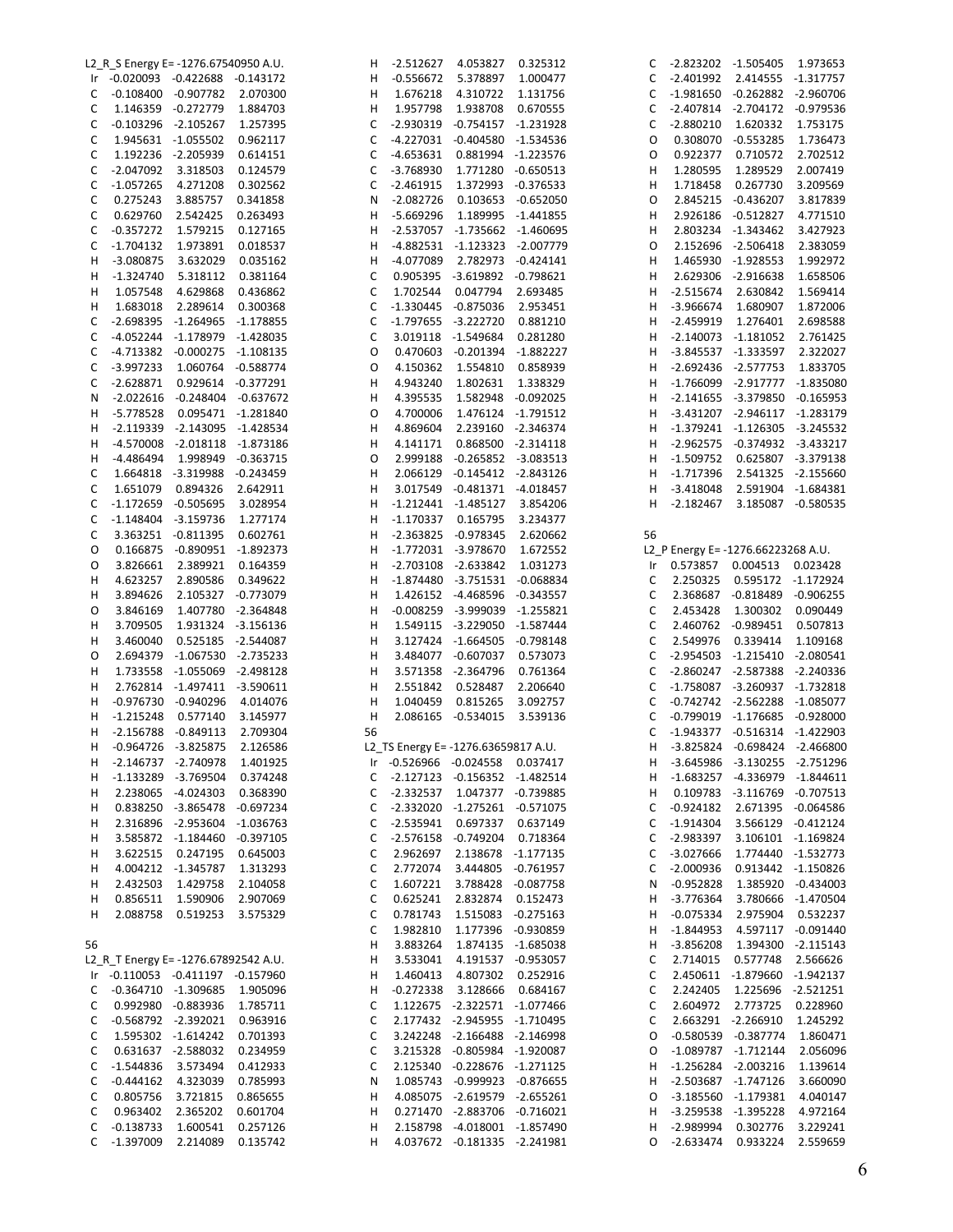| H,  |             | -1.401389 0.194985                  | 2.032670                              | С  |                     | 1.575394  0.704387  1.514436        |                    | H. |             | -4.490036 -2.269797 -1.725704        |                    |
|-----|-------------|-------------------------------------|---------------------------------------|----|---------------------|-------------------------------------|--------------------|----|-------------|--------------------------------------|--------------------|
| H   | $-3.366250$ | 1.189835                            | 1.995226                              | C  |                     | 2.204613 -1.161237 0.277905         |                    | н  |             | -4.567276 1.731072 -0.183176         |                    |
| H   |             | 3.729991 -2.440363 1.418735         |                                       | C  | 2.204443            | 1.161426                            | 0.278061           | C  |             | 1.910522 -3.210242 -0.384151         |                    |
| H   |             | 2.166089 -2.250230 2.215495         |                                       | C  | 2.653056            | 0.000185 -0.439939                  |                    | C  | 1.759825    | 0.955709                             | 2.567513           |
| н   |             | 2.277516 -3.119946                  | 0.687065                              | C  | $-3.572056$         | 1.513347 0.184246                   |                    | C  |             | $-0.945901 -0.655166$                | 3.062813           |
| H   |             | 3.723217  0.296685  2.882451        |                                       | C  | $-3.471143$         | 2.891467                            | 0.087178           | C  |             | $-0.814641 - 3.267088$               | 1.252779           |
| H   | 2.561580    | 1.624301                            | 2.828089                              | C  | $-2.233970$         |                                     | 3.463125 -0.164436 | C  |             | 3.487375 -0.597566                   | 0.430494           |
| н   |             | 2.008447 -0.023250 3.143120         |                                       | C  | $-1.134340$         |                                     | 2.636447 -0.288630 | O  |             | 0.157886 -1.199818                   | $-1.764203$        |
|     |             |                                     |                                       |    |                     |                                     |                    |    |             |                                      |                    |
| н   | 3.649994    | 3.053823                            | 0.063077                              | C  | $-2.434748$         | 0.732789                            | 0.042286           | O  | 3.489317    | 2.648076                             | 0.066532           |
| H   | 2.011039    | 3.316870 -0.507258                  |                                       | н  | $-4.535177$         | 1.053045                            | 0.358065           | н  | 4.250372    | 3.217335                             | 0.202666           |
| H   | 2.330152    | 3.124206                            | 1.224641                              | н  | $-4.353932$         | 3.510735                            | 0.193268           | н  | 3.418790    |                                      | 2.477327 -0.896937 |
| H   | 3.266810    | 1.423194 -2.852714                  |                                       | н  | -2.114771           |                                     | 4.533692 -0.271590 | O  | 2.703903    |                                      | 1.901059 -2.394847 |
| H   | 1.771241    | 0.577013 -3.259322                  |                                       | н  | $-0.151038$         |                                     | 3.032970 -0.502625 | н  | 2.773050    |                                      | 2.425984 -3.196103 |
| H   |             | 1.707149  2.175746  -2.520196       |                                       | C  |                     | $-1.134148$ $-2.636485$ $-0.288776$ |                    | н  | 2.793851    |                                      | 0.965614 -2.668858 |
| H   |             | 3.473609 -1.919171 -2.329275        |                                       | C  |                     | $-2.233704$ $-3.463255$ $-0.164532$ |                    | 0  | 2.700405    | -0.810720 -2.889944                  |                    |
| н   |             | 2.214152 -2.863875 -1.540689        |                                       | С  |                     | -3.470901 -2.891703                 | 0.087196           | н  |             | 1.788642 -1.098243 -2.711036         |                    |
| н   |             | 1.781910 -1.683092 -2.779715        |                                       | С  |                     | -3.571923 -1.513595                 | 0.184319           | н  |             | 2.966433 -1.208752 -3.723652         |                    |
|     |             |                                     |                                       | C  |                     | -2.434698 -0.732935                 | 0.042272           | н  |             | -0.691951 -1.157743                  | 4.001781           |
|     |             |                                     |                                       | Н  |                     | -4.353632 -3.511045                 | 0.193346           | н  |             | $-1.015122$ $0.411841$               | 3.273046           |
| 47  |             |                                     |                                       |    |                     |                                     |                    |    |             |                                      | 2.759500           |
|     |             |                                     | L3_CAT_S Energy E=-1063.77710366 A.U. | н  |                     | -0.150821 -3.032916 -0.502835       |                    | H  |             | $-1.930218$ $-1.011653$              |                    |
| Ir. |             | 0.418852 -0.127691 -0.411775        |                                       | н  |                     | $-2.114429$ $-4.533810$ $-0.271733$ |                    | н  |             | $-0.511409 -3.938957$                | 2.064493           |
| C   |             | 1.276125 -0.269311                  | 1.686919                              | н  |                     | -4.535068 -1.053387                 | 0.358258           | н  |             | $-1.828817 - 2.936232$               | 1.473327           |
| С   |             | 1.564936 1.053472 1.282401          |                                       | С  |                     | 3.449962  0.000305  -1.689603       |                    | н  |             | $-0.814524$ $-3.850882$              | 0.333117           |
| С   |             | 1.948724 -1.162962 0.743213         |                                       | С  | 1.091976            | 1.595068                            | 2.598361           | н  |             | 2.419092 -3.969804                   | 0.220673           |
| С   | 2.379677    | 1.014377  0.077679                  |                                       | С  |                     | 1.092385 -1.595406                  | 2.598179           | н  |             | 1.096440 -3.698677                   | $-0.919240$        |
| С   |             | 2.676874 -0.347403 -0.208841        |                                       | C  |                     | 2.569186 -2.566343 -0.038196        |                    | н  |             | 2.625382 -2.824050                   | $-1.109204$        |
| С   | $-3.350568$ | 1.823884                            | 0.104463                              | C  |                     | 2.568784 2.566632 -0.037869         |                    | н  |             | 3.688921 -0.943531 -0.583468         |                    |
|     |             |                                     |                                       | O  |                     | 0.264472  0.000135  -2.181200       |                    | н  | 3.665151    | 0.477928                             | 0.477072           |
| С   | $-3.114343$ | 3.166436 -0.141775                  |                                       | Н  |                     | 1.944173 -1.893930                  | 3.218382           | н  |             | 4.199406 -1.089051                   | 1.104304           |
| С   |             | -1.836596 3.575903 -0.493984        |                                       | н  |                     | 0.370982 -1.101330                  | 3.247209           | н  | 2.461498    | 1.563313                             | 1.994775           |
| С   | $-0.828120$ | 2.636730 -0.536681                  |                                       | Н  |                     | 0.643453 -2.510455                  | 2.211219           | н  | 0.933360    | 1.571032                             | 2.921821           |
| C   | $-2.306230$ | 0.917308 0.023523                   |                                       |    |                     |                                     |                    |    |             |                                      |                    |
| H.  | $-4.351005$ | 1.481554 0.332852                   |                                       | H  |                     | 3.576133 -2.764035                  | 0.344705           | н  | 2.295615    | 0.597650                             | 3.455782           |
| H.  | $-3.927143$ | 3.881149 -0.087636                  |                                       | Н  |                     | 1.905497 -3.284511                  | 0.442647           |    |             |                                      |                    |
| H   |             | -1.617399  4.608100  -0.735565      |                                       | Н  |                     | 2.586789 -2.758437 -1.110943        |                    |    |             | L3_R_S Energy E= -1292.99061421 A.U. |                    |
| H.  | 0.181751    | 2.904924 -0.813979                  |                                       | Н  | 3.259884            | 0.884726 -2.296577                  |                    |    |             | Ir 0.046136 -0.426500 -0.132154      |                    |
| C   |             | -1.384454 -2.547232 -0.368870       |                                       | Н  | 4.512946            |                                     | 0.000450 -1.425165 | C  |             | 0.092139 -0.950923                   | 2.043306           |
| С   |             | -2.551045 -3.260752 -0.153258       |                                       | Н  |                     | 3.260122 -0.884169 -2.296574        |                    | C  |             | 1.305933 -0.237878                   | 1.824876           |
|     |             | -3.695858 -2.577377 0.221139        |                                       | Н  | 2.586694            | 2.758751 -1.110604                  |                    | C  |             | 0.146844 -2.142237                   | 1.210245           |
| С   |             |                                     |                                       | Н  | 1.904778            | 3.284639 0.442776                   |                    | C  |             | 2.116759 -0.954023                   | 0.858025           |
| С   |             | -3.654365 -1.195468 0.333485        |                                       | Н  | 3.575554            | 2.764547 0.345381                   |                    | C  |             | 1.421963 -2.144510                   | 0.514831           |
| С   |             | -2.462509 -0.532971 0.091417        |                                       | н  | 0.643766            | 2.510511                            | 2.211507           | C  | $-2.218313$ | 3.178320                             | 0.225093           |
| H   |             | -4.621036 -3.110374                 | 0.405246                              | Н  | 0.369871            | 1.101053                            | 3.246662           | C  | $-1.284939$ | 4.192679                             | 0.387233           |
| H.  |             | $-0.468472 -3.022804 -0.691201$     |                                       |    |                     |                                     |                    |    |             |                                      |                    |
| H.  |             | -2.551382 -4.334903 -0.287880       |                                       | Н  | 1.943482            | 1.892878                            | 3.219294           | С  | 0.061569    | 3.876777                             | 0.365682           |
| H   |             | -4.548886 -0.643802                 | 0.590424                              | N  |                     | -1.232255 -1.308943 -0.170977       |                    | С  | 0.442203    | 2.553206                             | 0.241873           |
| C   |             | 3.509662 -0.872541 -1.307130        |                                       | N  | $-1.232338$         |                                     | 1.308898 -0.170867 | Ν  | $-0.463662$ | 1.572419                             | 0.131243           |
| C   |             | 1.182323 2.280183                   | 2.018351                              |    |                     |                                     |                    | C  | $-1.789330$ | 1.872982                             | 0.077692           |
| С   |             | 0.576594 -0.697638 2.923501         |                                       | 56 |                     |                                     |                    | H  | $-3.274090$ | 3.410736                             | 0.185869           |
| С   |             | 2.072218 -2.632995 0.878625         |                                       |    | -1293.20165384 A.U. |                                     |                    | н  | $-1.612672$ | 5.219464                             | 0.499825           |
|     |             | 2.975193 2.186291 -0.611088         |                                       | Ir |                     | 0.045867 -0.426813 -0.132264        |                    | н  | 0.831981    | 4.632685                             | 0.445608           |
| С   |             |                                     |                                       | С  |                     | 0.092852 -0.952567                  | 2.043020           | н  | 1.494006    | 2.293738                             | 0.226429           |
| O   |             | 0.623498 -1.108941 -1.898750        |                                       | С  |                     | 1.306476 -0.239324                  | 1.824618           | C  | $-2.628240$ | $-1.424170$                          | $-1.108398$        |
| н   |             | 1.312666 -0.853571 3.719416         |                                       | С  |                     | 0.147192 -2.143273                  | 1.209019           | С  |             | -3.998429 -1.407659 -1.297276        |                    |
| н   |             | -0.130988  0.052273                 | 3.275330                              |    |                     | 2.116884 -0.954696                  |                    |    |             | -4.711280 -0.275656 -0.936226        |                    |
| H   |             | 0.045071 -1.639592 2.786853         |                                       | С  |                     |                                     | 0.856835           | С  |             |                                      |                    |
| H   |             | 2.947892 -2.849809 1.501591         |                                       | C  |                     | 1.422042 -2.144975                  | 0.513102           | С  | -4.031287   |                                      | 0.823813 -0.435685 |
| H   |             | 1.210195 -3.077774 1.375305         |                                       | С  | $-2.216523$         | 3.179111                            | 0.226689           | С  | $-2.655568$ |                                      | 0.756171 -0.283810 |
| н   |             | 2.225099 -3.116013 -0.086374        |                                       | С  | -1.282545 4.192856  |                                     | 0.389193           | N  | $-1.990164$ | -0.376011 -0.586453                  |                    |
| н   |             | 4.058325 -0.081680 -1.815304        |                                       | C  | 0.063776            | 3.876199                            | 0.367425           | H  |             | -5.786848 -0.238659 -1.061622        |                    |
| H   |             | 4.226466 -1.603178 -0.925785        |                                       | C  | 0.443631            | 2.552463                            | 0.242985           | H  |             | -2.011393 -2.263925 -1.396662        |                    |
| H   |             | 2.866379 -1.373741 -2.043285        |                                       | N  |                     | $-0.462803$ 1.572253                | 0.131944           | H  |             | -4.488326 -2.271920                  | -1.727128          |
|     |             |                                     |                                       | C  | $-1.788323$         | 1.873595                            | 0.078635           | H  | -4.568288   | 1.728453                             | $-0.183414$        |
| H   |             | 3.070017 2.024239 -1.684412         |                                       | H  | -3.272168           | 3.412183                            | 0.187772           | C  |             | 1.910186 -3.210340 -0.381926         |                    |
| H   | 2.414093    | 3.104365 -0.439699                  |                                       | Н  | $-1.609690$         | 5.219769                            | 0.502323           | С  | 1.759145    | 0.957584                             | 2.567152           |
| H   | 3.982235    | 2.355271 -0.213724                  |                                       | н  | 0.834629            | 4.631620                            | 0.447674           | C  |             | -0.946854 -0.652719                  | 3.062623           |
| H   | 1.126390    | 3.159867                            | 1.379086                              |    |                     |                                     |                    |    |             |                                      |                    |
| H.  |             | 0.242147 2.168610 2.557530          |                                       | Н  | 1.495236            | 2.292309  0.227414                  |                    | С  |             | $-0.815117 -3.265923$                | 1.254233           |
| H   | 1.960734    | 2.483124 2.763468                   |                                       | C  |                     | -2.629393 -1.423147 -1.107156       |                    | С  |             | 3.487418 -0.597135                   | 0.432054           |
| N   |             | $-1.345638$ $-1.223022$ $-0.219571$ |                                       | C  |                     | -3.999558 -1.405743 -1.296101       |                    | O  |             | 0.159216 -1.200189                   | $-1.763674$        |
| N   |             | $-1.048964$ 1.343003 $-0.258161$    |                                       | С  |                     | -4.711624 -0.273112 -0.935475       |                    | O  | 3.487377    | 2.648730                             | 0.066697           |
|     |             |                                     |                                       | С  |                     | -4.030894  0.825976  -0.435124      |                    | н  | 4.249686    | 3.216240                             | 0.203118           |
|     |             |                                     |                                       | С  | -2.655244           | 0.757383 -0.283019                  |                    | н  | 3.418189    |                                      | 2.476274 -0.896648 |
| 47  |             |                                     |                                       | Ν  |                     | -1.990594 -0.375303 -0.585434       |                    | O  | 2.708602    |                                      | 1.899092 -2.395395 |
|     |             |                                     | L3 CAT T Energy E=-1063.80030198 A.U. | н  |                     | -5.787143 -0.235337 -1.061055       |                    | н  | 2.779619    |                                      | 2.423403 -3.196882 |
|     |             | Ir 0.423363 0.000010 -0.366005      |                                       |    |                     |                                     |                    |    |             |                                      |                    |
| C   |             | 1.575527 -0.704468 1.514349         |                                       | н  |                     | -2.013166 -2.263429 -1.395188       |                    | н  | 2.797805    |                                      | 0.963323 -2.668551 |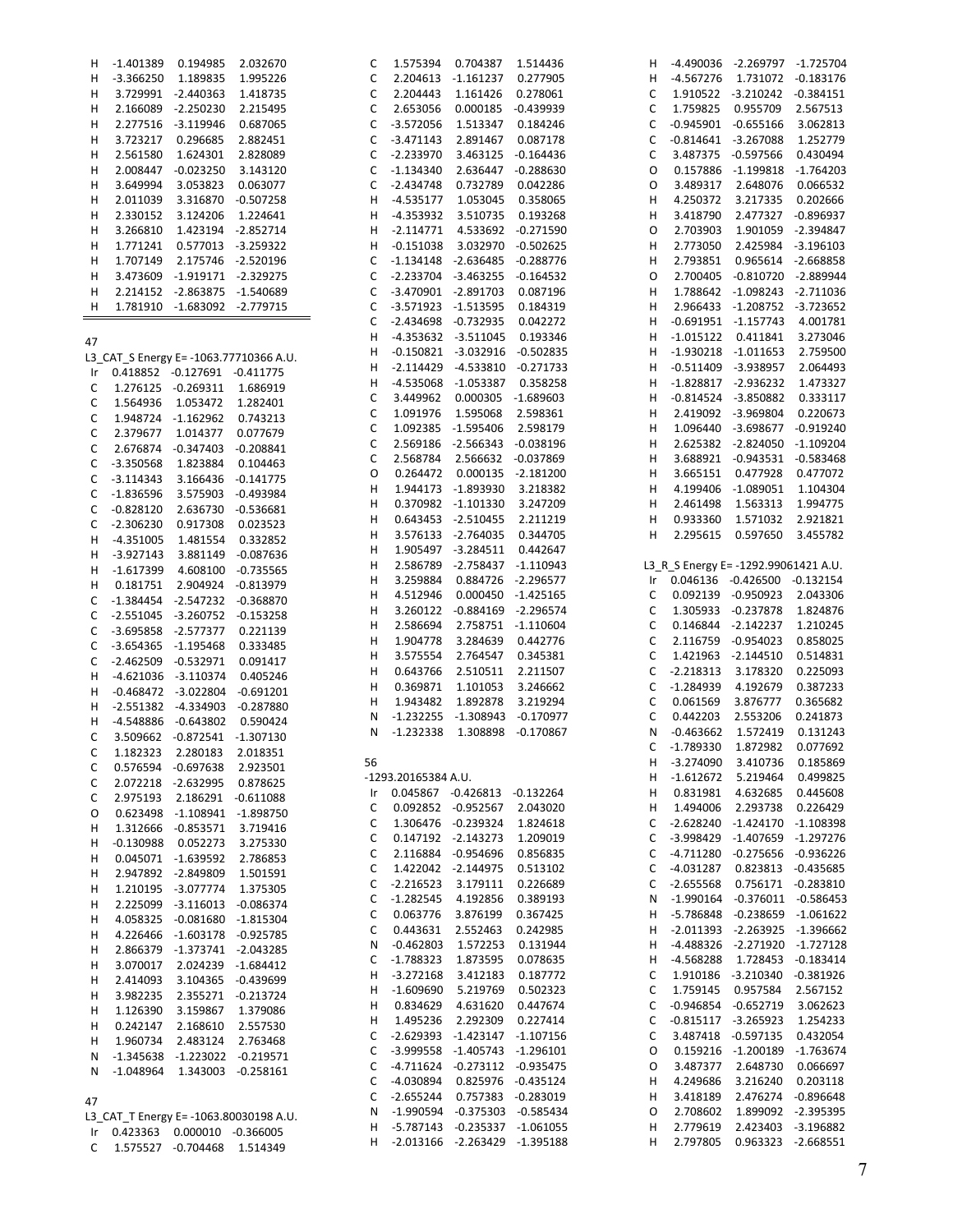| O  |                                     | 2.702673 -0.812907                                          | -2.888689           |
|----|-------------------------------------|-------------------------------------------------------------|---------------------|
| H. |                                     | 1.790832 -1.099271 -2.708344                                |                     |
| H. | 2.967265                            | $-1.212061$                                                 | $-3.722307$         |
| H. | $-0.692378$                         | $-1.153434$ $4.002442$                                      |                     |
| н  |                                     | -1.017071   0.414588                                        | 3.271027            |
| H. | -1.930855                           | $-1.010643$                                                 | 2.759987            |
| H. |                                     | -0.512204 -3.937410 2.066389                                |                     |
| н  | $-1.829329$                         | $-2.934856$                                                 | 1.474272            |
| н  | $-0.814709$                         | $-3.850219$                                                 | 0.334887            |
| н  | 2.414920                            | -3.971938                                                   | 0.223531            |
| н  | 1.096177                            | $-3.695941$                                                 | $-0.919748$         |
| н  | 2.628013                            | $-2.825486$                                                 | $-1.104733$         |
| н  | 3.690116                            | $-0.945311$                                                 | $-0.580905$         |
| H. | 3.664606                            | 0.478573                                                    | 0.476302            |
| H. | 4.199126                            | $-1.086629$                                                 | 1.107654            |
| н  | 2.460524                            |                                                             |                     |
| н  | 0.932604                            |                                                             |                     |
| Н  |                                     | 2.295245  0.599999  3.455427                                |                     |
|    |                                     |                                                             |                     |
| 56 |                                     |                                                             |                     |
|    |                                     |                                                             |                     |
|    | L3_R_T Energy E= -1293.0112171 A.U. | -0.529053 -0.468727 -0.323048                               |                     |
| Ir |                                     | -0.531427 -1.682793                                         | 1.624063            |
| С  |                                     |                                                             |                     |
| C  |                                     | 0.757672 -1.121728 1.487345<br>-0.775732 -2.533769 0.463637 |                     |
| C  |                                     |                                                             |                     |
| C  | 1.326829                            | -1.573500 0.224993                                          |                     |
| C  | 0.394275                            | $-2.498703$                                                 | $-0.364531$         |
| C  | $-1.208010$                         | 3.754490                                                    | 0.149431            |
| C  |                                     | 0.050561  4.335052  0.198532                                |                     |
| С  | 1.168818                            | 3.526626                                                    | 0.102816            |
| С  | 0.998334                            | 2.161346                                                    | $-0.039963$         |
| N  | $-0.215780$                         | 1.607634                                                    | $-0.080668$         |
| C  | -1.321355                           | 2.381926                                                    | 0.005862            |
| Н  | $-2.092309$                         | 4.373249                                                    | 0.217446            |
| Н  | 0.149175                            | 5.408393                                                    | 0.308875            |
| Н  | 2.176769                            | 3.918539                                                    | 0.136434            |
| Н  | 1.864442                            | 1.516551                                                    | $-0.101004$         |
| С  | $-3.596138$                         | $-0.404812$                                                 | $-0.443242$         |
| С  | -4.858935                           | 0.153518                                                    | $-0.444076$         |
| C  | $-4.981261$                         | 1.521084                                                    | $-0.254167$         |
| C  | $-3.838795$                         | 2.284456                                                    | $-0.087104$         |
| С  | -2.595626                           | 1.668545                                                    | $-0.099748$         |
| N  | -2.496843                           | 0.332233                                                    | $-0.258493$         |
| н  | -5.956758                           | 1.992525                                                    | $-0.248699$         |
| н  | $-3.448371$                         |                                                             | -1.463297 -0.606060 |
| н  | $-5.724248$                         | -0.477767                                                   | $-0.599601$         |
| Н  | $-3.917856$                         | 3.355317                                                    | 0.040960            |
| С  | 0.622796                            | -3.288360                                                   | -1.597992           |
| C  | 1.460689                            | $-0.254392$                                                 | 2.461281            |
| C  | $-1.442497$                         | $-1.550572$                                                 | 2.791163            |
| C  | $-1.923215$                         | $-3.462355$                                                 | 0.304340            |
| C  | 2.714742                            | $-1.331287$                                                 | $-0.241089$         |
| O  | $-0.519015$                         | $-0.321116$                                                 | $-2.142103$         |
| О  | 3.891908                            | 1.668916                                                    | 0.768589            |
| Н  | 4.313486                            | 2.099563                                                    | 1.515868            |
| Н  | 4.630160                            | 1.445385                                                    | 0.150256            |
| O  | 5.787049                            | 0.926219                                                    | $-0.961313$         |
| Н  | 5.998042                            | 1.456547                                                    | $-1.732910$         |
| Н  | 6.632930                            | 0.523397                                                    | $-0.674374$         |
| О  | 8.150849                            | $-0.172290$                                                 | $-0.153296$         |
| Н  | 8.584418                            | $-0.918136$                                                 | $-0.575594$         |
| Н  | 8.837780                            | 0.300607                                                    | 0.323411            |
| Н  | $-1.318615$                         | $-2.418766$                                                 | 3.446220            |
| Н  | $-1.222204$                         | $-0.662070$                                                 | 3.381271            |
| Н  | $-2.491606$                         | $-1.517113$                                                 | 2.495330            |
| Н  | $-1.654320$                         | $-4.429495$                                                 | 0.742347            |
| Н  | $-2.811977$                         | $-3.115396$                                                 | 0.830679            |
| Н  | $-2.169285$                         | $-3.641252$                                                 | $-0.742702$         |
| Н  | 1.171998                            | $-4.198685$                                                 | $-1.335791$         |
| Н  | $-0.310771$                         | $-3.587025$                                                 | $-2.072569$         |
| Н  | 1.221152                            | $-2.739727$                                                 | $-2.324958$         |
| н  | 2.784675                            | $-1.324234$                                                 | $-1.328528$         |
|    |                                     |                                                             |                     |

| н                                                                                                                 | 3.129898                                                                                                                                                                                                                                                                                                                                               | $-0.400575$                                                                                                                                                                                                                                                                                           | 0.146711                                                                                                                                                                                                                                                                                        |
|-------------------------------------------------------------------------------------------------------------------|--------------------------------------------------------------------------------------------------------------------------------------------------------------------------------------------------------------------------------------------------------------------------------------------------------------------------------------------------------|-------------------------------------------------------------------------------------------------------------------------------------------------------------------------------------------------------------------------------------------------------------------------------------------------------|-------------------------------------------------------------------------------------------------------------------------------------------------------------------------------------------------------------------------------------------------------------------------------------------------|
| н                                                                                                                 | 3.352687                                                                                                                                                                                                                                                                                                                                               | $-2.144245$                                                                                                                                                                                                                                                                                           | 0.122808                                                                                                                                                                                                                                                                                        |
| н                                                                                                                 | 2.189073                                                                                                                                                                                                                                                                                                                                               | 0.400176                                                                                                                                                                                                                                                                                              | 1.978840                                                                                                                                                                                                                                                                                        |
| н                                                                                                                 | 0.771203                                                                                                                                                                                                                                                                                                                                               | 0.338408                                                                                                                                                                                                                                                                                              | 3.061559                                                                                                                                                                                                                                                                                        |
| н                                                                                                                 | 2.019209                                                                                                                                                                                                                                                                                                                                               | $-0.900408$                                                                                                                                                                                                                                                                                           | 3.148273                                                                                                                                                                                                                                                                                        |
| 56<br>Ir<br>С<br>C<br>C<br>C<br>C<br>С<br>C<br>С<br>C<br>Ν<br>C<br>н<br>н<br>н<br>н<br>С<br>C<br>C<br>С<br>C<br>Ν | L3 TS Energy E= -1292.97664257 A.U.<br>0.227546<br>0.420199<br>0.687804<br>1.398342<br>1.811460<br>2.286280<br>$-3.451667$<br>$-3.145631$<br>-1.837940<br>$-0.886966$<br>$-1.193207$<br>$-2.454308$<br>$-4.459147$<br>$-3.917559$<br>$-1.548746$<br>0.149706<br>$-1.497000$<br>$-2.661918$<br>$-3.848862$<br>$-3.828671$<br>$-2.626311$<br>$-1.487464$ | $-0.175471$<br>$-1.441279$<br>$-0.109292$<br>$-1.813432$<br>0.384596<br>$-0.694073$<br>1.990635<br>3.277340<br>3.584774<br>2.585619<br>1.334510<br>1.029211<br>1.743808<br>4.036992<br>4.585538<br>2.779313<br>$-2.247611$<br>$-2.818343$<br>$-2.112666$<br>$-0.848524$<br>$-0.322950$<br>$-1.041169$ | 0.112307<br>2.008666<br>2.390374<br>0.991027<br>1.608298<br>0.797272<br>$-0.077404$<br>0.333336<br>0.674677<br>0.629605<br>0.269693<br>$-0.114061$<br>$-0.383945$<br>0.364824<br>0.968307<br>0.864678<br>$-1.291745$<br>$-1.770130$<br>$-1.653288$<br>$-1.088461$<br>$-0.639522$<br>$-0.721587$ |
| н                                                                                                                 | -4.780499                                                                                                                                                                                                                                                                                                                                              | $-2.536393$                                                                                                                                                                                                                                                                                           | $-2.008621$                                                                                                                                                                                                                                                                                     |
| н                                                                                                                 | $-0.544896$                                                                                                                                                                                                                                                                                                                                            | $-2.754850$                                                                                                                                                                                                                                                                                           | $-1.367554$                                                                                                                                                                                                                                                                                     |
| н                                                                                                                 | $-2.628804$                                                                                                                                                                                                                                                                                                                                            | $-3.798508$                                                                                                                                                                                                                                                                                           | $-2.228274$                                                                                                                                                                                                                                                                                     |
| н                                                                                                                 | $-4.742602$                                                                                                                                                                                                                                                                                                                                            | $-0.275793$                                                                                                                                                                                                                                                                                           | $-1.006002$                                                                                                                                                                                                                                                                                     |
| C                                                                                                                 | 3.501504                                                                                                                                                                                                                                                                                                                                               | $-0.672467$                                                                                                                                                                                                                                                                                           | $-0.045755$                                                                                                                                                                                                                                                                                     |
| C                                                                                                                 | $-0.013791$                                                                                                                                                                                                                                                                                                                                            | 0.657092                                                                                                                                                                                                                                                                                              | 3.448806                                                                                                                                                                                                                                                                                        |
| C                                                                                                                 | $-0.587059$                                                                                                                                                                                                                                                                                                                                            | $-2.355512$                                                                                                                                                                                                                                                                                           | 2.604746                                                                                                                                                                                                                                                                                        |
| С                                                                                                                 | 1.605860                                                                                                                                                                                                                                                                                                                                               | $-3.184848$                                                                                                                                                                                                                                                                                           | 0.460026                                                                                                                                                                                                                                                                                        |
| C                                                                                                                 | 2.507745                                                                                                                                                                                                                                                                                                                                               | 1.685343                                                                                                                                                                                                                                                                                              | 1.789394                                                                                                                                                                                                                                                                                        |
| 0                                                                                                                 | 0.795173                                                                                                                                                                                                                                                                                                                                               | 0.007016                                                                                                                                                                                                                                                                                              | $-1.630113$                                                                                                                                                                                                                                                                                     |
| 0                                                                                                                 | 0.650385                                                                                                                                                                                                                                                                                                                                               | 2.063273                                                                                                                                                                                                                                                                                              | $-2.253929$                                                                                                                                                                                                                                                                                     |
| Н                                                                                                                 | 0.389092                                                                                                                                                                                                                                                                                                                                               | 2.021827                                                                                                                                                                                                                                                                                              | $-3.179864$                                                                                                                                                                                                                                                                                     |
| Н                                                                                                                 | 1.633244                                                                                                                                                                                                                                                                                                                                               | 2.219079                                                                                                                                                                                                                                                                                              | $-2.245195$                                                                                                                                                                                                                                                                                     |
| О                                                                                                                 | 3.291041                                                                                                                                                                                                                                                                                                                                               | 2.198410                                                                                                                                                                                                                                                                                              | $-2.130838$                                                                                                                                                                                                                                                                                     |
| H<br>H.<br>0<br>H.<br>H.<br>H.<br>H<br>H                                                                          | 3.860629<br>3.139064<br>2.217711<br>3.242015<br>1.865557<br>3.354766<br>2.903022                                                                                                                                                                                                                                                                       | 2.912291<br>3.509833 1.404504 -2.661633<br>$-0.214198$<br>$-0.340034$<br>$-0.551201 -4.207673$<br>2.440600<br>1.545782                                                                                                                                                                                | $-2.430042$<br>$-3.313977$<br>$-3.051669$<br>2.242355<br>2.469159<br>2.067028 0.846934                                                                                                                                                                                                          |
| H.                                                                                                                | 3.738205                                                                                                                                                                                                                                                                                                                                               | 0.335510                                                                                                                                                                                                                                                                                              | $-0.383998$                                                                                                                                                                                                                                                                                     |
| H                                                                                                                 | 4.345069                                                                                                                                                                                                                                                                                                                                               | $-1.040326$                                                                                                                                                                                                                                                                                           | 0.548182                                                                                                                                                                                                                                                                                        |
| H.                                                                                                                | 3.408202                                                                                                                                                                                                                                                                                                                                               | $-1.307753$                                                                                                                                                                                                                                                                                           | $-0.925547$                                                                                                                                                                                                                                                                                     |
| H.                                                                                                                | 0.679576                                                                                                                                                                                                                                                                                                                                               | -3.757800                                                                                                                                                                                                                                                                                             | 0.420423                                                                                                                                                                                                                                                                                        |
| H.                                                                                                                | 2.066286                                                                                                                                                                                                                                                                                                                                               | -3.176372                                                                                                                                                                                                                                                                                             | $-0.527582$                                                                                                                                                                                                                                                                                     |
| H.                                                                                                                | 2.283306                                                                                                                                                                                                                                                                                                                                               | $-3.723620$                                                                                                                                                                                                                                                                                           | 1.131107                                                                                                                                                                                                                                                                                        |
| H                                                                                                                 | -0.975459                                                                                                                                                                                                                                                                                                                                              | -3.067681                                                                                                                                                                                                                                                                                             | 1.876527                                                                                                                                                                                                                                                                                        |
| H.<br>H.<br>H.<br>H.<br>н<br>56                                                                                   | $-0.120045$<br>$-1.426464$<br>$-1.012754$<br>0.561350<br>$-0.086631$                                                                                                                                                                                                                                                                                   | -2.935403<br>$-1.812289$<br>0.271491<br>0.574478 4.377426<br>1.719950                                                                                                                                                                                                                                 | 3.407205<br>3.037061<br>3.647234<br>3.217472                                                                                                                                                                                                                                                    |
| С<br>С                                                                                                            | L3_P Energy E= -1293.0169029 A.U.<br>Ir -0.139608 -0.296296 0.172358<br>-0.699582                                                                                                                                                                                                                                                                      | -0.842524<br>$-0.272478$ $-2.016758$                                                                                                                                                                                                                                                                  | 2.196157<br>1.490281                                                                                                                                                                                                                                                                            |

C -1.865353 -0.308993 1.520513

| C  | $-1.166608$ | $-2.217070$ | 0.368480                               |
|----|-------------|-------------|----------------------------------------|
| С  | $-2.152678$ | -1.176562   | 0.416231                               |
| C  | 3.919035    | 0.156770    | -1.192597                              |
| C  | 4.219367    | -1.001819   | $-1.888591$                            |
| C  | 3.244114    | $-1.976670$ | $-2.023850$                            |
| С  | 2.008156    | $-1.764242$ | $-1.442747$                            |
| N  | 1.724632    | $-0.655177$ | $-0.753415$                            |
| C  | 2.658032    | 0.311975    | $-0.634715$                            |
| Н  | 4.665125    | 0.932829    | $-1.089439$                            |
| Н  | 5.201781    | $-1.137488$ | $-2.324699$                            |
| Н  | 3.430450    | -2.892709   | -2.569590                              |
|    | 1.211799    | $-2.490684$ |                                        |
| Н  |             |             | -1.529951                              |
| С  | 0.441034    | 2.553546    | 1.151597                               |
| C  | 1.191006    | 3.687745    | 1.397624                               |
| C  | 2.510561    | 3.717837    | 0.975543                               |
| C  | 3.027499    | 2.620305    | 0.308915                               |
| С  | 2.222581    | 1.511460    | 0.089426                               |
| Ν  | 0.945538    | 1.485479    | 0.525880                               |
| Н  | 3.130531    | 4.587399    | 1.157762                               |
| Н  | $-0.595875$ | 2.486849    | 1.452368                               |
| Н  | 0.742096    | 4.527210    | 1.912775                               |
| Н  | 4.052161    | 2.631619    | $-0.036589$                            |
| C  | $-3.295690$ | $-1.043005$ | $-0.518506$                            |
| C  | 0.827456    | $-2.927270$ | 1.895575                               |
| C  | $-0.114927$ | $-0.327277$ | 3.459831                               |
|    |             |             | 1.997341                               |
| C  | $-2.725865$ | 0.808244    |                                        |
| C  | $-1.195955$ | -3.391349   | $-0.545013$                            |
| О  | $-0.509163$ | 0.728439    | $-1.742750$                            |
| О  | $-0.940227$ | $-0.177286$ | $-2.761949$                            |
| Н  | $-0.377845$ | 0.086633    | $-3.504509$                            |
| Н  | -5.097601   | 1.650435    | -3.213730                              |
| Ο  | $-4.834051$ | 1.961533    | $-2.342683$                            |
| Н  | $-5.583338$ | 2.457265    | -1.998992                              |
| Н  | $-3.245426$ | 2.297909    | -1.922921                              |
| O  | $-2.319789$ | 2.476914    | $-1.623823$                            |
| Н  | $-1.271347$ | 1.421095    | $-1.707107$                            |
| Н  | $-2.094000$ | 3.357076    | -1.937542                              |
| н  | $-1.944694$ | $-4.109717$ | $-0.197815$                            |
|    |             |             |                                        |
| Н  | -1.459619   | $-3.107461$ | $-1.564569$                            |
| Н  | $-0.241752$ | $-3.918349$ | $-0.564787$                            |
| Н  | $-4.110817$ | $-1.681710$ | $-0.161313$                            |
| н  | $-3.675206$ | $-0.023197$ | $-0.566296$                            |
| Н  | $-3.035593$ | -1.370649   | $-1.524485$                            |
| Н  | $-3.588881$ | 0.405349    | 2.535694                               |
| Н  | $-2.197064$ | 1.458177    | 2.694860                               |
| Н  | $-3.102114$ | 1.415865    | 1.173466                               |
| Н  | $-0.646965$ | $-0.770960$ | 4.307353                               |
| Н  | 0.938121    | $-0.588177$ | 3.557987                               |
| н  | $-0.211295$ | 0.754755    | 3.547331                               |
| Н  | 0.421835    | -3.708705   | 2.546086                               |
| Н  | 1.284513    | -3.423514   | 1.039839                               |
| н  | 1.607229    | $-2.407362$ | 2.450673                               |
|    |             |             |                                        |
|    |             |             |                                        |
| 49 |             |             |                                        |
|    |             |             | L4 CAT S Energy E= -1123.64608652 A.U. |
| Ir | 0.685215    | $-0.134403$ | $-0.424002$                            |
| C  | 1.566927    | $-0.298350$ | 1.702275                               |
| C  | 1.684846    | 1.062019    | 1.363378                               |
| C  | 2.318059    | $-1.066386$ | 0.718696                               |
| C  | 2.472319    | 1.166997    | 0.145548                               |
| C  | 2.916112    | $-0.139851$ | $-0.212361$                            |
| C  | $-3.226093$ | 1.548764    | 0.010212                               |
| C  | $-3.081887$ | 2.934340    | $-0.173988$                            |
| C  | $-1.841117$ | 3.464972    | $-0.448654$                            |
| C  | $-0.691303$ | 2.658626    | $-0.504387$                            |
|    |             |             |                                        |
| C  | $-0.784513$ | 1.301029    | $-0.284123$                            |
| C  | $-2.064267$ | 0.760378    | $-0.054188$                            |
| Н  | $-3.953555$ | 3.577205    | $-0.127004$                            |
| Н  | $-1.742919$ | 4.529460    | $-0.628540$                            |
| Н  | 0.257327    | 3.124653    | $-0.738932$                            |
| С  | $-1.043274$ | $-2.642416$ | $-0.304508$                            |
| Ċ  | -2.227842   | $-3.360556$ | $-0.137992$                            |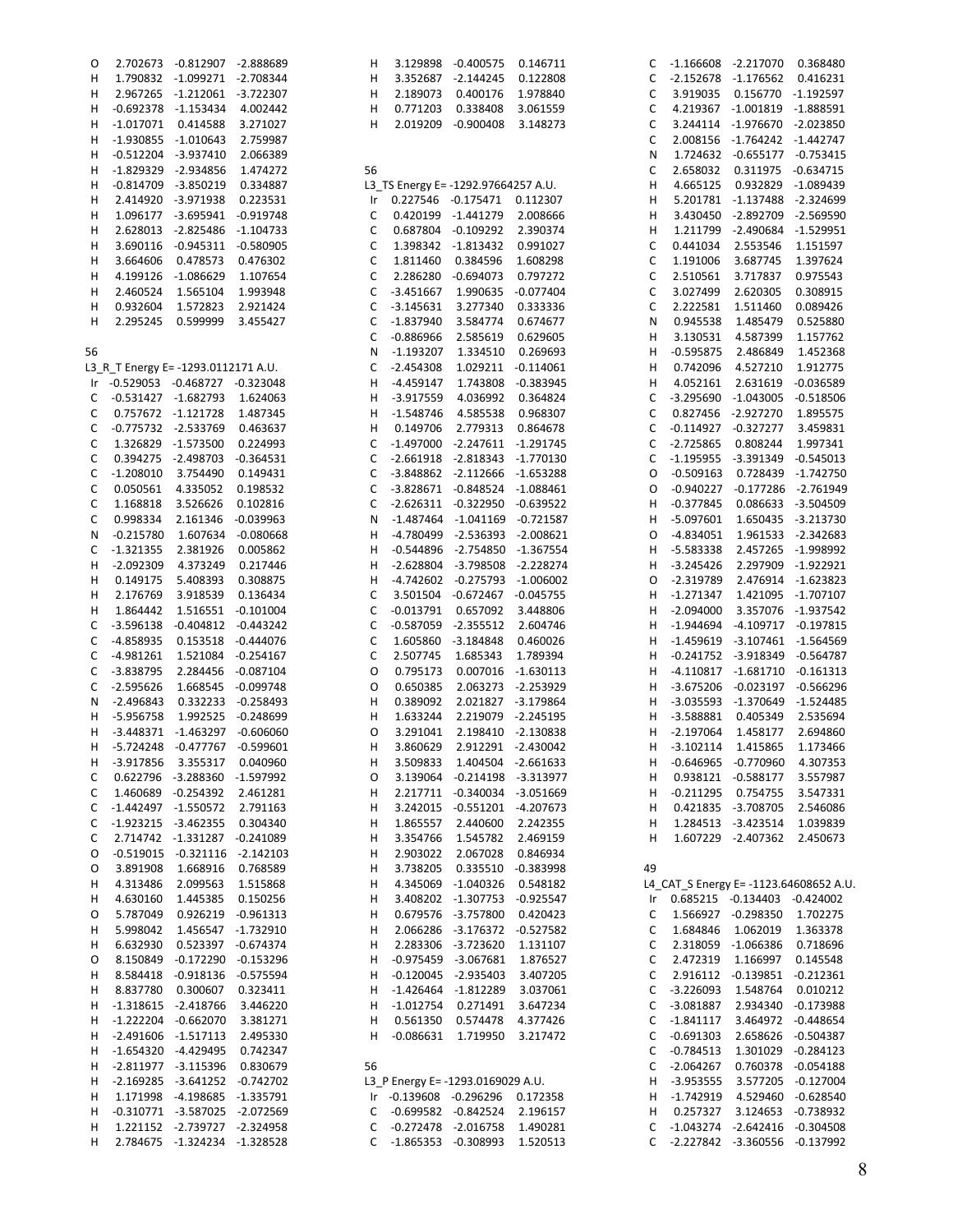| С           | $-3.409095$ | $-2.690069$        | 0.092076                               | Н           | 4.856979                 | $-0.05578$ |
|-------------|-------------|--------------------|----------------------------------------|-------------|--------------------------|------------|
| C           | $-3.410737$ | $-1.288414$        | 0.141209                               | н           | 3.755264                 | $-1.22533$ |
| C           | $-2.174443$ | $-0.644050$        | $-0.014333$                            | Н           | 2.929750                 | 2.57004    |
| Ν           | $-1.021719$ | $-1.321575$        | $-0.215639$                            | н           | 2.204484                 | 3.26907    |
| Н           | $-4.338065$ | $-3.237075$        | 0.209171                               | Н           | 3.872550                 | 2.71435    |
| Н           | $-0.106525$ | $-3.132358$        | $-0.534244$                            | Н           | 0.792815                 | 2.70164    |
| Н           | $-2.202059$ | -4.439646          | $-0.214382$                            | Н           | 0.437081                 | 1.41312    |
| C           | 3.795374    | $-0.501235$        | $-1.352776$                            | н           | 2.026613                 | 2.18028    |
| $\mathsf C$ | 1.193003    | 2.205797           | 2.169648                               | $\mathsf C$ | $-4.578311$              | $-0.65945$ |
| $\mathsf C$ | 0.886733    | $-0.869673$        | 2.893560                               | $\mathsf C$ | -4.553225                | 0.69755    |
|             |             | $-2.523085$        |                                        | н           |                          | $-1.19293$ |
| C           | 2.604996    |                    | 0.789193                               |             | $-5.515974$              |            |
| C           | 2.944407    | 2.430337           | $-0.480925$                            | н           | $-5.477468$              | 1.25342    |
| O           | 0.791086    |                    | $-0.902629$ $-2.046332$                |             |                          |            |
| Н           | 1.603423    | $-0.997445$        | 3.710686                               | 58          |                          |            |
| Н           | 0.087390    | $-0.220241$        | 3.248718                               |             | L4_R_S Energy E= -1352.8 |            |
| Н           | 0.456239    | $-1.848426$        | 2.678709                               | Ir          | 0.335965                 | $-0.49345$ |
| Н           | 3.504400    | $-2.682749$        | 1.393780                               | $\mathsf C$ | 0.520116                 | $-1.06426$ |
| Н           | 1.796288    | $-3.076816$        | 1.265812                               | $\mathsf C$ | 1.471290                 | $-0.03074$ |
| Н           | 2.787919    | $-2.944932$        | $-0.198719$                            | $\mathsf C$ | 0.893768                 | $-2.15482$ |
| Н           | 4.309982    | 0.373747           | $-1.747634$                            | C           | 2.443285                 | $-0.45440$ |
| н           | 4.548772    | -1.227324          | $-1.042186$                            | $\mathsf C$ | 2.113329                 | $-1.78053$ |
| Н           | 3.197200    | $-0.939745$        | $-2.159844$                            | С           | $-2.858207$              | 2.32208    |
| Н           | 2.961368    | 2.362563           | $-1.568394$                            | C           | $-2.255224$              | 3.56861    |
| Н           | 2.331488    | 3.283030           | $-0.193554$                            | $\mathsf C$ | $-0.883045$              | 3.66740    |
| Н           | 3.964478    | 2.639857           | $-0.143152$                            | $\mathsf C$ | $-0.048152$              | 2.54074    |
| н           | 0.876769    | 3.044303           | 1.551033                               | $\mathsf C$ | $-0.609993$              | 1.29685    |
| Н           | 0.356139    | 1.923558           | 2.807142                               | $\mathsf C$ | $-2.011622$              | 1.20830    |
| Н           | 2.003583    | 2.557327           | 2.816391                               | н           | $-2.873655$              | 4.45202    |
|             |             |                    |                                        |             |                          |            |
| C           | $-4.570299$ | $-0.464473$        | 0.290026                               | Н           | $-0.417583$              | 4.63599    |
| C           | -4.479632   | 0.888715           | 0.220869                               | Н           | 1.023280                 | 2.70029    |
| н           | -5.532437   | -0.943277          | 0.431062                               | С           | $-2.035608$              | $-2.14941$ |
| н           | $-5.375101$ | 1.494948           | 0.301609                               | $\mathsf C$ | $-3.385355$              | $-2.41483$ |
|             |             |                    |                                        | С           | -4.330764                | $-1.45075$ |
| 49          |             |                    |                                        | С           | -3.923370                | $-0.20221$ |
|             |             |                    | L4_CAT_T Energy E= -1123.65765697 A.U. | $\mathsf C$ | $-2.549600$              | $-0.02468$ |
| Ir          | 0.671048    | $-0.017593$        | $-0.403127$                            | N           | $-1.641064$              | $-0.99402$ |
| C           | 1.709911    | $-0.574622$        | 1.597642                               | н           | $-5.381456$              | $-1.64196$ |
| C           | 1.738777    | 0.830637           | 1.455953                               | Н           | $-1.262491$              | $-2.86418$ |
| C           | 2.465306    | $-1.167038$        | 0.506594                               | Н           | $-3.667374$              | $-3.3740$  |
| $\mathsf C$ | 2.450791    | 1.139527           | 0.229859                               | $\mathsf C$ | 2.899580                 | $-2.63245$ |
| $\mathsf C$ | 2.943559    | $-0.107837$        | $-0.310734$                            | $\mathsf C$ | 1.581848                 | 1.21022    |
| $\mathsf C$ | $-3.332408$ | 1.430475           | 0.081670                               | $\mathsf C$ | $-0.575087$              | $-1.08768$ |
| C           | $-3.255968$ | 2.831453           | 0.028942                               | С           | 0.275327                 | $-3.50513$ |
| C           | $-2.038768$ | 3.443616           | $-0.170568$                            | C           | 3.674786                 | 0.27363    |
| $\mathsf C$ | $-0.852428$ | 2.700746           | $-0.307773$                            | O           | 0.581288                 | $-0.79331$ |
|             |             |                    |                                        |             | 3.007060                 |            |
| C           |             | -0.883853 1.327215 | $-0.229873$                            | O           |                          | 3.46811    |
| С           | $-2.132454$ | 0.706512           | $-0.049376$                            | Н           | 3.604475                 | 4.19341    |
| н           | $-4.158236$ | 3.424057           | 0.127709                               | Н           | 3.128949                 | 3.25834    |
| Н           | $-1.989732$ | 4.524742           | $-0.235582$                            | О           | 3.267993                 | 2.65063    |
| н           | 0.073435    | 3.231069           | $-0.497162$                            | н           | 2.954131                 | 3.13507    |
| С           | $-0.937526$ | $-2.653418$        | $-0.321433$                            | н           | 3.180216                 | 1.69906    |
| C           | $-2.088034$ | $-3.428508$        | $-0.205535$                            | О           | 2.976574                 | $-0.0457$  |
| $\mathsf C$ | $-3.306844$ | $-2.813426$        | $-0.010055$                            | н           | 2.080711                 | $-0.37445$ |
| C           | $-3.376469$ | $-1.416215$        | 0.058274                               | Н           | 3.148808                 | $-0.38993$ |
| C           | $-2.169238$ | $-0.705993$        | $-0.062196$                            | Н           | $-0.217836$              | $-1.5218$  |
| Ν           | $-0.979832$ | $-1.329819$        | $-0.237312$                            | Н           | $-0.937384$              | $-0.08264$ |
| Н           | $-4.211991$ | $-3.404254$        | 0.078013                               | Н           | $-1.422488$              | $-1.68485$ |
| Н           | 0.031696    | $-3.101989$        | $-0.497530$                            | н           | 0.740109                 | $-4.10818$ |
| Н           | $-2.007930$ | $-4.505005$        | $-0.280443$                            | Н           | $-0.792828$              | $-3.46282$ |
| C           | 3.815975    | $-0.232903$        | $-1.506433$                            | Н           | 0.427861                 | $-4.02714$ |
| C           | 1.212314    | 1.832973           | 2.418022                               | н           | 3.709125                 | $-3.11367$ |
| C           | 1.107767    | $-1.340897$        | 2.721566                               | н           | 2.291904                 | $-3.41589$ |
| C           | 2.810313    | $-2.608746$        | 0.380096                               | Н           | 3.347398                 | $-2.03612$ |
| $\mathsf C$ | 2.876989    | 2.494408           | $-0.213715$                            | Н           | 3.956876                 | 0.04708    |
|             |             |                    |                                        |             |                          |            |
| 0           | 0.578945    | $-0.047323$        | $-2.218927$                            | н           | 3.563254                 | 1.35389    |
| н           | 1.885073    | $-1.611271$        | 3.442724                               | Н           | 4.494915                 | $-0.04429$ |
| Н           | 0.352705    | $-0.760265$        | 3.249701                               | Н           | 2.128295                 | 1.99148    |
| Н           | 0.645181    | $-2.267659$        | 2.379617                               | Н           | 0.608460                 | 1.59543    |
| Н           | 3.740626    | $-2.817103$        | 0.918226                               | Н           | 2.142144                 | 0.97003    |
| Н           | 2.042640    | $-3.249577$        | 0.815120                               | C           | -4.779378                | 0.91763    |
| н           | 2.960020    | $-2.903172$        | $-0.658778$                            | С           | -4.266089                | 2.12299    |
| Н           | 3.553966    | 0.498158           | $-2.271596$                            | н           | -5.846705                | 0.79623    |
|             |             |                    |                                        |             |                          |            |

| .856979  | $-0.055789$                   | $-1.218756$ | н           | -4.927262                            | 2.971616    | 0.189507    |
|----------|-------------------------------|-------------|-------------|--------------------------------------|-------------|-------------|
| 1.755264 | $-1.225339$                   | $-1.951223$ |             |                                      |             |             |
| .929750  | 2.570046                      | -1.299716   | 58          |                                      |             |             |
| .204484  | 3.269077                      | 0.152304    |             | L4_R_T Energy E= -1352.85443139 A.U. |             |             |
| .872550  | 2.714354                      | 0.184834    | Ir          | 0.264283                             | $-0.542572$ | $-0.171340$ |
| 1.792815 | 2.701643                      | 1.911025    | С           | 0.420287                             | $-1.544856$ | 1.854353    |
| 1.437081 | 1.413122                      | 3.057621    | С           | 1.487852                             | $-0.605311$ | 1.757842    |
| .026613  | 2.180288                      | 3.061388    | С           | 0.651394                             | $-2.577686$ | 0.861402    |
| .578311  | $-0.659451$                   | 0.225010    | С           | 2.316552                             | $-0.983097$ | 0.640570    |
| .553225  | 0.697556                      | 0.235337    | С           | 1.818760                             | $-2.242609$ | 0.129407    |
| 5.515974 | -1.192938                     | 0.329622    | С           | -2.596769                            | 2.595760    | 0.402298    |
| 5.477468 | 1.253427                      | 0.348652    | $\mathsf C$ | -1.867914                            | 3.724546    | 0.808866    |
|          |                               |             | С           | -0.497359                            | 3.649317    | 0.919365    |
|          |                               |             | С           | 0.209128                             | 2.461051    | 0.656314    |
|          | Energy E= -1352.85013672 A.U. |             | С           | -0.479342                            | 1.327856    | 0.288188    |
| 335965   | $-0.493459$                   | $-0.145397$ | C           | -1.876836                            | 1.412458    | 0.150295    |
| .520116  | $-1.064265$                   | 2.046033    | н           | -2.386705                            | 4.653369    | 1.017723    |
| .471290  | $-0.030748$                   | 1.854125    | н           | 0.066395                             | 4.528133    | 1.211610    |
| .893768  | $-2.154824$                   | 1.169861    | н           | 1.289175                             | 2.480981    | 0.752708    |
| .443285  | $-0.454403$                   | 0.863663    | С           | -2.343216                            | -1.891246   | -1.130176   |
| .113329  | $-1.780537$                   | 0.481471    | С           | $-3.710004$                          | $-1.963636$ | -1.382014   |
| .858207  | 2.322089                      | 0.223210    | С           | $-4.515076$                          | $-0.882578$ | $-1.088778$ |
| .255224  | 3.568617                      | 0.465086    | С           | -3.947319                            | 0.282366    | $-0.558694$ |
| 1.883045 | 3.667401                      | 0.516022    | C           | $-2.559274$                          | 0.274687    | $-0.330938$ |
| 0.048152 | 2.540747                      | 0.394872    | Ν           | -1.789823                            | $-0.806495$ | $-0.602584$ |
| 1.609993 | 1.296855                      | 0.209479    | н           | $-5.581734$                          | $-0.924606$ | $-1.280299$ |
| .011622  | 1.208301                      | 0.093713    | н           | $-1.681779$                          | -2.715132   | $-1.363478$ |
| 2.873655 | 4.452020                      | 0.578470    | Н           | $-4.119140$                          | $-2.868406$ | -1.811997   |
| 0.417583 | 4.635994                      | 0.658311    | С           | 2.464910                             | $-3.030515$ | $-0.951537$ |
| .023280  | 2.700290                      | 0.441070    | С           | 1.773135                             | 0.499942    | 2.702739    |
| .035608  | $-2.149413$                   | -1.080820   | С           | $-0.626545$                          | -1.576227   | 2.913851    |
| :385355  | $-2.414838$                   | $-1.312055$ | C           | $-0.138737$                          | -3.829879   | 0.738550    |
| .330764  | $-1.450754$                   | $-1.037330$ | С           | 3.593058                             | $-0.339860$ | 0.235628    |
| :923370  | $-0.202210$                   | -0.545997   | 0           | 0.653237                             | $-0.116549$ | $-1.908102$ |
| .549600  | $-0.024685$                   | -0.319476   | Ο           | 3.444262                             | 2.931711    | 0.942224    |
| L.641064 | $-0.994028$                   | $-0.568710$ | н           | 4.094369                             | 3.446533    | 1.424042    |
| 5.381456 | $-1.641961$                   | $-1.225661$ | н           | 3.632275                             | 3.087215    | $-0.009379$ |
| l.262491 | -2.864185                     | $-1.328065$ | Ο           | 3.885376                             | 3.160218    | -1.719289   |
| 3.667374 | -3.374019                     | $-1.726022$ | н           | 3.730892                             | 3.946440    | -2.245423   |
| .899580  | $-2.632452$                   | $-0.443772$ | н           | 3.591852                             | 2.399947    | -2.258224   |
| .581848  | 1.210229                      | 2.654126    | Ο           | 2.977535                             | 0.933467    | $-3.067790$ |
| 1.575087 | -1.087685                     | 3.052538    | н           | 2.081128                             | 0.648680    | -2.825846   |
| .275327  | $-3.505131$                   | 1.170290    | н           | 3.069442                             | 0.778334    | $-4.010394$ |
| .674786  | 0.273636                      | 0.473630    | н           | $-0.274785$                          | -2.149067   | 3.777352    |
| 1.581288 | $-0.793313$                   | $-1.923313$ | н           | $-0.870967$                          | $-0.571719$ | 3.258742    |
| 007060.١ | 3.468110                      | 0.224177    | н           | -1.546519                            | $-2.044055$ | 2.562018    |
| .604475  | 4.193413                      | 0.415579    | Н           | 0.239413                             | $-4.564790$ | 1.456475    |
| 128949.  | 3.258343                      | $-0.727518$ | н           | $-1.193052$                          | $-3.672885$ | 0.967253    |
| 1.267993 | 2.650638                      | $-2.350839$ | н           | $-0.055412$                          | $-4.274311$ | $-0.253500$ |
| .954131  | 3.135070                      | $-3.116151$ | н           | 3.300989                             | $-3.604240$ | $-0.538964$ |
| 180216.  | 1.699066                      | $-2.567890$ | н           | 1.775478                             | $-3.734850$ | $-1.416009$ |
| .976574  | $-0.045776$                   | -2.830686   | н           | 2.868707                             | -2.380242   | -1.728366   |
| .080711  | $-0.374450$                   | $-2.567047$ | н           | 3.736400                             | $-0.370070$ | $-0.845311$ |
| 148808   | $-0.389935$                   | $-3.709920$ | н           | 3.642917                             | 0.700783    | 0.558733    |
| 1.217836 | $-1.521879$                   | 3.991432    | н           | 4.426741                             | $-0.878994$ | 0.698667    |
| 0.937384 | $-0.082644$                   | 3.267373    | н           | 2.353754                             | 1.297082    | 2.237550    |
| 1.422488 | $-1.684850$                   | 2.714748    | н           | 0.862345                             | 0.922908    | 3.124832    |
| 1.740109 | $-4.108184$                   | 1.957316    | н           | 2.366160                             | 0.092240    | 3.528986    |
| 1.792828 | $-3.462816$                   | 1.381297    | С           | $-4.663767$                          | 1.480723    | $-0.251505$ |
| 1.427861 | $-4.027144$                   | 0.225772    | С           | $-4.015143$                          | 2.581797    | 0.206412    |
| .709125  | $-3.113679$                   | 0.114973    | н           | $-5.736240$                          | 1.498009    | $-0.407236$ |
| .291904  | $-3.415892$                   | $-0.895060$ | н           | $-4.573064$                          | 3.487442    | 0.418044    |
| .347398  | $-2.036126$                   | $-1.239204$ |             |                                      |             |             |
| :956876  | 0.047082                      | $-0.554838$ | 58          |                                      |             |             |
| 1.563254 | 1.353899                      | 0.573827    |             | L4_TS Energy E= -1352.81222062 A.U.  |             |             |
| .494915  | $-0.044299$                   | 1.127520    | Ir          | $-0.753733$                          | 0.000435    | 0.002040    |
| .128295  | 1.991484                      | 2.126474    | С           | $-2.065071$                          | 0.223464    | $-1.764010$ |
| 1.608460 | 1.595430                      | 2.955119    | С           | $-2.286596$                          | 1.348946    | $-0.912942$ |
| .142144  | 0.970038                      | 3.564984    | С           | -2.522845                            | $-0.963253$ | $-1.051230$ |
| .779378  | 0.917630                      | $-0.306807$ | С           | $-2.756282$                          | 0.868564    | 0.357146    |
| .266089  | 2.122999                      | 0.052564    | С           | $-2.943819$                          | $-0.563479$ | 0.238497    |
| 5.846705 | 0.796230                      | $-0.451150$ | С           | 3.133743                             | 1.787670    | $-0.353688$ |
|          |                               |             |             |                                      |             |             |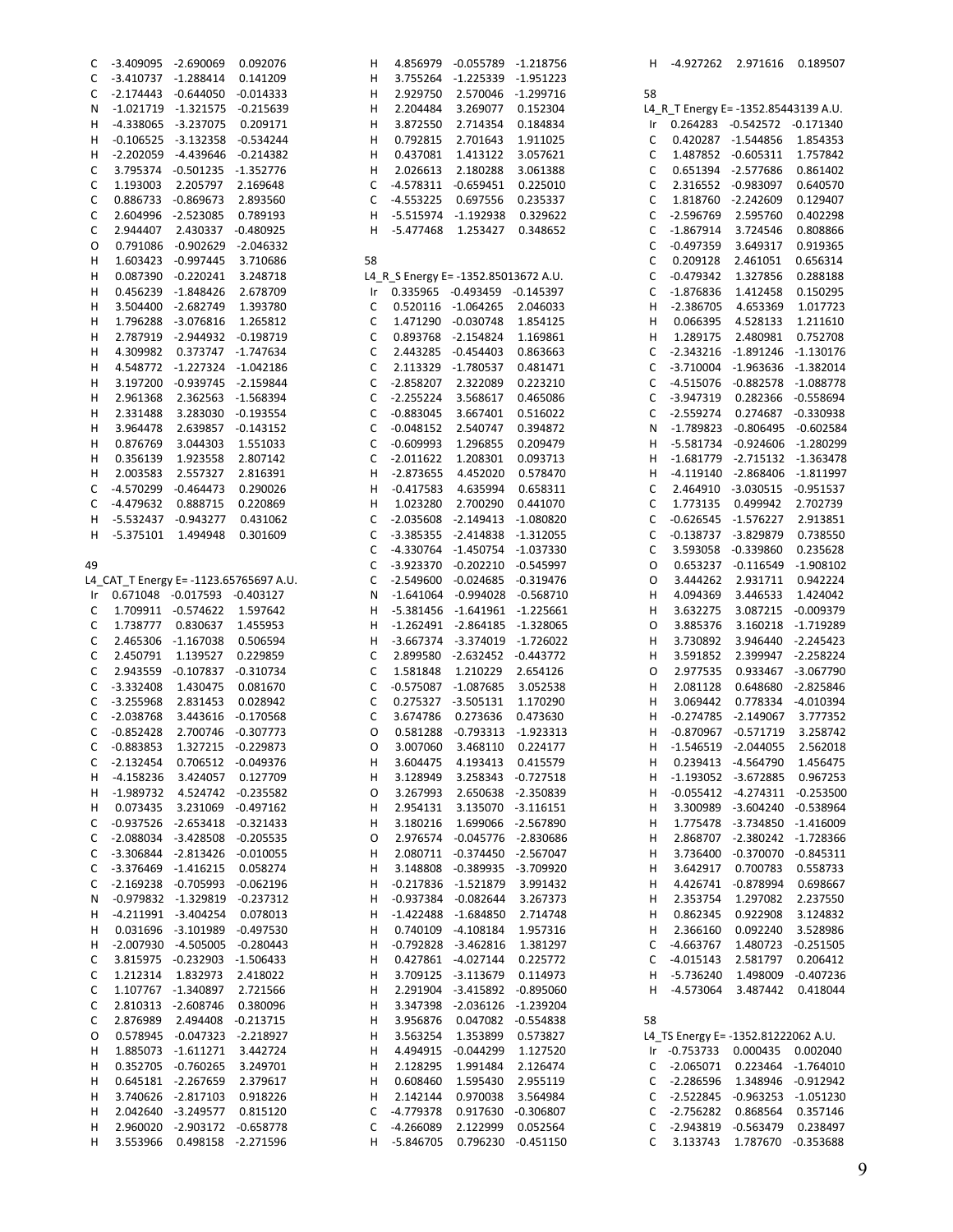| C  | 3.028767           | 3.082962                            | 0.179536           | C  | $-2.906950$                         | 2.126020                      | -0.183204          | С  | 0.948419                             | 2.260295                       | 2.756650            |
|----|--------------------|-------------------------------------|--------------------|----|-------------------------------------|-------------------------------|--------------------|----|--------------------------------------|--------------------------------|---------------------|
| C  | 1.823246           | 3.515846                            | 0.684358           | С  | $-1.833965$                         | 1.217439                      | $-0.205189$        | O  | 0.743201                             |                                | -0.108733 -0.628419 |
| С  | 0.678120           | 2.698065                            | 0.661902           | Ν  | $-0.602234$                         | 1.534747                      | 0.267195           | н  | 5.815764                             | 3.046757                       | 0.135297            |
| C  | 0.722749           | 1.422847                            | 0.123992           | н  | $-3.461204$                         | 4.132624                      | 0.385342           | н  | 5.837396                             | 1.359666                       | 0.659196            |
|    |                    |                                     |                    |    |                                     |                               |                    |    |                                      |                                |                     |
| С  | 1.975582           | 0.988299                            | $-0.362107$        | н  | 0.585242                            | 2.939840                      | 1.179642           | н  | 5.437793                             |                                | 1.749090 -1.006511  |
| н  | 3.898429           | 3.729833                            | 0.201191           | н  | $-1.197929$                         | 4.665361                      | 1.281238           | н  | 3.292276                             |                                | 4.314799 -1.760759  |
| н  | 1.748753           | 4.511266                            | 1.108059           | C  | 3.739728                            | -0.072352                     | 1.821305           | н  | 3.845438                             |                                | 2.746166 -2.342000  |
| н  | $-0.242631$        | 3.094360                            | 1.076714           | С  | 1.782029                            | -1.586092 -2.688071           |                    | н  | 2.131016                             |                                | 3.167646 -2.432762  |
| C  |                    | 0.910908 -2.326339 -1.151280        |                    | C  | 1.779441                            | 1.581056                      | -2.636621          | н  | $-0.462358$                          | 2.453083                       | 0.015875            |
|    |                    |                                     |                    |    |                                     |                               |                    |    |                                      |                                |                     |
| C  |                    | 2.057688 -2.938419 -1.656138        |                    | С  | 3.151512                            | 2.532451                      | 0.064455           | н  | $-0.025553$                          | 4.119340                       | 0.430505            |
| С  |                    | 3.229793 -2.218707 -1.749632        |                    | C  |                                     | 2.907248 -2.607006            | 0.150353           | н  | 0.284977                             |                                | 3.500005 -1.194705  |
| С  |                    | 3.252564 -0.883527 -1.326261        |                    | O  |                                     | 0.172647 -0.427925            | 2.122123           | н  | -0.024232                            | 1.895050                       | 2.424612            |
| С  |                    | 2.050611 -0.340657 -0.837012        |                    | O  | 0.669908                            | -1.664426                     | 2.643731           | н  | 1.298671                             | 1.621482                       | 3.567964            |
| N  |                    | 0.901723 -1.056686 -0.765581        |                    | н  |                                     | 0.800127 -1.434510            | 3.574469           | н  | 0.816671                             | 3.267375                       | 3.168538            |
|    |                    |                                     |                    |    |                                     |                               |                    |    |                                      |                                |                     |
| н  |                    | 4.130699 -2.678880 -2.140569        |                    | н  |                                     | -3.535961 -2.717719           | 0.645934           | н  | 3.446619                             | 0.868003                       | 3.523580            |
| н  |                    | -0.019831 -2.870208 -1.054700       |                    | 0  |                                     | -3.692520 -2.660443           | 1.598215           | н  | 4.959128                             | 0.973339                       | 2.634969            |
| н  |                    | 2.008406 -3.974141 -1.966917        |                    | н  |                                     | $-3.753375 -3.561451$         | 1.924383           | н  | 4.335620                             | 2.394720                       | 3.481718            |
| С  |                    | -3.477262 -1.429107                 | 1.321997           | н  |                                     | -2.785986 -1.481122           | 2.359330           | Ir |                                      | -2.301924 -0.551937 -0.078206  |                     |
| С  | $-2.126071$        |                                     | 2.772277 -1.306935 | O  | $-2.250928$                         | $-0.755106$                   | 2.761644           | С  |                                      | -3.310957 -1.947515 -1.674808  |                     |
|    |                    |                                     |                    |    |                                     |                               |                    |    |                                      |                                |                     |
| C  | $-1.670410$        |                                     | 0.269069 -3.199084 | н  |                                     | $-0.833139 -0.524115$         | 2.268738           | С  |                                      | -3.877749 -2.183934 -0.397022  |                     |
| C  |                    | -2.645849 -2.321535 -1.647367       |                    | н  | $-2.856003$                         | $-0.054186$                   | 3.011114           | С  |                                      | -1.914831 -2.288597 -1.624801  |                     |
| C  | $-3.198731$        | 1.690872                            | 1.516372           | н  | 3.955988                            | -2.866912 -0.024540           |                    | C  |                                      | -2.828378 -2.700875            | 0.455859            |
| O  | $-0.277270$        | $-0.819299$                         | 1.719801           | н  | 2.688731                            | -2.758953                     | 1.207327           | С  |                                      | $-1.621731 - 2.766807$         | $-0.313583$         |
| O  | 0.252540           | 0.253654                            | 2.947298           | н  | 2.294508                            | -3.306394 -0.418305           |                    | C  | $-4.937961$                          | 2.395583                       | 1.570497            |
|    | 0.751564           |                                     |                    | н  | 4.799845                            |                               |                    |    | $-5.140835$                          |                                |                     |
| H  |                    | 0.887044                            | 2.402568           |    |                                     | $-0.318034$                   | 1.703238           | С  |                                      | 2.014606                       | 2.887374            |
| н  |                    | 0.929053 -0.315570                  | 3.496916           | н  | 3.675534                            | 0.880798                      | 2.345748           | С  | -4.477117                            | 0.903810                       | 3.393028            |
| O  |                    | 1.906046 -1.183662                  | 4.160728           | н  | 3.293822                            | -0.844749                     | 2.448564           | C  | $-3.630380$                          | 0.160370                       | 2.576276            |
| н  |                    | 1.818842 -1.408264                  | 5.090141           | н  | 4.124580                            | 2.783357 -0.369357            |                    | С  | $-3.436611$                          | 0.513801                       | 1.245727            |
| н  |                    | 1.886529 -2.016893                  | 3.629818           | н  | 2.429715                            | 3.240567                      | $-0.344650$        | С  | $-4.081638$                          | 1.662981                       | 0.750907            |
| O  |                    | 1.360697 -2.964799                  | 2.327827           | Н  | 3.223930                            | 2.694909                      | 1.140674           | н  | -5.441532                            | 3.275275                       | 1.182550            |
|    |                    |                                     |                    |    |                                     |                               |                    |    |                                      |                                |                     |
| н  |                    | 0.770788 -2.291066                  | 1.932987           | н  | 2.663997                            | 1.776189                      | -3.251241          | н  | -5.805421                            | 2.588926                       | 3.523135            |
| н  |                    | 1.927548 -3.295752                  | 1.628019           | н  | 1.022908                            | 1.125612 -3.275126            |                    | н  | $-4.610859$                          | 0.617796                       | 4.431181            |
| н  | $-2.714141$        | 2.667139                            | 1.528112           | н  | 1.396270                            | 2.543742 -2.296232            |                    | н  | $-3.104330$                          | $-0.689748$                    | 2.996392            |
| н  | -4.279019          | 1.861170                            | 1.469996           | Н  | 2.631825                            | -1.625631 -3.376709           |                    | С  | $-2.280966$                          |                                | 1.324780 -2.447190  |
| н  | $-2.979232$        | 1.193583                            | 2.461487           | н  | 1.544547                            | -2.608215 -2.398452           |                    | C  | $-2.663096$                          |                                | 2.459579 -3.154138  |
| H  |                    | -2.921073 -1.277913                 | 2.249240           | н  | 0.928089                            | -1.179794 -3.229062           |                    | С  | -3.585647                            |                                | 3.344035 -2.607267  |
|    |                    |                                     |                    |    |                                     |                               |                    |    |                                      |                                |                     |
| н  |                    | -4.526252 -1.187052                 | 1.514507           | С  | $-4.165786$                         | 1.685256                      | $-0.699198$        | С  | $-4.102462$                          |                                | 3.113493 -1.341247  |
| H  |                    | -3.418575 -2.485068                 | 1.060978           | C  | $-4.324306$                         | 0.420961 -1.166151            |                    | C  | $-3.712872$                          |                                | 1.988176 -0.618062  |
| н  |                    | -1.905927 -2.487904 -2.430861       |                    | н  | $-4.996971$                         |                               | 2.381297 -0.703567 | н  | $-3.890691$                          |                                | 4.223435 -3.163767  |
| н  |                    | -2.546918 -3.110920 -0.901222       |                    | H  | -5.289298                           |                               | 0.102171 -1.545270 | н  | $-1.543889$                          |                                | 0.652012 -2.873140  |
| н  |                    | $-3.630512 -2.432348$               | -2.112368          |    |                                     |                               |                    | н  | $-2.239165$                          |                                | 2.653595 -4.133877  |
| н  |                    | $-1.105964$ $-0.617536$ $-3.490031$ |                    | 94 |                                     |                               |                    | н  | -4.800560                            |                                | 3.823341 -0.909402  |
| н  | $-2.558377$        |                                     | 0.319317 -3.836985 |    | L1-DIMERts_S E= -2062.04017651 A.U. |                               |                    | С  |                                      | $-0.285695 -3.237529$          | 0.136762            |
|    |                    |                                     |                    |    |                                     |                               |                    |    |                                      |                                |                     |
| H  | $-1.054437$        |                                     | 1.141535 -3.415603 |    | Ir 2.301899 0.551890 0.078150       |                               |                    | С  |                                      | -5.316459 -2.078177 -0.026168  |                     |
| н  | $-1.323423$        |                                     | 2.907641 -2.030861 | C  | 3.877646                            | 2.183925                      | 0.397044           | С  |                                      | -4.050952 -1.517841 -2.890693  |                     |
| н  | $-3.056405$        |                                     | 3.119092 -1.767942 | C  | 3.310716                            | 1.947591                      | 1.674785           | C  |                                      | -0.948768 -2.260178 -2.756933  |                     |
| H  | $-1.925192$        | 3.415916 -0.452173                  |                    | С  | 2.828359                            | 2.700796                      | $-0.455981$        | С  |                                      | -3.031233 -3.252654            | 1.823230            |
| C  |                    | 4.347554 1.233347 -0.873585         |                    | С  |                                     | 1.914597 2.288669             | 1.624614           | 0  |                                      | -0.743150  0.108577            | 0.628303            |
|    |                    |                                     |                    |    |                                     |                               |                    |    |                                      |                                |                     |
| C  |                    | 4.406936 -0.039701 -1.340360        |                    | С  |                                     | 1.621627 2.766767             | 0.313332           | H  |                                      | -4.336122 -2.394463 -3.481645  |                     |
| H  | 5.236965           | 1.853971 -0.882090                  |                    | C  |                                     | 4.102652 -3.113318            | 1.341518           | н  |                                      | -4.959419 -0.973090 -2.634725  |                     |
| н  |                    | 5.337674 -0.441250 -1.724650        |                    | С  |                                     | 3.585796 -3.343820            | 2.607530           | H  |                                      | -3.447016 -0.867804 -3.523518  |                     |
|    |                    |                                     |                    | С  |                                     | 2.663126 -2.459417 3.154287   |                    | н  |                                      | -0.817122 -3.267229 -3.168925  |                     |
| 58 |                    |                                     |                    | C  |                                     | 2.280928 -1.324702            | 2.447242           | н  |                                      | -1.299059 -1.621272 -3.568156  |                     |
|    |                    | L4 P Energy E= -1352.83616963 A.U.  |                    | C  |                                     | 2.809754 -1.069998            | 1.186079           | н  |                                      | 0.023939 -1.895026 -2.424952   |                     |
|    |                    |                                     |                    |    |                                     |                               |                    |    |                                      |                                |                     |
|    |                    | Ir  0.841065  -0.015610  0.056522   |                    | C  |                                     | 3.713018 -1.988072 0.618250   |                    | н  |                                      | 0.025465 -4.119347 -0.430985   |                     |
| C  |                    | 2.133786  0.694467  -1.494758       |                    | н  |                                     | 4.800846 -3.823125            | 0.909761           | н  |                                      | 0.462276 -2.453100 -0.016319   |                     |
| C  |                    | 2.147684 -0.746203 -1.519046        |                    | н  |                                     | 3.890885 -4.223160 3.164098   |                    | н  |                                      | $-0.284920 -3.500095$          | 1.194285            |
| C  |                    | 2.795613  1.126180  -0.266173       |                    | н  |                                     | 2.239141 -2.653419 4.134006   |                    | н  |                                      | $-2.130823$ $-3.167848$        | 2.432536            |
| С  |                    | 2.644032 -1.199123 -0.254937        |                    | н  |                                     | 1.543777 -0.651966 2.873117   |                    | H  |                                      | -3.845254 -2.746359            | 2.341987            |
|    |                    |                                     |                    |    |                                     |                               |                    |    |                                      |                                |                     |
| C  |                    | 3.083534 -0.020605 0.488917         |                    | C  |                                     | 3.630517 -0.160505 -2.576224  |                    | H  |                                      | -3.292160 -4.314957            | 1.760593            |
| C  |                    | -3.247485 -0.522823 -1.159855       |                    | С  |                                     | 4.477345 -0.903941 -3.392885  |                    | н  |                                      | -5.437730 -1.749160            | 1.006739            |
| С  |                    | -3.376190 -1.857750 -1.582816       |                    | C  |                                     | 5.141147 -2.014636 -2.887116  |                    | н  |                                      | -5.837502 -1.359593 -0.658892  |                     |
| С  |                    | -2.290697 -2.705791 -1.487961       |                    | С  |                                     | 4.938247 -2.395529 -1.570218  |                    | H  |                                      | -5.815866 -3.046727 -0.135131  |                     |
| C  |                    | -1.048705 -2.265066 -0.996670       |                    | C  |                                     | 4.081819 -1.662945 -0.750726  |                    | С  |                                      | -2.809730  1.070052  -1.186005 |                     |
| C  |                    | $-0.856143 -0.949602 -0.612790$     |                    | н  |                                     | 5.805818 -2.588940 -3.522801  |                    | C  |                                      | 3.436714 -0.513856 -1.245658   |                     |
|    |                    |                                     |                    |    |                                     |                               |                    |    |                                      |                                |                     |
| С  |                    | -1.986734 -0.104302 -0.692883       |                    | н  |                                     | 3.104411  0.689532  -2.996432 |                    |    |                                      |                                |                     |
| H. |                    | -4.321482 -2.210417 -1.980952       |                    | н  |                                     | 4.611114 -0.617987 -4.431051  |                    | 94 |                                      |                                |                     |
| H  |                    | -2.391679 -3.736919 -1.811451       |                    | н  |                                     | 5.441875 -3.275151 -1.182186  |                    |    | L1-DIMERts_SU E= -2062.04864146 A.U. |                                |                     |
| Н, |                    | $-0.241210 -2.984823 -0.924603$     |                    | C  | 0.285646                            | 3.237489 -0.137170            |                    | Ir |                                      | 2.307331  0.554980  0.077993   |                     |
| C  | -0.404955          | 2.736701                            | 0.792344           | C  | 4.050588                            | 1.518040                      | 2.890787           | C  |                                      | 3.842848 2.226554 0.327973     |                     |
| C  | -1.414044 3.697066 |                                     | 0.848854           | С  | 5.316399                            | 2.078184 0.026357             |                    | С  |                                      | 3.274873 2.027394 1.616546     |                     |
|    |                    |                                     |                    |    |                                     |                               |                    |    |                                      |                                |                     |
| C  |                    | -2.664421 3.397359                  | 0.354347           | C  | 3.031360                            | 3.252491 -1.823363            |                    | C  |                                      | 2.794562 2.710922 -0.540844    |                     |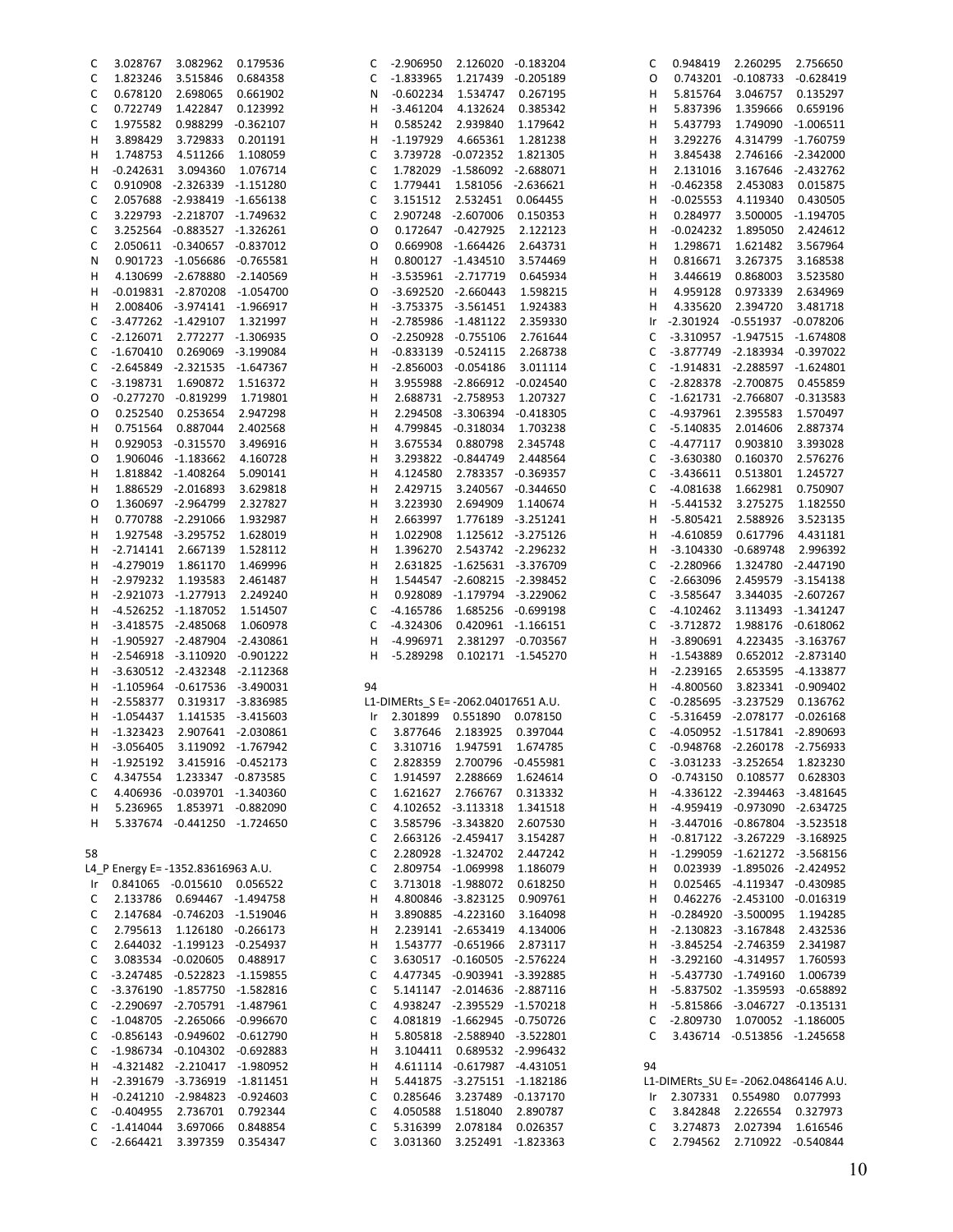| С            | 1.877327    | 2.342748    | 1.552596    | O           | $-0.770815$                       | 0.264311    | 0.538276    |
|--------------|-------------|-------------|-------------|-------------|-----------------------------------|-------------|-------------|
|              |             |             |             |             |                                   |             |             |
| C            | 1.586787    | 2.774477    | 0.220228    | н           | -4.344522                         | $-2.565673$ | $-3.369833$ |
| C            | 4.297665    | $-3.016669$ | 1.333732    | н           | -4.914264                         | -1.072092   | $-2.614513$ |
| C            | 3.854424    | $-3.240267$ | 2.628550    | н           | -3.416126                         | $-1.072063$ | $-3.533690$ |
| C            | 2.926172    | $-2.380708$ | 3.203563    | н           | $-0.798544$                       | $-3.361433$ | $-3.087969$ |
|              |             |             |             |             |                                   |             |             |
| C            | 2.462373    | $-1.279297$ | 2.492111    | н           | $-1.248928$                       | $-1.709916$ | $-3.502465$ |
| $\mathsf C$  | 2.917404    | $-1.030521$ | 1.202693    | н           | 0.068674                          | $-1.998290$ | -2.361138   |
| C            | 3.828541    | $-1.922736$ | 0.609244    | Н           | $-0.046897$                       | $-4.245405$ | $-0.180976$ |
|              |             |             |             |             |                                   |             |             |
| н            | 5.002568    | $-3.707050$ | 0.881971    | н           | 0.531822                          | $-2.574342$ | $-0.053179$ |
| н            | 4.222179    | $-4.094621$ | 3.186080    | н           | -0.226072                         | $-3.354658$ | 1.333083    |
| н            | 2.560925    | $-2.568146$ | 4.207885    | н           | -2.098225                         | $-3.118783$ | 2.531169    |
| н            | 1.723713    | $-0.624029$ | 2.942216    | н           | $-3.815901$                       | $-2.717802$ | 2.425764    |
|              |             |             |             |             |                                   |             |             |
| С            | 3.550708    | $-0.174686$ | $-2.624050$ | н           | -3.244484                         | $-4.295913$ | 1.888679    |
| C            | 4.386829    | $-0.910734$ | -3.459195   | н           | -5.419656                         | $-1.785299$ | 1.056432    |
| $\mathsf C$  | 5.104449    | -1.987976   | $-2.956413$ | н           | -5.811267                         | $-1.428275$ | $-0.618800$ |
| C            | 4.968716    | $-2.342836$ | $-1.623144$ | н           | -5.774546                         | $-3.105421$ | $-0.066372$ |
|              |             |             |             |             |                                   |             |             |
| C            | 4.126898    | $-1.615811$ | $-0.784148$ | С           | $-2.916876$                       | 1.030432    | $-1.202797$ |
| н            | 5.759456    | $-2.557797$ | $-3.606027$ | C           | 3.427143                          | $-0.500656$ | -1.279576   |
| Н            | 2.981092    | 0.648985    | -3.040138   |             |                                   |             |             |
|              |             |             |             |             |                                   |             |             |
| н            | 4.469526    | $-0.644845$ | $-4.507934$ | 94          |                                   |             |             |
| н            | 5.514357    | $-3.198234$ | $-1.237973$ |             | L1-DIMER_S E= -2062.08577254 A.U. |             |             |
| C            | 0.260896    | 3.260539    | $-0.247576$ | Ir          | -2.346289                         | $-0.252985$ | 0.043931    |
|              |             |             |             |             |                                   |             |             |
| C            | 4.025165    | 1.658570    | 2.846315    | С           | -4.325193                         | $-0.938919$ | $-0.737221$ |
| C            | 5.286073    | 2.130547    | $-0.030032$ | $\mathsf C$ | -4.385724                         | $-0.951961$ | 0.693230    |
| C            | 2.994995    | 3.229670    | $-1.921475$ | $\mathsf C$ | -3.367895                         | $-1.935758$ | $-1.152181$ |
| C            | 0.911387    | 2.347781    | 2.685400    | $\mathsf C$ | -3.460016                         | $-1.940044$ | 1.172970    |
|              |             |             |             |             |                                   |             |             |
| O            | 0.771075    | $-0.264938$ | $-0.538116$ | $\mathsf C$ | $-2.814798$                       | $-2.513832$ | 0.030052    |
| н            | 5.773683    | 3.106460    | 0.066251    | $\mathsf C$ | $-2.252135$                       | 3.800039    | 1.427687    |
| н            | 5.811070    | 1.429434    | 0.618980    | $\mathsf C$ | $-2.299501$                       | 3.718731    | 2.810739    |
|              |             |             |             |             |                                   |             |             |
| Н            | 5.419244    | 1.786005    | $-1.056311$ | $\mathsf C$ | -2.340865                         | 2.473938    | 3.427814    |
| н            | 3.242971    | 4.296357    | -1.888288   | $\mathsf C$ | -2.357070                         | 1.314212    | 2.660565    |
| н            | 3.815239    | 2.718609    | $-2.425532$ | $\mathsf C$ | $-2.323903$                       | 1.374662    | 1.269461    |
| н            | 2.097345    | 3.118704    | $-2.530924$ | $\mathsf C$ | $-2.257440$                       | 2.640843    | 0.653764    |
|              |             |             |             |             |                                   |             |             |
| н            | $-0.532598$ | 2.574042    | 0.054602    | н           | $-2.205634$                       | 4.773788    | 0.950156    |
| Н            | 0.046400    | 4.245191    | 0.180333    | н           | $-2.296236$                       | 4.623619    | 3.408586    |
| н            | 0.224734    | 3.352733    | -1.332825   | н           | $-2.357995$                       | 2.405007    | 4.510679    |
|              |             |             |             |             |                                   |             |             |
| н            | $-0.069048$ | 1.997338    | 2.361422    | н           | $-2.373771$                       | 0.351680    | 3.161595    |
| н            | 1.248663    | 1.709122    | 3.502652    | $\mathsf C$ | -1.901327                         | 1.081121    | -2.667569   |
| н            | 0.797881    | 3.360589    | 3.088404    | $\mathsf C$ | -1.748936                         | 2.171496    | $-3.517980$ |
| н            | 3.415956    | 1.072782    | 3.534150    | $\mathsf C$ | -1.807986                         | 3.465261    | $-3.013312$ |
|              |             |             |             |             |                                   |             |             |
| н            | 4.913790    | 1.071806    | 2.614477    | $\mathsf C$ | $-1.994586$                       | 3.665460    | $-1.654218$ |
| н            | 4.344954    | 2.565914    | 3.369426    | $\mathsf C$ | -2.136895                         | 2.576910    | $-0.795370$ |
| Ir           | -2.307322   | $-0.555107$ | $-0.077891$ | $\mathsf C$ | $-2.109246$                       | 1.261560    | $-1.302505$ |
|              |             |             |             |             |                                   |             |             |
| C            | $-3.275257$ | $-2.027332$ | $-1.616403$ | н           | $-1.700426$                       | 4.315436    | $-3.678159$ |
| C            | -3.843360   | $-2.226213$ | $-0.327849$ | н           | $-1.831948$                       | 0.080025    | $-3.079191$ |
| $\mathsf{C}$ | $-1.877814$ | $-2.343123$ | $-1.552350$ | Н           | $-1.582104$                       | 2.009263    | $-4.578036$ |
| С            | $-2.795265$ | $-2.710833$ | 0.541065    | н           | $-2.023284$                       | 4.676914    | $-1.261230$ |
|              |             |             |             |             |                                   |             |             |
| С            | $-1.587483$ | $-2.774869$ | $-0.219955$ | $\mathsf C$ | -1.771152                         | $-3.575104$ | 0.073818    |
| С            | -4.968483   | 2.343285    | 1.622573    | С           | -5.339464                         | $-0.179459$ | 1.535666    |
| $\mathsf C$  | $-5.104291$ | 1.988712    | 2.955913    | C           | $-5.212763$                       | $-0.162394$ | $-1.646881$ |
| С            | -4.386727   | 0.911557    | 3.458960    | С           | $-3.106232$                       | $-2.373899$ | $-2.550584$ |
|              |             |             |             |             |                                   |             |             |
| C            | $-3.550610$ | 0.175285    | 2.624007    | $\mathsf C$ | $-3.293454$                       | $-2.381772$ | 2.584926    |
| C            | $-3.426994$ | 0.500946    | 1.279461    | O           | $-0.411776$                       | $-0.508565$ | 0.172261    |
| C            | $-4.126655$ | 1.616049    | 0.783772    | н           | $-6.081042$                       | $-0.763201$ | $-1.937106$ |
|              |             |             |             |             |                                   |             |             |
| Н            | $-5.514059$ | 3.198634    | 1.237201    | н           | $-5.576531$                       | 0.745947    | $-1.166813$ |
| Н            | $-5.759303$ | 2.558699    | 3.605377    | н           | $-4.688468$                       | 0.137818    | $-2.554797$ |
| Н            | $-4.469467$ | 0.645909    | 4.507757    | н           | -3.736029                         | $-3.233608$ | $-2.806435$ |
| н            | $-2.981045$ | $-0.648322$ | 3.040296    | н           | -3.334087                         | $-1.582568$ | $-3.265171$ |
|              |             |             |             |             |                                   |             |             |
| С            | $-2.461474$ | 1.279093    | $-2.492105$ | н           | $-2.066285$                       | $-2.671233$ | $-2.694558$ |
| С            | $-2.925007$ | 2.380494    | $-3.203749$ | н           | $-1.101894$                       | $-3.441498$ | 0.925131    |
| С            | $-3.853366$ | 3.240142    | $-2.629041$ | н           | $-2.232625$                       | $-4.564362$ | 0.159397    |
|              |             |             |             |             |                                   |             |             |
| C            | -4.296954   | 3.016668    | $-1.334319$ | н           | $-1.155954$                       | $-3.565244$ | $-0.826104$ |
| С            | $-3.828078$ | 1.922764    | $-0.609625$ | н           | $-2.265888$                       | $-2.681851$ | 2.795707    |
| Н            | $-4.220928$ | 4.094476    | $-3.186728$ | н           | $-3.565430$                       | $-1.591848$ | 3.286111    |
| Н            | $-1.722711$ | 0.623761    | $-2.941954$ |             | $-3.939341$                       | $-3.241258$ | 2.798592    |
|              |             |             |             | н           |                                   |             |             |
| н            | $-2.559471$ | 2.567854    | $-4.207981$ | н           | -4.885076                         | 0.128341    | 2.478138    |
| Н            | $-5.001918$ | 3.707137    | $-0.882787$ | н           | $-5.677003$                       | 0.723750    | 1.028074    |
| С            | $-0.261730$ | $-3.261260$ | 0.247922    | н           | $-6.219516$                       | $-0.789527$ | 1.764070    |
|              |             |             |             |             |                                   |             |             |
| C            | -5.286566   | $-2.129712$ | 0.030101    | Ir          | 2.346290                          | 0.252984    | 0.043950    |
| С            | $-4.025309$ | $-1.658382$ | $-2.846281$ | С           | 4.325298                          | 0.938778    | $-0.736991$ |
| С            | $-0.911831$ | $-2.348542$ | $-2.685112$ | C           | 4.385628                          | 0.952088    | 0.693469    |
| C            | $-2.995940$ | $-3.229355$ | 1.921746    | C           | 3.368069                          | 1.935557    | $-1.152266$ |
|              |             |             |             |             |                                   |             |             |

| C                            | 3.459849                           | 1.940247                   | 1.172896                   |
|------------------------------|------------------------------------|----------------------------|----------------------------|
| C                            | 2.814806                           | 2.513844                   | 0.029781                   |
| C<br>C                       | 2.252058<br>2.299378               | $-3.800015$<br>$-3.718684$ | 1.427769<br>2.810821       |
| C                            | 2.340747                           | $-2.473881$                | 3.427876                   |
| C                            | 2.357000                           | $-1.314169$                | 2.660607                   |
| C                            | 2.323870                           | $-1.374644$                | 1.269503                   |
| C                            | 2.257412                           | $-2.640834$                | 0.653825                   |
| н                            | 2.205553                           | $-4.773773$                | 0.950255                   |
| н                            | 2.296074                           | $-4.623561$                | 3.408683                   |
| н                            | 2.357848                           | $-2.404932$                | 4.510741                   |
| н                            | 2.373711                           | $-0.351629$                | 3.161623                   |
| C                            | 1.901388<br>1.749040               | $-1.081169$                | $-2.667543$<br>$-3.517941$ |
| C<br>C                       | 1.808090                           | $-2.171560$<br>$-3.465317$ | $-3.013251$                |
| C                            | 1.994646                           | $-3.665489$                | $-1.654147$                |
| C                            | 2.136913                           | $-2.576923$                | $-0.795313$                |
| C                            | 2.109273                           | $-1.261579$                | $-1.302470$                |
| н                            | 1.700566                           | $-4.315504$                | $-3.678088$                |
| н                            | 1.832003                           | $-0.080083$                | $-3.079185$                |
| н                            | 1.582237                           | $-2.009347$                | $-4.578004$                |
| н                            | 2.023344                           | $-4.676936$                | $-1.261140$                |
| C                            | 1.771168                           | 3.575135                   | 0.073249                   |
| C<br>C                       | 5.339245<br>5.213014               | 0.179730<br>0.162104       | 1.536173<br>$-1.646385$    |
| C                            | 3.106650                           | 2.373468                   | $-2.550787$                |
| C                            | 3.293027                           | 2.382204                   | 2.584749                   |
| O                            | 0.411773                           | 0.508584                   | 0.172271                   |
| н                            | 6.081338                           | 0.762862                   | $-1.936575$                |
| н                            | 5.576709                           | $-0.746159$                | $-1.166112$                |
| Н                            | 4.688856                           | $-0.138253$                | $-2.554332$                |
| н                            | 3.736503                           | 3.233125                   | $-2.806669$                |
| н                            | 3.334623                           | 1.582013                   | $-3.265201$                |
| н                            | 2.066732                           | 2.670785                   | $-2.694996$                |
| н<br>Н                       | 1.101394<br>2.232623               | 3.441285<br>4.564350       | 0.924123<br>0.159420       |
| н                            | 1.156510                           | 3.565579                   | $-0.827041$                |
| н                            | 2.265450                           | 2.682453                   | 2.795235                   |
| Н                            | 3.564727                           | 1.592348                   | 3.286119                   |
| н                            | 3.938978                           | 3.241636                   | 2.798440                   |
| н                            | 4.884755                           | $-0.127838$                | 2.478670                   |
| н                            | 5.676792                           | $-0.723607$                | 1.028816                   |
| н                            | 6.219301                           | 0.789811                   | 1.764526                   |
| 94                           |                                    |                            |                            |
|                              | L1-DIMER_SU E= -2062.08577254 A.U. |                            |                            |
| Ir                           | -2.346289                          | -0.252985                  | 0.043931                   |
| С                            | $-4.325193$                        | $-0.938919$                | $-0.737221$                |
| C                            | $-4.385724$                        | $-0.951961$                | 0.693230                   |
| C                            | -3.367895                          | $-1.935758$                | $-1.152181$                |
| $\mathsf{C}$                 | $-3.460016$                        | $-1.940044$                | 1.172970                   |
| $\mathsf{C}$                 | $-2.814798$                        | $-2.513832$                | 0.030052                   |
| $\mathsf{C}$<br>$\mathsf{C}$ | $-2.252135$<br>$-2.299501$         | 3.800039<br>3.718731       | 1.427687<br>2.810739       |
| $\mathsf{C}$                 | $-2.340865$                        | 2.473938                   | 3.427814                   |
| C                            | $-2.357070$                        | 1.314212                   | 2.660565                   |
| C                            | $-2.323903$                        | 1.374662                   | 1.269461                   |
| C                            | $-2.257440$                        | 2.640843                   | 0.653764                   |
| Н                            | $-2.205634$                        | 4.773788                   | 0.950156                   |
| Н                            | $-2.296236$                        | 4.623619                   | 3.408586                   |
| H                            | $-2.357995$                        | 2.405007                   | 4.510679                   |
| н                            | $-2.373771$                        | 0.351680                   | 3.161595                   |
| C                            | -1.901327                          | 1.081121                   | -2.667569                  |
| C<br>C                       | -1.748936<br>$-1.807986$           | 2.171496<br>3.465261       | -3.517980<br>$-3.013312$   |
| C                            | $-1.994586$                        | 3.665460                   | $-1.654218$                |
| C                            | $-2.136895$                        | 2.576910                   | $-0.795370$                |
| C                            | $-2.109246$                        | 1.261560                   | $-1.302505$                |
| Н                            | $-1.700426$                        | 4.315436                   | $-3.678159$                |
| н                            | $-1.831948$                        | 0.080025                   | $-3.079191$                |
| Н                            | $-1.582104$                        | 2.009263                   | -4.578036                  |
| н                            | $-2.023284$                        | 4.676914                   | -1.261230                  |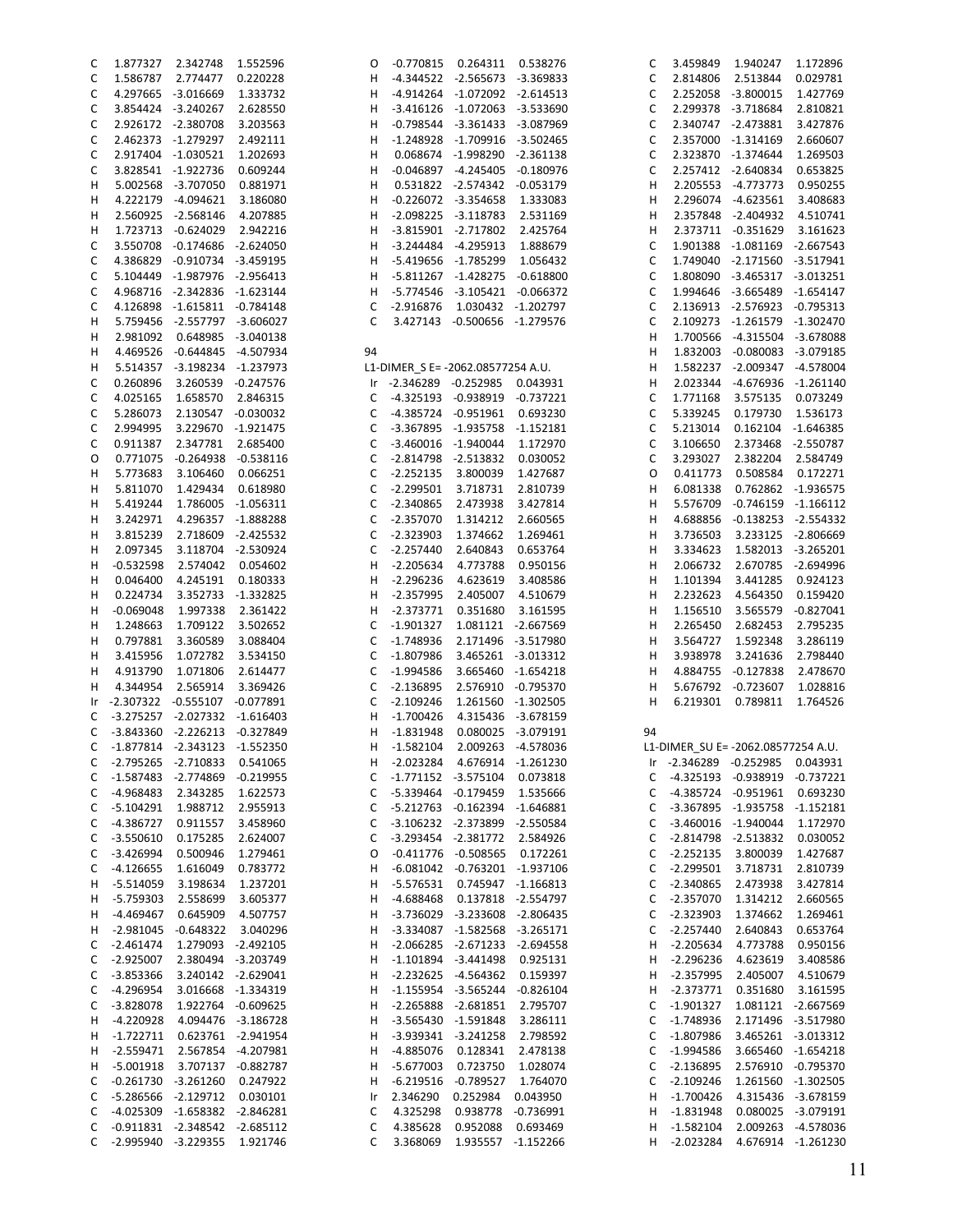| C  | -1.771152 -3.575104 0.073818      |                                     |                    | C  |                               | -4.249201 1.013787 0.847447         |                    | C  |                                     | 1.773457 -3.595366 -0.314533   |                               |
|----|-----------------------------------|-------------------------------------|--------------------|----|-------------------------------|-------------------------------------|--------------------|----|-------------------------------------|--------------------------------|-------------------------------|
| C  |                                   | -5.339464 -0.179459                 | 1.535666           | C  | -4.431036                     |                                     | 0.948932 -0.568641 | C  |                                     | 5.452750 -0.139735 -1.287915   |                               |
| C  |                                   | -5.212763 -0.162394 -1.646881       |                    | C  | -3.256849  2.020913  1.124089 |                                     |                    | C  |                                     | 5.047498 -0.281751             | 1.869011                      |
| C  |                                   | -3.106232 -2.373899 -2.550584       |                    | C  |                               | -3.552378  1.911851  -1.178232      |                    | C  |                                     | 2.857828 -2.519398             | 2.469142                      |
| C  |                                   | -3.293454 -2.381772 2.584926        |                    | C  |                               | -2.807245  2.538812  -0.130967      |                    | C  |                                     | 3.512176 -2.278011 -2.620548   |                               |
| 0  |                                   | -0.411776 -0.508565                 | 0.172261           | C  |                               | -2.448623 -3.810276 -1.338462       |                    | 0  |                                     | 0.409252 -0.554359 -0.404093   |                               |
| н  |                                   | -6.081042 -0.763201 -1.937106       |                    | C  |                               | -2.574948 -3.763950 -2.718356       |                    | H  |                                     | 5.895961 -0.890554             | 2.198295                      |
|    |                                   |                                     |                    |    |                               |                                     |                    |    |                                     |                                |                               |
| н  |                                   | -5.576531  0.745947  -1.166813      |                    | C  |                               | $-2.603881$ $-2.535839$ $-3.368261$ |                    | н  | 5.437887                            | 0.654874                       | 1.471542                      |
| н  |                                   | -4.688468  0.137818  -2.554797      |                    | C  |                               | -2.530572 -1.355666 -2.635770       |                    | н  |                                     | 4.445031 -0.036003             | 2.743997                      |
| н  |                                   | -3.736029 -3.233608 -2.806435       |                    | C  |                               | -2.418736 -1.383306 -1.249334       |                    | н  |                                     | 3.405410 -3.436443             | 2.714339                      |
| н  |                                   | -3.334087 -1.582568 -3.265171       |                    | C  |                               | $-2.361743$ $-2.631513$ $-0.600272$ |                    | н  |                                     | 3.084618 -1.789347             | 3.246352                      |
| н  |                                   | -2.066285 -2.671233 -2.694558       |                    | н  |                               | -2.409384 -4.771636 -0.835831       |                    | н  |                                     | 1.791690 -2.747788             | 2.519861                      |
| н  |                                   | $-1.101894$ $-3.441498$             | 0.925131           | H  |                               | -2.641448 -4.683925 -3.288785       |                    | н  |                                     | 1.177535 -3.417477 -1.210891   |                               |
| н  |                                   | -2.232625 -4.564362 0.159397        |                    | н  |                               | -2.679846 -2.495574 -4.450019       |                    | н  |                                     | 2.241389 -4.580791 -0.408227   |                               |
|    |                                   |                                     |                    |    |                               | -2.534986 -0.406215 -3.161172       |                    |    |                                     |                                |                               |
| н  |                                   | $-1.155954$ $-3.565244$ $-0.826104$ |                    | н  |                               |                                     |                    | н  |                                     | 1.084378 -3.625664             | 0.529687                      |
| н  |                                   | -2.265888 -2.681851                 | 2.795707           | C  |                               | -1.740163 -0.975556                 | 2.631641           | н  |                                     | 2.507602 -2.563196 -2.936615   |                               |
| н  |                                   | -3.565430 -1.591848                 | 3.286111           | C  |                               | -1.572984 -2.040773 3.511370        |                    | н  |                                     | 3.845885 -1.453964 -3.252082   |                               |
| н  |                                   | -3.939341 -3.241258                 | 2.798592           | C  |                               | -1.708292 -3.348425                 | 3.059928           | н  |                                     | 4.174433 -3.128472 -2.819136   |                               |
| н  |                                   | -4.885076  0.128341                 | 2.478138           | C  | -1.988902 -3.589632 1.723371  |                                     |                    | н  | 5.069678                            |                                | 0.238963 -2.236445            |
| н  |                                   | -5.677003 0.723750                  | 1.028074           | С  |                               | -2.146519 -2.527522 0.835012        |                    | н  | 5.767163                            |                                | 0.721026 -0.698136            |
| н  | $-6.219516$                       | -0.789527                           | 1.764070           | C  |                               | -2.036867 -1.198963 1.290777        |                    | н  |                                     | 6.338435 -0.749001 -1.495994   |                               |
| Ir | 2.346290                          | 0.252984                            | 0.043950           | н  |                               | -1.589439 -4.177978 3.748486        |                    |    |                                     |                                |                               |
|    |                                   |                                     |                    |    |                               |                                     |                    |    |                                     |                                |                               |
| C  | 4.325298                          | 0.938778 -0.736991                  |                    | н  |                               | -1.608777  0.037098  2.997387       |                    | 94 |                                     |                                |                               |
| C  | 4.385628                          | 0.952088                            | 0.693469           | н  |                               | -1.335625 -1.847798 4.552707        |                    |    | L2-DIMERts_S E= -2094.88768398 A.U. |                                |                               |
| C  | 3.368069                          | 1.935557 -1.152266                  |                    | н  |                               | -2.079947 -4.612371 1.370865        |                    |    | Ir -2.338796 0.501283 0.283144      |                                |                               |
| C  | 3.459849                          | 1.940247                            | 1.172896           | C  |                               | -1.773479 3.595383 -0.314952        |                    | C  | -4.209223                           | 1.531063                       | 1.149797                      |
| C  | 2.814806                          | 2.513844                            | 0.029781           | C  |                               | -5.452845  0.139561  -1.287473      |                    | C  | -3.905549                           |                                | 2.224460 -0.041327            |
| C  |                                   | 2.252058 -3.800015                  | 1.427769           | C  |                               | -5.047140  0.281939  1.869389       |                    | C  | $-3.074608$                         | 1.665328                       | 2.050096                      |
| C  |                                   | 2.299378 -3.718684                  | 2.810821           | C  |                               | -2.857493 2.519737                  | 2.468954           | C  | $-2.556446$                         | 2.741526                       | 0.063704                      |
| C  |                                   | 2.340747 -2.473881                  | 3.427876           | С  | -3.512483                     |                                     | 2.277720 -2.620614 | C  | $-2.069259$                         | 2.438778                       | 1.376924                      |
|    |                                   |                                     |                    |    |                               |                                     |                    |    |                                     |                                |                               |
| C  |                                   | 2.357000 -1.314169                  | 2.660607           | 0  |                               | $-0.409155$ $0.554290$ $-0.404095$  |                    | C  |                                     | -3.763476 -1.978067 -2.878017  |                               |
| C  |                                   | 2.323870 -1.374644                  | 1.269503           | H  | -5.895552                     |                                     | 0.890763 2.198766  | C  |                                     | -3.569559 -1.254615 -4.042440  |                               |
| C  |                                   | 2.257412 -2.640834                  | 0.653825           | н  |                               | -5.437592 -0.654725 1.472072        |                    | C  | -2.985734                           |                                | 0.005098 -3.985912            |
| н  |                                   | 2.205553 -4.773773 0.950255         |                    | н  | -4.444516                     |                                     | 0.036278 2.744291  | C  | -2.631735                           |                                | 0.561970 -2.762853            |
| н  |                                   | 2.296074 -4.623561                  | 3.408683           | H  | $-3.405048$                   |                                     | 3.436819 2.714072  | C  |                                     | -2.848942 -0.138145 -1.583279  |                               |
| н  |                                   | 2.357848 -2.404932 4.510741         |                    | н  |                               | -3.084199 1.789802 3.246298         |                    | C  |                                     | -3.397998 -1.431954 -1.649387  |                               |
| н  |                                   | 2.373711 -0.351629                  | 3.161623           | H  | $-1.791349$                   |                                     | 2.748130 2.519529  | н  |                                     | -4.187039 -2.974378 -2.934784  |                               |
|    |                                   |                                     |                    |    |                               |                                     |                    |    |                                     |                                |                               |
| C  |                                   | 1.901388 -1.081169 -2.667543        |                    | н  | $-1.177900$                   |                                     | 3.417647 -1.211566 | H  |                                     |                                | -3.861058 -1.676988 -4.996410 |
| C  |                                   | 1.749040 -2.171560 -3.517941        |                    | н  |                               | -2.241436  4.580830  -0.408296      |                    | H  |                                     | -2.811733  0.561224  -4.900191 |                               |
| C  |                                   | 1.808090 -3.465317 -3.013251        |                    | H  | $-1.084079$                   |                                     | 3.625535 0.529013  | H  |                                     | -2.173982 1.543176 -2.740963   |                               |
| C  |                                   | 1.994646 -3.665489 -1.654147        |                    | н  |                               | -2.507941  2.562802  -2.936875      |                    | C  |                                     | -2.744309 -2.052211            | 1.836813                      |
| C  |                                   | 2.136913 -2.576923 -0.795313        |                    | н  |                               | -3.846352 1.453627 -3.252000        |                    | C  |                                     | -3.213723 -3.324015            | 2.090387                      |
| C  |                                   | 2.109273 -1.261579 -1.302470        |                    | H  |                               | -4.174712  3.128204  -2.819191      |                    | C  |                                     | -3.837601 -4.019592            | 1.062186                      |
| н  |                                   | 1.700566 -4.315504 -3.678088        |                    | н  |                               | -5.069893 -0.239255 -2.236004       |                    | C  |                                     | -3.942268 -3.434459            | $-0.184530$                   |
| H  |                                   | 1.832003 -0.080083 -3.079185        |                    | н  |                               | -5.767186 -0.721129 -0.697552       |                    | C  |                                     | -3.438584 -2.153842 -0.390570  |                               |
|    |                                   |                                     |                    |    |                               | 0.748802 -1.495511                  |                    |    |                                     |                                |                               |
| н  |                                   | 1.582237 -2.009347 -4.578004        |                    | H  | $-6.338556$                   |                                     |                    | H  | -4.231908 -5.014403                 |                                | 1.232340                      |
| н  | 2.023344                          | -4.676936 -1.261140                 |                    | Ir |                               | 2.320554 -0.283083 -0.080107        |                    | H. |                                     | -2.240528 -1.466885            | 2.594414                      |
| C  | 1.771168                          | 3.575135                            | 0.073249           | C  |                               | 4.249373 -1.013678 0.847270         |                    | H  |                                     | -3.091284 -3.755868            | 3.074937                      |
| C  | 5.339245                          | 0.179730 1.536173                   |                    | C  |                               | 4.431037 -0.949021 -0.568853        |                    | H  |                                     |                                | -4.412625 -3.963939 -1.002418 |
| C  | 5.213014                          |                                     | 0.162104 -1.646385 | С  |                               | 3.257046 -2.020769 1.124163         |                    | C  | $-0.754246$                         | 2.867228                       | 1.916671                      |
| C  | 3.106650                          |                                     | 2.373468 -2.550787 | С  |                               | 3.552275 -1.911978 -1.178214        |                    | C  | -4.834468                           | 2.462669                       | $-1.173055$                   |
| C  | 3.293027                          | 2.382204 2.584749                   |                    | C  |                               | 2.807279 -2.538814 -0.130770        |                    | C  | -5.503744                           | 0.884687                       | 1.493603                      |
| O  | 0.411773                          |                                     | 0.508584 0.172271  | С  | 2.448285                      | 3.810250 -1.338564                  |                    | C  | $-3.059635$                         | 1.243079                       | 3.475394                      |
|    |                                   |                                     |                    |    |                               |                                     |                    |    |                                     |                                |                               |
| н  | 6.081338                          |                                     | 0.762862 -1.936575 | C  |                               | 2.574612 3.763886 -2.718455         |                    | C  | $-1.882835$                         |                                | 3.650716 -0.900929            |
| Н  | 5.576709                          | $-0.746159 -1.166112$               |                    | C  |                               | 2.603702 2.535753 -3.368315         |                    | 0  | $-0.613965$                         | $-0.038599$                    | 0.566936                      |
| н  | 4.688856                          | $-0.138253 -2.554332$               |                    | C  | 2.530534                      | 1.355601 -2.635779                  |                    | H  | $-6.137620$                         | 1.587279                       | 2.043277                      |
| Н  | 3.736503                          |                                     | 3.233125 -2.806669 | C  |                               | 2.418684 1.383286 -1.249345         |                    | H  | $-6.048643$                         | 0.576613                       | 0.601974                      |
| Н  | 3.334623                          |                                     | 1.582013 -3.265201 | C  |                               | 2.361554 2.631505 -0.600327         |                    | H  | $-5.364880$                         | 0.007561                       | 2.126536                      |
| Н  | 2.066732                          |                                     | 2.670785 -2.694996 | н  | 2.408938                      |                                     | 4.771626 -0.835970 | H  | $-3.465618$                         | 2.048827                       | 4.096034                      |
| н  | 1.101394                          | 3.441285                            | 0.924123           | н  |                               | 2.641002 4.683847 -3.288920         |                    | H  | -3.684252                           | 0.366234                       | 3.646092                      |
|    |                                   |                                     |                    |    |                               |                                     |                    |    |                                     |                                |                               |
| н  | 2.232623                          | 4.564350                            | 0.159420           | н  | 2.679678                      |                                     | 2.495458 -4.450071 | H  | $-2.051659$                         | 1.029356                       | 3.830624                      |
| н  | 1.156510                          |                                     | 3.565579 -0.827041 | н  | 2.535071                      |                                     | 0.406125 -3.161138 | H  | 0.044239                            | 2.592704                       | 1.222798                      |
| н  | 2.265450                          | 2.682453                            | 2.795235           | C  | 1.740250                      | 0.975606                            | 2.631667           | H  | $-0.742388$                         | 3.951214                       | 2.060869                      |
| н  | 3.564727                          | 1.592348                            | 3.286119           | C  | 1.572984                      | 2.040842                            | 3.511359           | H  | $-0.544486$                         | 2.395231                       | 2.875490                      |
| н  | 3.938978                          | 3.241636                            | 2.798440           | C  | 1.708128                      | 3.348490                            | 3.059859           | H  | $-0.810097$                         |                                | 3.460788 -0.940365            |
| н  |                                   | 4.884755 -0.127838 2.478670         |                    | С  | 1.988661                      | 3.589669                            | 1.723282           | H  | $-2.292478$                         |                                | 3.557959 -1.905974            |
| н  |                                   | 5.676792 -0.723607                  | 1.028816           | С  | 2.146368                      | 2.527538                            | 0.834965           | H  | $-2.032314$                         |                                | 4.689419 -0.588462            |
| н  |                                   |                                     |                    |    |                               |                                     |                    |    | $-4.313220$                         |                                | 2.533758 -2.126486            |
|    |                                   | 6.219301  0.789811                  | 1.764526           | C  | 2.036889                      | 1.198981                            | 1.290784           | H  |                                     |                                |                               |
|    |                                   |                                     |                    | н  | 1.589205                      | 4.178059                            | 3.748386           | H  | -5.586802                           |                                | 1.679352 -1.256228            |
| 94 |                                   |                                     |                    | н  |                               | 1.608970 -0.037042 2.997467         |                    | H  | -5.356656                           |                                | 3.410956 -1.009140            |
|    | L1-DIMER T E= -2062.08367234 A.U. |                                     |                    | H  | 1.335677                      | 1.847881                            | 4.552710           | Ir | 2.566203                            |                                | 0.278462 -0.218797            |
|    | Ir -2.320479 0.283080 -0.080128   |                                     |                    | н  | 2.079584                      | 4.612402                            | 1.370729           | C  | 4.689991                            |                                | 0.183722 -1.063698            |
|    |                                   |                                     |                    |    |                               |                                     |                    |    |                                     |                                |                               |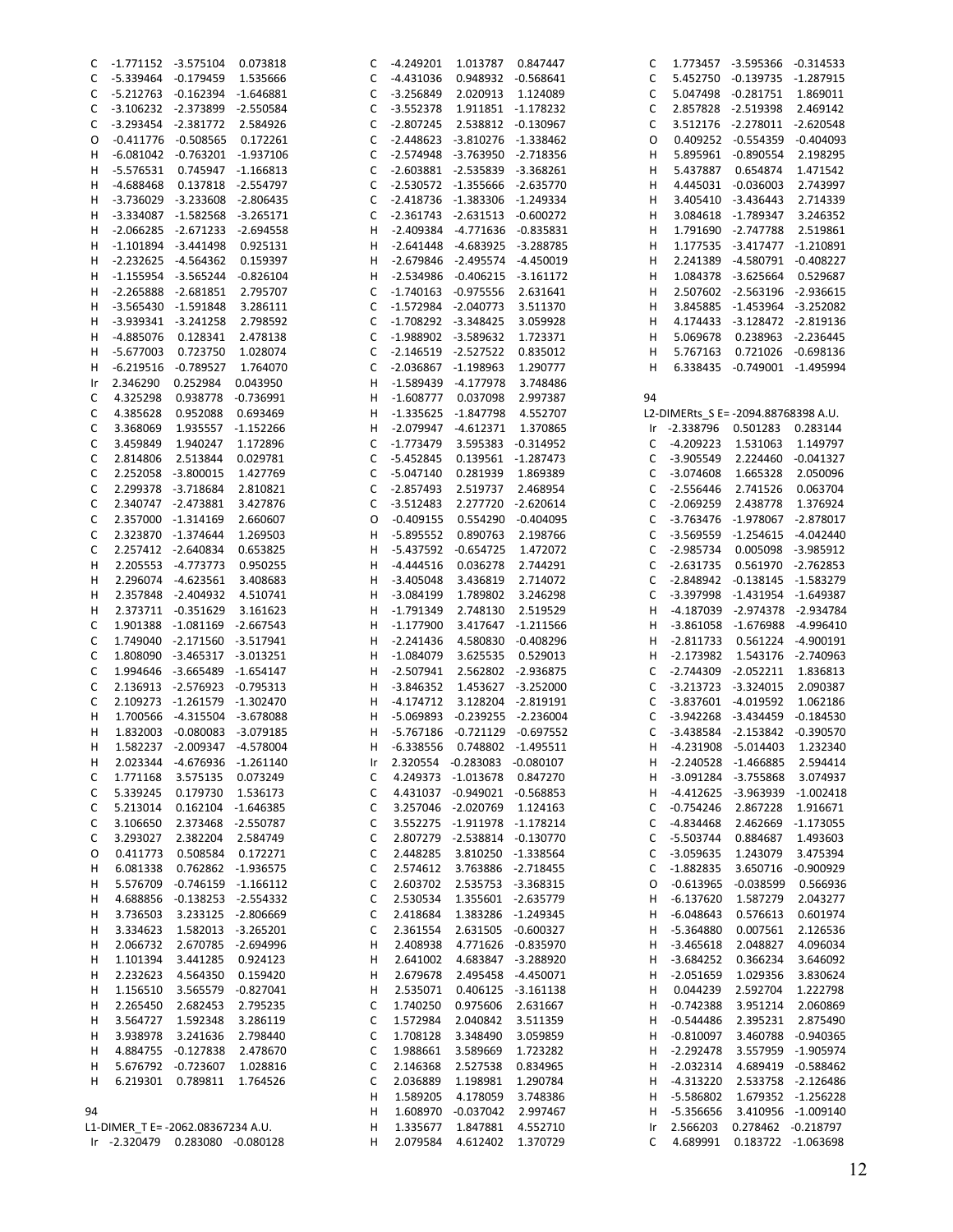| C  | 4.810010                             | 0.773695                            | 0.213734           | н  | -3.899521   | $-3.210678$                  | 3.346376                | 94 |                                   |                                   |                     |
|----|--------------------------------------|-------------------------------------|--------------------|----|-------------|------------------------------|-------------------------|----|-----------------------------------|-----------------------------------|---------------------|
| C  | 3.845376                             | 1.043831                            | -1.875074          | н  | $-4.557890$ | $-3.899104$                  | $-0.837498$             |    | L2-DIMER S E= -2094.94172848 A.U. |                                   |                     |
| C  | 4.010204                             | 1.982295                            | 0.239265           | С  | $-0.719747$ | 3.037857                     | 1.711793                |    | Ir -2.362591 -0.312319 -0.063070  |                                   |                     |
|    |                                      |                                     |                    |    |             |                              |                         |    |                                   |                                   |                     |
| C  | 3.450673                             | 2.164045                            | $-1.064183$        | С  | $-4.535507$ | 2.433093                     | $-1.672639$             | С  |                                   | -4.454618 -1.010652 -0.494830     |                     |
| C  |                                      | 2.350308 -2.968591                  | 2.537718           | С  | $-5.522524$ | 1.275059                     | 1.115932                | С  |                                   | -4.221102 -1.082770               | 0.912267            |
| C  |                                      | 2.563346 -2.418243                  | 3.790374           | С  | $-3.231431$ | 1.765660                     | 3.244356                | С  |                                   | -3.565220 -1.938529 -1.157261     |                     |
| C  |                                      | 2.763063 -1.049555                  | 3.921660           | С  | $-1.542958$ | 3.483246                     | $-1.287729$             | С  |                                   | -3.138279 -2.012349               | 1.133424            |
| С  |                                      | 2.793573 -0.233416                  | 2.797080           | O  | $-0.626122$ | -0.113272                    | 0.498095                | С  |                                   | $-2.747477 - 2.534394 - 0.152123$ |                     |
|    |                                      |                                     |                    |    |             |                              |                         |    |                                   |                                   |                     |
| C  |                                      | 2.609173 -0.775409                  | 1.532919           | н  | $-6.144190$ | 2.078021                     | 1.523595                | С  | $-2.107993$                       | 3.617233                          | 1.599078            |
| C  |                                      | 2.361821 -2.153576                  | 1.408037           | н  | $-6.021219$ | 0.890833                     | 0.226917                | С  | $-1.885080$                       | 3.445774                          | 2.953255            |
| н  |                                      | 2.161908 -4.032497                  | 2.448837           | н  | $-5.491302$ | 0.478892                     | 1.860721                | С  | $-1.766311$                       | 2.161889                          | 3.474749            |
| н  |                                      | 2.562106 -3.053712                  | 4.667717           | н  | $-3.627463$ | 2.669406                     | 3.719069                | С  | $-1.896569$                       | 1.049299                          | 2.651824            |
|    |                                      |                                     |                    |    |             |                              |                         |    |                                   |                                   |                     |
| н  |                                      | 2.904961 -0.615490                  | 4.904951           | н  | $-3.925462$ | 0.957659                     | 3.476658                | С  | $-2.141470$                       | 1.200254                          | 1.292149            |
| н  | 2.948440                             | 0.831407                            | 2.922801           | н  | $-2.270984$ | 1.545513                     | 3.710655                | С  | $-2.230714$                       | 2.503147                          | 0.767180            |
| C  |                                      | 1.496967 -1.836741 -2.072564        |                    | н  | 0.121405    | 2.772543                     | 1.069560                | н  | $-2.188166$                       | 4.620896                          | 1.196566            |
| С  |                                      | 1.180292 -3.108621 -2.502558        |                    | н  | $-0.731791$ | 4.124356                     | 1.842240                | н  | $-1.803496$                       | 4.308220                          | 3.603633            |
|    |                                      |                                     |                    |    |             |                              |                         |    |                                   |                                   |                     |
| C  |                                      | 1.308831 -4.162959 -1.607549        |                    | н  | $-0.559002$ | 2.583165                     | 2.688586                | н  | $-1.580231$                       | 2.026389                          | 4.534540            |
| C  |                                      | 1.713920 -3.906515 -0.312032        |                    | н  | $-0.495602$ | 3.182346                     | -1.250194               | н  | $-1.794249$                       | 0.061501                          | 3.085245            |
| C  |                                      | 2.007674 -2.602545                  | 0.073515           | н  | $-1.915598$ | 3.330308                     | -2.299735               | С  | $-2.481530$                       |                                   | 1.296560 -2.623436  |
| н  |                                      | 1.087083 -5.177068 -1.918237        |                    | н  | $-1.597671$ |                              | 4.557379 -1.083697      | С  | $-2.589562$                       |                                   | 2.416649 -3.417208  |
|    |                                      |                                     |                    |    |             |                              |                         |    |                                   |                                   |                     |
| H  |                                      | 1.403854 -0.974431 -2.719059        |                    | н  | $-3.936633$ |                              | 2.316267 -2.574944      | С  | $-2.611523$                       |                                   | 3.664739 -2.803031  |
| н  |                                      | 0.841536 -3.263563 -3.518381        |                    | н  | $-5.345133$ |                              | 1.705442 -1.709074      | С  | $-2.504450$                       |                                   | 3.743570 -1.430056  |
| H  |                                      | 1.804996 -4.711303 0.405239         |                    | н  | $-4.983144$ |                              | 3.431721 -1.696677      | С  | $-2.388321$                       |                                   | 2.579152 -0.672540  |
| C  | 2.652132                             |                                     | 3.329192 -1.522246 | Ir | 2.598525    | 0.208519 -0.172636           |                         | н  | $-2.713090$                       |                                   | 4.566396 -3.395404  |
| C  | 5.696976                             | 0.302863                            | 1.306377           | С  | 4.719412    | $-0.103788$                  | $-1.010620$             | н  | $-2.461060$                       |                                   | 0.300533 -3.046180  |
|    |                                      |                                     |                    |    |             |                              |                         |    |                                   |                                   |                     |
| C  | 5.396596                             | $-1.031481$ $-1.546932$             |                    | C  | 4.847885    | 0.536669                     | 0.244925                | н  | $-2.661376$                       |                                   | 2.311045 -4.491733  |
| C  | 3.612547                             |                                     | 0.897022 -3.335703 | С  | 3.981631    | 0.773974 -1.898147           |                         | н  | $-2.520268$                       |                                   | 4.704639 -0.933505  |
| C  | 3.984272                             | 2.981181                            | 1.339796           | С  | 4.147653    | 1.803023                     | 0.178130                | С  |                                   | -1.704781 -3.570985 -0.363438     |                     |
|    | 0.830264                             |                                     | 0.809082 -0.488357 | С  | 3.644019    | 1.951837                     |                         |    |                                   | -5.027077 -0.420732               | 1.969678            |
| O  |                                      |                                     |                    |    |             |                              | $-1.160135$             | С  |                                   |                                   |                     |
| н  |                                      | 6.354535 -0.750591 -1.995378        |                    | С  |             | 1.898067 -2.646783           | 2.923059                | С  |                                   | -5.531281 -0.229745 -1.159416     |                     |
| н  |                                      | 5.603753 -1.726548 -0.733968        |                    | С  |             | 2.090575 -1.970743           | 4.115079                | С  |                                   | -3.603327 -2.304924 -2.598265     |                     |
| н  |                                      | 4.822451 -1.559499                  | $-2.308441$        | C  | 2.408977    | $-0.617997$                  | 4.099960                | С  |                                   | -2.673057 -2.528997               | 2.448620            |
| н  | 4.411507                             |                                     | 1.410154 -3.881639 | С  | 2.564620    | 0.055127                     | 2.893719                | O  |                                   | -0.397119 -0.517498               | $-0.202182$         |
|    |                                      |                                     |                    |    |             |                              |                         |    |                                   |                                   |                     |
| н  | 3.632126                             | $-0.146267 -3.650391$               |                    | C  | 2.394776    | $-0.614917$                  | 1.691048                | н  |                                   | -6.419584 -0.858565               | $-1.273918$         |
| н  | 2.666550                             |                                     | 1.340985 -3.645908 | С  |             | 2.043067 -1.974611           | 1.710185                | н  | $-5.818845$                       |                                   | 0.643380 -0.575020  |
| H  | 2.174466                             |                                     | 3.838127 -0.685957 | н  | 1.630573    | $-3.697159$                  | 2.943915                | н  | -5.239787                         |                                   | 0.105562 -2.155097  |
| н  | 3.303241                             |                                     | 4.051569 -2.023613 | н  | 1.987820    | $-2.494633$                  | 5.057640                | н  | -4.284979                         |                                   | -3.148551 -2.748701 |
|    |                                      |                                     |                    |    |             |                              |                         |    |                                   |                                   |                     |
| н  | 1.876617                             |                                     | 3.027351 -2.226486 | н  | 2.544006    | $-0.084663$                  | 5.034270                | н  |                                   | -3.974484 -1.488263 -3.218398     |                     |
| н  | 3.033748                             | 3.512045                            | 1.389246           | н  | 2.809656    | 1.110490                     | 2.905416                | н  |                                   | -2.624286 -2.607638 -2.970927     |                     |
| н  | 4.178677                             | 2.526432                            | 2.310198           | С  | 1.570533    | -2.069590                    | $-1.862514$             | н  |                                   | $-0.875671 -3.446091$             | 0.334041            |
| H  | 4.769248                             | 3.726013                            | 1.172622           | С  |             | 1.165016 -3.352961           | -2.157667               | н  |                                   | $-2.134289$ $-4.563583$           | $-0.195897$         |
|    |                                      |                                     |                    |    |             |                              |                         |    |                                   |                                   |                     |
| н  | 5.310675                             | 0.554324                            | 2.292565           | С  |             | 1.082010 -4.275768           | $-1.121637$             | н  |                                   | $-1.309717 -3.545535$             | -1.378769           |
| н  | 5.853253                             | $-0.774424$                         | 1.268925           | С  |             | 1.376128 -3.876969           | 0.166728                | н  |                                   | -1.597996 -2.711994               | 2.459613            |
| H  | 6.673757                             | 0.786061                            | 1.200212           | С  |             | 1.766882 -2.563533           | 0.413025                | н  |                                   | -2.915908 -1.843820               | 3.259773            |
| N  | 1.924007                             | $-1.601537$                         | $-0.829702$        | Н  | 0.784425    | $-5.298512$                  | -1.320757               | н  |                                   | -3.174797 -3.477005               | 2.668086            |
|    |                                      | $-2.876287 - 1.478736$              |                    |    |             |                              |                         |    |                                   |                                   |                     |
| N  |                                      |                                     | 0.636775           | н  |             | 1.645073 -1.305945 -2.625382 |                         | н  |                                   | -4.428095 -0.178315               | 2.846613            |
|    |                                      |                                     |                    | н  |             | 0.922861 -3.619537 -3.177874 |                         | H, | $-5.488199$                       | 0.499500                          | 1.613534            |
| 94 |                                      |                                     |                    | н  | 1.305444    | $-4.577356$                  | 0.988176                | н  |                                   | -5.828394 -1.095491               | 2.286466            |
|    | L2-DIMERts_SU E= -2094.89510058 A.U. |                                     |                    | С  | 2.969859    | 3.161169 -1.699788           |                         | Ir | 2.362618                          | 0.312303 -0.063064                |                     |
|    | Ir -2.312056                         | 0.553214                            | 0.194231           | C  | 5.649975    | 0.055735                     | 1.398607                |    | 4.454788                          |                                   | 1.010402 -0.494150  |
|    |                                      |                                     |                    |    |             |                              |                         | С  |                                   |                                   |                     |
| C  | $-4.165049$                          | 1.797862 0.805893                   |                    | С  | 5.325503    | -1.402840 -1.406157          |                         | С  | 4.220704                          |                                   | 1.083173  0.912815  |
| C  | -3.720993                            |                                     | 2.297418 -0.439355 | С  | 3.781248    | 0.562952 -3.356209           |                         | С  | 3.565705                          | 1.938072 -1.157345                |                     |
| C  | $-3.105280$                          | 1.988313                            | 1.779049           | С  | 4.186697    | 2.873909                     | 1.208908                | С  | 3.137775                          | 2.012815                          | 1.133115            |
| C  | $-2.351005$                          | 2.741873 -0.282463                  |                    | O  | 0.889945    |                              | 0.891702 -0.385065      | С  |                                   | 2.747579 2.534396 -0.152817       |                     |
|    |                                      |                                     |                    |    |             |                              |                         |    |                                   |                                   |                     |
| C  | -1.999709                            |                                     | 2.593227 1.104950  | н  |             | 6.284136 -1.225673 -1.903143 |                         | С  |                                   | 2.107885 -3.617172 1.599236       |                     |
| C  |                                      | -3.522848 -2.216918 -2.816729       |                    | н  | 5.513582    | -2.040561 -0.543426          |                         | С  |                                   | 1.884870 -3.445649                | 2.953388            |
| C  | -3.138389 -1.658603 -4.023154        |                                     |                    | н  | 4.693034    | -1.952101 -2.104701          |                         | С  |                                   | 1.766080 -2.161739                | 3.474817            |
| C  |                                      | -2.474200 -0.437836 -4.040432       |                    | Н  | 4.621696    |                              | 0.996737 -3.908241      | C  |                                   | 1.896426 -1.049189                | 2.651854            |
|    |                                      |                                     |                    |    |             |                              |                         |    |                                   |                                   |                     |
| C  |                                      | -2.217836  0.241243  -2.854959      |                    | н  | 3.746894    |                              | $-0.495564$ $-3.614550$ | С  |                                   | 2.141431 -1.200208                | 1.292202            |
| C  |                                      | -2.621040 -0.294599 -1.640503       |                    | н  | 2.871614    |                              | 1.042125 -3.719143      | С  |                                   | 2.230682 -2.503126                | 0.767298            |
| C  |                                      | $-3.262451$ $-1.544800$ $-1.622931$ |                    | н  | 2.427188    |                              | 3.697862 -0.921937      | Н  |                                   | 2.188072 -4.620855                | 1.196777            |
| H  |                                      | -4.019555 -3.180495 -2.811291       |                    | н  | 3.718542    |                              | 3.845050 -2.111429      | н  |                                   | 1.803221 -4.308065                | 3.603798            |
|    |                                      |                                     |                    |    |             |                              |                         |    |                                   |                                   |                     |
| H  |                                      | -3.349925 -2.176491 -4.950764       |                    | н  | 2.271969    |                              | 2.912737 -2.499239      | н  |                                   | 1.579914 -2.026188                | 4.534587            |
| H  |                                      | -2.159366 -0.008259 -4.984924       |                    | н  | 3.264534    | 3.454937                     | 1.234260                | Н  |                                   | 1.794080 -0.061370                | 3.085228            |
| H  | -1.691001                            | 1.187071 -2.888222                  |                    | н  | 4.372995    | 2.473027                     | 2.204169                | C  |                                   | 2.481704 -1.296703 -2.623362      |                     |
| C  |                                      | -3.207437 -1.725038 1.979672        |                    | Н  | 5.005291    | 3.565038                     | 0.983269                | С  |                                   | 2.589776 -2.416833 -3.417073      |                     |
|    |                                      |                                     |                    |    |             |                              |                         |    |                                   |                                   |                     |
| C  |                                      | -3.820961 -2.914672 2.308613        |                    | н  | 5.210269    | 0.344632                     | 2.352374                | С  |                                   | 2.611688 -3.664892 -2.802833      |                     |
| C  |                                      | -4.326093 -3.705877                 | 1.283766           | н  | 5.758888    | $-1.028033$                  | 1.394730                | С  |                                   | 2.504532 -3.743653 -1.429860      |                     |
| C  |                                      | -4.178555 -3.293299                 | $-0.025428$        | н  | 6.652119    | 0.492593                     | 1.346131                | С  |                                   | 2.388374 -2.579195 -0.672410      |                     |
| C  |                                      | -3.541160 -2.087444 -0.304413       |                    | Ν  |             | 1.882386 -1.696600 -0.617533 |                         | н  |                                   | 2.713277 -4.566581 -3.395155      |                     |
| H  |                                      | -4.826851 -4.640351                 | 1.507599           | Ν  |             | -3.089918 -1.317201 0.711337 |                         | н  |                                   | 2.461269 -0.300700 -3.046159      |                     |
|    |                                      |                                     |                    |    |             |                              |                         |    |                                   |                                   |                     |
| H. |                                      | -2.786835 -1.073242 2.734040        |                    |    |             |                              |                         | н  |                                   | 2.661657 -2.311282 -4.491598      |                     |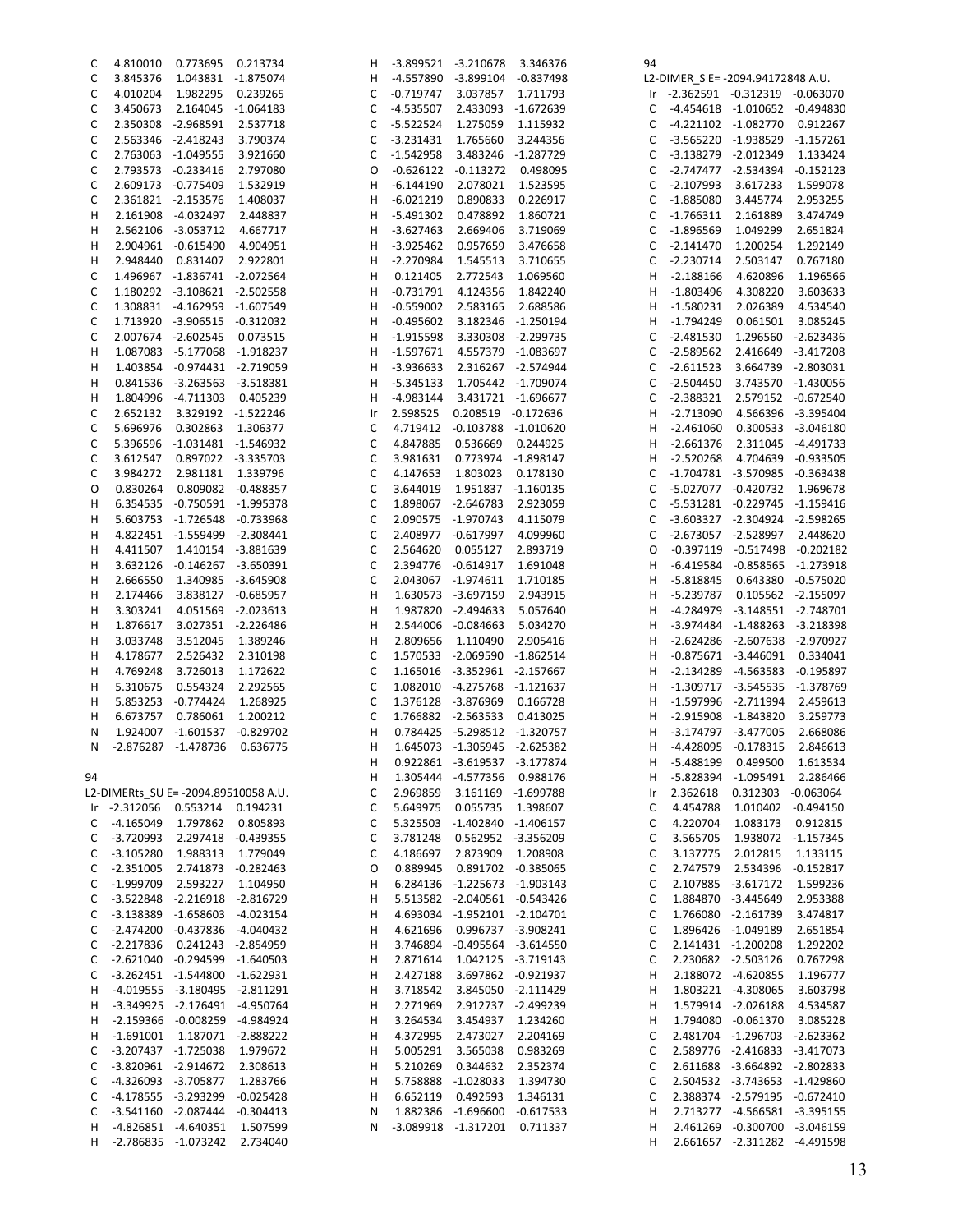| н  |                                     | 2.520308 -4.704697 -0.933260  |                    | H.           |                                   | -5.955394 -0.954957 2.102286  |                    | C  |                                | 2.399051 -2.587997 -0.609704        |                    |
|----|-------------------------------------|-------------------------------|--------------------|--------------|-----------------------------------|-------------------------------|--------------------|----|--------------------------------|-------------------------------------|--------------------|
| C  | 1.705004                            | 3.570931 -0.364974            |                    | Ir           | 2.346534                          | 0.319276 -0.081579            |                    | н  |                                | 2.750108 -4.640786 -3.279818        |                    |
| C  | 5.026224                            | 0.421582 1.970847             |                    | C            | 4.438387                          | 1.031128 -0.598863            |                    | н  |                                | 2.463504 -0.369264 -3.039811        |                    |
|    |                                     |                               |                    |              |                                   |                               |                    |    |                                |                                     |                    |
| C  | 5.531732                            | 0.229227 -1.157971            |                    | C            | 4.269842                          | 1.028310                      | 0.818882           | н  |                                | 2.682807 -2.415115 -4.434009        |                    |
| C  | 3.604487                            | 2.303873 -2.598482            |                    | C            | 3.518845                          | 1.980990                      | -1.173132          | н  |                                | 2.548068 -4.718414 -0.815947        |                    |
|    |                                     |                               |                    |              |                                   |                               |                    |    |                                |                                     |                    |
| C  | 2.671915                            | 2.529949 2.447894             |                    | С            | 3.209967                          | 1.958804                      | 1.137720           | C  | 1.702507                       |                                     | 3.578738 -0.216571 |
| 0  |                                     | 0.397142  0.517471  -0.202239 |                    | С            | 2.748647                          | 2.530357                      | $-0.100709$        | C  | 5.122799                       | 0.311038                            | 1.802937           |
|    |                                     |                               |                    |              |                                   |                               |                    |    |                                |                                     |                    |
| н  | 6.420101                            | 0.857978 -1.272334            |                    | C            |                                   | 2.105265 -3.565259            | 1.686827           | С  | 5.472315                       |                                     | 0.273357 -1.350495 |
| н  |                                     | 5.819022 -0.643686 -0.573123  |                    | C            |                                   | 1.854786 -3.358693            | 3.031176           | C  | 3.474305                       |                                     | 2.404281 -2.597588 |
|    |                                     |                               |                    |              |                                   |                               |                    |    |                                |                                     |                    |
| H  |                                     | 5.240650 -0.106455 -2.153648  |                    | С            |                                   | 1.703627 -2.062609            | 3.512152           | C  | 2.831192                       | 2.429686                            | 2.496865           |
| н  | 4.286296                            | 3.147366 -2.748949            |                    | C            |                                   | 1.829883 -0.971880            | 2.659412           | O  | 0.396587                       |                                     | 0.541463 -0.284476 |
|    |                                     |                               |                    |              |                                   |                               |                    |    |                                |                                     |                    |
| н  | 3.975842                            | 1.486924 -3.218114            |                    | C            |                                   | 2.106533 -1.158812            | 1.311328           | н  | 6.358830                       |                                     | 0.902035 -1.479423 |
| н  | 2.625646                            | 2.606542 -2.971712            |                    | C            |                                   | 2.224281 -2.473749            | 0.825049           | н  | 5.781689                       | $-0.627031 - 0.821321$              |                    |
|    |                                     |                               | 0.331779           | н            |                                   | 2.208291 -4.578474            | 1.314585           |    |                                | $-0.012596 -2.345445$               |                    |
| н  | 0.875295                            | 3.445929                      |                    |              |                                   |                               |                    | н  | 5.130383                       |                                     |                    |
| H  | 2.134288                            | 4.563548 -0.196980            |                    | Н            |                                   | 1.775989 -4.203243            | 3.704969           | н  | 4.132208                       |                                     | 3.266213 -2.750264 |
| н  | 1.310833                            | 3.545517 -1.380650            |                    | Н            |                                   | 1.494008 -1.899714            | 4.563692           | н  | 3.824860                       |                                     | 1.618959 -3.268198 |
|    |                                     |                               |                    |              |                                   |                               |                    |    |                                |                                     |                    |
| н  | 1.596875                            | 2.713106                      | 2.458229           | н            | 1.697898                          | 0.025854                      | 3.059508           | н  | 2.471654                       |                                     | 2.701469 -2.905911 |
| н  | 2.914199                            | 1.844986                      | 3.259400           | C            |                                   | 2.491150 -1.354863 -2.592658  |                    | н  | 0.929081                       | 3.452143                            | 0.541521           |
|    |                                     |                               |                    |              |                                   |                               |                    |    |                                |                                     |                    |
| н  | 3.173677                            | 3.477948                      | 2.667349           | С            |                                   | 2.609064 -2.493901 -3.357396  |                    | н  | 2.153091                       | 4.565998                            | $-0.075247$        |
| н  | 4.426858                            | 0.179467                      | 2.847602           | C            |                                   | 2.639783 -3.725398 -2.710898  |                    | н  | 1.227240                       | 3.566409                            | $-1.197312$        |
|    |                                     |                               |                    |              |                                   |                               |                    |    |                                |                                     |                    |
| н  | 5.487581                            | -0.498749                     | 1.615267           | C            |                                   | 2.528497 -3.770427 -1.336576  |                    | н  | 1.763106                       | 2.635367                            | 2.577226           |
| н  | 5.827342                            | 1.096530                      | 2.287739           | C            |                                   | 2.399126 -2.588071 -0.609762  |                    | н  | 3.107496                       | 1.709803                            | 3.265780           |
|    |                                     |                               |                    |              |                                   |                               |                    |    |                                |                                     |                    |
| N  | 2.393100                            | -1.372983                     | -1.288524          | Н            |                                   | 2.749982 -4.641113 -3.279709  |                    | H  | 3.365316                       | 3.359155                            | 2.719388           |
| N  | -2.393004 1.372910 -1.288596        |                               |                    | Н            |                                   | 2.463139 -0.369586 -3.040106  |                    | н  | 4.567370                       | 0.042184                            | 2.700712           |
|    |                                     |                               |                    |              |                                   |                               |                    |    |                                |                                     |                    |
|    |                                     |                               |                    | Н            |                                   | 2.682398 -2.415564 -4.434119  |                    | H  | 5.543005                       | $-0.602705$                         | 1.384279           |
| 94 |                                     |                               |                    | Н            |                                   | 2.548251 -4.718500 -0.815805  |                    | н  | 5.955394                       | 0.954957                            | 2.102286           |
|    |                                     |                               |                    |              |                                   |                               |                    |    |                                |                                     |                    |
|    | L2-DIMER SU E= -2094.94550136 A.U.  |                               |                    | С            | 1.702319                          | 3.578661 -0.217602            |                    | Ir | -2.346534 -0.319276            |                                     | $-0.081579$        |
|    | Ir -2.346572 -0.319299 -0.081240    |                               |                    | C            | 5.122768                          | 0.311588                      | 1.802643           | C  |                                | -4.438387 -1.031128                 | $-0.598863$        |
|    |                                     |                               |                    |              |                                   |                               |                    |    |                                |                                     |                    |
| C  | -4.438463 -1.031182 -0.598405       |                               |                    | C            | 5.472281                          | 0.273190 -1.350785            |                    | C  |                                | -4.269842 -1.028310                 | 0.818882           |
| C  | -4.269909 -1.028033 0.819343        |                               |                    | С            |                                   | 3.474181 2.403739 -2.598361   |                    | С  |                                | -3.518845 -1.980990                 | $-1.173132$        |
| C  | -3.518968 -1.981208 -1.172455       |                               |                    | С            | 2.830991                          | 2.430211                      | 2.496083           | С  |                                | -3.209967 -1.958804                 | 1.137720           |
|    |                                     |                               |                    |              |                                   |                               |                    |    |                                |                                     |                    |
| C  | -3.210097 -1.958529                 |                               | 1.138396           | O            | 0.396516                          |                               | 0.541332 -0.284602 | C  |                                | -2.748647 -2.530357                 | $-0.100709$        |
| C  | -2.748786 -2.530362 -0.099903       |                               |                    | н            | 6.358752                          |                               | 0.901894 -1.479884 | С  | $-2.105265$                    | 3.565259                            | 1.686827           |
|    |                                     |                               |                    |              |                                   |                               |                    |    |                                |                                     |                    |
| C  | $-2.104836$                         | 3.565396                      | 1.686748           | Н            |                                   | 5.781722 -0.627049 -0.821397  |                    | С  | $-1.854786$                    | 3.358693                            | 3.031176           |
| C  | -1.854212                           | 3.358951                      | 3.031088           | н            |                                   | 5.130351 -0.013033 -2.345660  |                    | C  | -1.703627                      | 2.062609                            | 3.512152           |
|    |                                     |                               |                    |              |                                   |                               |                    |    |                                |                                     |                    |
| C  | $-1.703092$                         | 2.062905                      | 3.512178           | Н            | 4.132106                          |                               | 3.265617 -2.751243 | C  | $-1.829883$                    | 0.971880                            | 2.659412           |
| C  | $-1.829527$                         | 0.972096                      | 2.659565           | Н            | 3.824706                          | 1.618253 -3.268795            |                    | C  | $-2.106533$                    | 1.158812                            | 1.311328           |
|    |                                     |                               |                    |              |                                   |                               |                    |    |                                |                                     |                    |
| C  | $-2.106332$                         | 1.158909                      | 1.311497           | н            | 2.471534                          |                               | 2.700885 -2.906740 | C  | $-2.224281$                    | 2.473749                            | 0.825049           |
| C  | $-2.224039$                         | 2.473806                      | 0.825098           | Н            | 0.928885                          | 3.452173                      | 0.540500           | н  | $-2.208291$                    | 4.578474                            | 1.314585           |
|    |                                     |                               |                    |              |                                   |                               |                    |    |                                |                                     |                    |
| H  | $-2.207828$                         | 4.578580                      | 1.314412           | н            | 2.152853                          |                               | 4.565969 -0.076453 | н  | $-1.775989$                    | 4.203243                            | 3.704969           |
| H  | $-1.775268$                         | 4.203564                      | 3.704784           | Н            | 1.227075                          |                               | 3.566126 -1.198351 | н  | $-1.494008$                    | 1.899714                            | 4.563692           |
|    |                                     |                               |                    |              |                                   |                               |                    |    |                                |                                     |                    |
| H  | $-1.493352$                         | 1.900102                      | 4.563708           | н            | 1.762873                          | 2.635745                      | 2.576392           | H  | $-1.697898$                    | $-0.025854$                         | 3.059508           |
| H  | -1.697553 -0.025604                 |                               | 3.059750           | н            | 3.107394                          | 1.710534                      | 3.265156           | С  | -2.491150                      |                                     | 1.354863 -2.592658 |
|    |                                     |                               |                    |              |                                   |                               |                    |    |                                |                                     |                    |
| C  | $-2.491399$                         |                               | 1.354591 -2.592463 | н            | 3.364975                          | 3.359807                      | 2.718411           | С  | $-2.609064$                    |                                     | 2.493901 -3.357396 |
| C  | $-2.609336$                         | 2.493558 -3.357302            |                    | н            | 4.567342                          | 0.042852                      | 2.700454           | C  | $-2.639783$                    |                                     | 3.725398 -2.710898 |
|    | C -2.639897 3.725123 -2.710927      |                               |                    | H            |                                   | 5.543085 -0.602192 1.384176   |                    |    | C -2.528497 3.770427 -1.336576 |                                     |                    |
|    |                                     |                               |                    |              |                                   |                               |                    |    |                                |                                     |                    |
| C  | -2.528438 3.770286 -1.336623        |                               |                    | H            |                                   | 5.955284  0.955655  2.101890  |                    |    | C -2.399126 2.588071 -0.609762 |                                     |                    |
| C  | -2.399051 2.587997 -0.609704        |                               |                    |              | N 2.399422 -1.399282 -1.257074    |                               |                    |    | H -2.749982                    |                                     | 4.641113 -3.279709 |
|    |                                     |                               |                    |              |                                   |                               |                    |    |                                |                                     |                    |
| H, | -2.750108 4.640786 -3.279818        |                               |                    |              | N -2.399502 1.399142 -1.256895    |                               |                    | H  | -2.463139                      |                                     | 0.369586 -3.040106 |
| Н. | -2.463504  0.369264  -3.039811      |                               |                    |              |                                   |                               |                    | H  | $-2.682398$                    |                                     | 2.415564 -4.434119 |
|    |                                     |                               |                    |              |                                   |                               |                    |    |                                |                                     |                    |
| H  | -2.682807  2.415115  -4.434009      |                               |                    | 94           |                                   |                               |                    | H  | -2.548251                      |                                     | 4.718500 -0.815805 |
| H, | -2.548068 4.718414 -0.815947        |                               |                    |              | L2-DIMER_T E= -2094.94550136 A.U. |                               |                    | C  |                                | -1.702319 -3.578661 -0.217602       |                    |
|    | $-1.702507 -3.578738 -0.216571$     |                               |                    |              | Ir 2.346572 0.319299 -0.081240    |                               |                    |    |                                | -5.122768 -0.311588 1.802643        |                    |
| C  |                                     |                               |                    |              |                                   |                               |                    | C  |                                |                                     |                    |
| C  | -5.122799 -0.311038 1.802937        |                               |                    | C            | 4.438463  1.031182  -0.598405     |                               |                    | C  |                                | -5.472281 -0.273190 -1.350785       |                    |
| C  | -5.472315 -0.273357 -1.350495       |                               |                    | C            |                                   | 4.269909 1.028033 0.819343    |                    | C  |                                | -3.474181 -2.403739 -2.598361       |                    |
|    |                                     |                               |                    |              |                                   |                               |                    |    |                                |                                     |                    |
| C  | -3.474305 -2.404281 -2.597588       |                               |                    | C            |                                   | 3.518968  1.981208  -1.172455 |                    | С  |                                | -2.830991 -2.430211 2.496083        |                    |
| C  | -2.831192 -2.429686 2.496865        |                               |                    | C            |                                   | 3.210097 1.958529 1.138396    |                    | O  |                                | $-0.396516 -0.541332 -0.284602$     |                    |
|    |                                     |                               |                    |              |                                   |                               |                    |    |                                |                                     |                    |
| O  | -0.396587 -0.541463 -0.284476       |                               |                    | C            |                                   | 2.748786 2.530362 -0.099903   |                    | H  |                                | -6.358752 -0.901894 -1.479884       |                    |
| Н, | -6.358830 -0.902035 -1.479423       |                               |                    | C            |                                   | 2.104836 -3.565396 1.686748   |                    | H  |                                | -5.781722  0.627049  -0.821397      |                    |
|    |                                     |                               |                    |              |                                   |                               |                    |    |                                |                                     |                    |
| Н. | -5.781689  0.627031  -0.821321      |                               |                    | C            |                                   | 1.854212 -3.358951 3.031088   |                    | H  | -5.130351                      |                                     | 0.013033 -2.345660 |
| H, | -5.130383  0.012596  -2.345445      |                               |                    | C            | 1.703092 -2.062905 3.512178       |                               |                    | H  |                                | -4.132106 -3.265617 -2.751243       |                    |
|    | -4.132208 -3.266213 -2.750264       |                               |                    | C            |                                   | 1.829527 -0.972096 2.659565   |                    |    |                                | -3.824706 -1.618253 -3.268795       |                    |
| H, |                                     |                               |                    |              |                                   |                               |                    | H  |                                |                                     |                    |
| Н. | $-3.824860$ $-1.618959$ $-3.268198$ |                               |                    | C            |                                   | 2.106332 -1.158909 1.311497   |                    | H  |                                | -2.471534 -2.700885 -2.906740       |                    |
| Н. | -2.471654 -2.701469 -2.905911       |                               |                    | C            |                                   | 2.224039 -2.473806 0.825098   |                    | H  |                                | -0.928885 -3.452173 0.540500        |                    |
|    |                                     |                               |                    |              |                                   |                               |                    |    |                                |                                     |                    |
| H, | -0.929081 -3.452143 0.541521        |                               |                    | H            |                                   | 2.207828 -4.578580 1.314412   |                    | H  |                                | -2.152853 -4.565969                 | $-0.076453$        |
| H, | -2.153091 -4.565998 -0.075247       |                               |                    | н            |                                   | 1.775268 -4.203564 3.704784   |                    | H  |                                | $-1.227075$ $-3.566126$ $-1.198351$ |                    |
|    |                                     |                               |                    |              |                                   |                               |                    |    |                                |                                     |                    |
| H. | $-1.227240$ $-3.566409$ $-1.197312$ |                               |                    | H            |                                   | 1.493352 -1.900102 4.563708   |                    | H  |                                | -1.762873 -2.635745                 | 2.576392           |
| H  | -1.763106 -2.635367 2.577226        |                               |                    | H            |                                   | 1.697553  0.025604  3.059750  |                    | H  |                                | -3.107394 -1.710534                 | 3.265156           |
|    |                                     |                               |                    |              |                                   |                               |                    |    |                                |                                     |                    |
| Н. | -3.107496 -1.709803 3.265780        |                               |                    | C            |                                   | 2.491399 -1.354591 -2.592463  |                    | н  |                                | -3.364975 -3.359807                 | 2.718411           |
| Н, | -3.365316 -3.359155 2.719388        |                               |                    | $\mathsf{C}$ |                                   | 2.609336 -2.493558 -3.357302  |                    |    | H -4.567342 -0.042852          |                                     | 2.700454           |
| H  | -4.567370 -0.042184 2.700712        |                               |                    | C            |                                   | 2.639897 -3.725123 -2.710927  |                    | H  | -5.543085                      | 0.602192                            | 1.384176           |
|    |                                     |                               |                    |              |                                   |                               |                    |    |                                |                                     |                    |
|    | H -5.543005 0.602705 1.384279       |                               |                    | $\mathsf{C}$ |                                   | 2.528438 -3.770286 -1.336623  |                    |    | H -5.955284 -0.955655          |                                     | 2.101890           |
|    |                                     |                               |                    |              |                                   |                               |                    |    |                                |                                     |                    |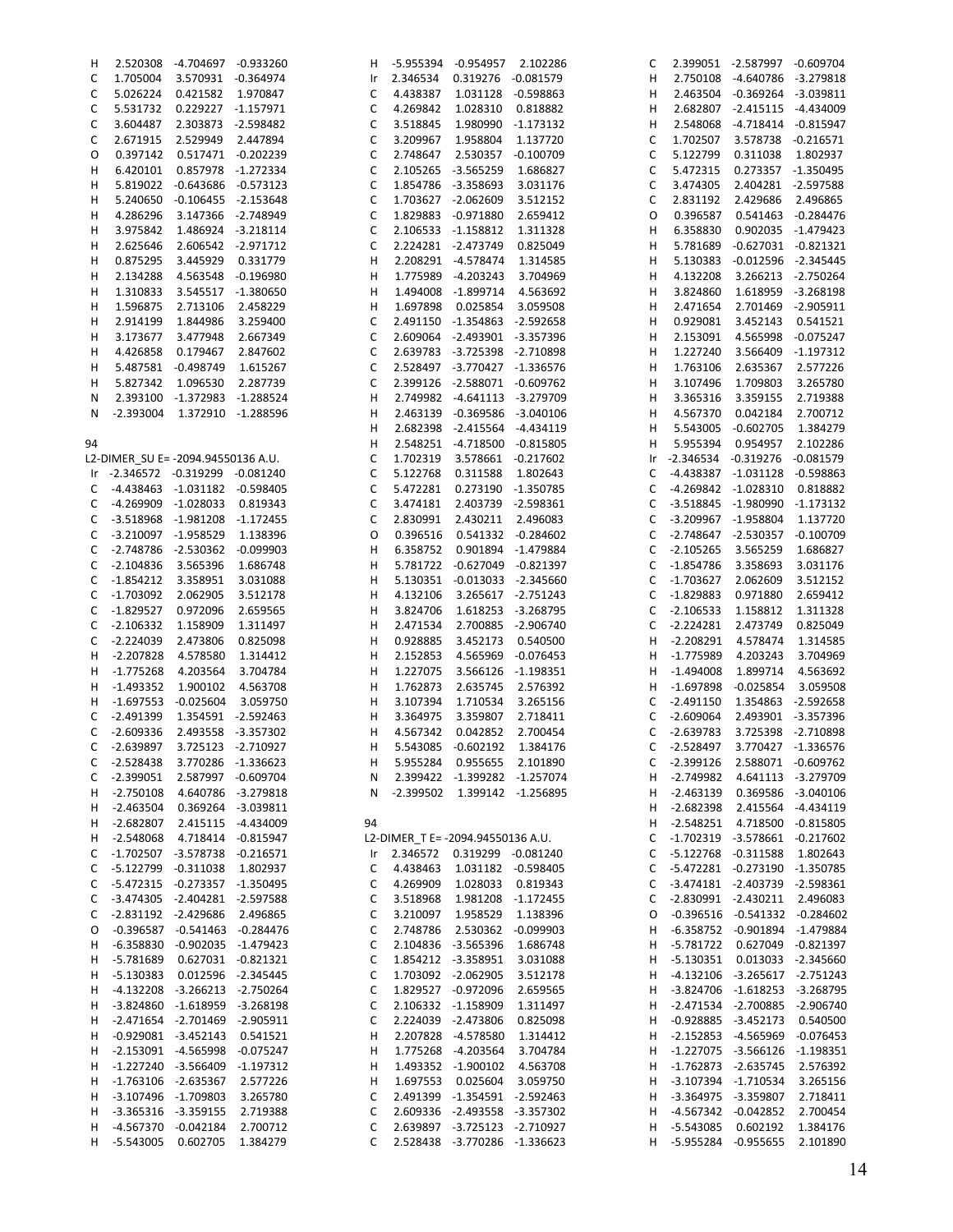| N           | -2.399422                           |                               | 1.399282 -1.257074      | н  | 4.025779    | -1.895624 -4.267883                  |                         | н                                   |
|-------------|-------------------------------------|-------------------------------|-------------------------|----|-------------|--------------------------------------|-------------------------|-------------------------------------|
| Ν           |                                     | 2.399502 -1.399142 -1.256895  |                         | н  | 4.103116    | -4.300091                            | $-0.717888$             | Н                                   |
|             |                                     |                               |                         | С  | 1.505473    | 3.620614                             | 0.128534                | н                                   |
|             |                                     |                               |                         |    |             |                                      |                         |                                     |
| 94          |                                     |                               |                         | С  | 5.366409    | 0.772127                             | 1.981689                | н<br>Е                              |
|             | L3-DIMERts_S E= -2127.32556059 A.U. |                               |                         | С  | 5.763421    | 1.039184                             | -1.152510               | $-2$<br>Ir                          |
| Ir          | -2.536715 -0.473713 -0.141178       |                               |                         | С  | 3.388164    | 2.793539                             | $-2.313319$             | $-4$<br>С                           |
| С           |                                     | -4.296362 -1.283187 -1.349926 |                         | С  | 2.781948    | 2.450116                             | 2.764383                | $\mathsf C$<br>$-4$                 |
|             |                                     |                               |                         |    |             |                                      |                         |                                     |
| С           |                                     | -4.580384 -1.632196 -0.008051 |                         | O  | 0.719508    | 0.659831                             | 0.286488                | -3<br>С                             |
| С           |                                     | -3.035532 -1.924888 -1.714711 |                         | н  | 6.520142    | 1.833608                             | $-1.162770$             | -á<br>$\mathsf C$                   |
| С           |                                     | -3.495727 -2.458098           | 0.497596                | н  | 6.229496    | 0.162650                             | $-0.704077$             | -2<br>С                             |
|             |                                     |                               |                         |    |             |                                      |                         |                                     |
| С           |                                     | -2.575535 -2.678888           | $-0.573077$             | н  | 5.522079    | 0.825644                             | -2.193095               | -ś<br>$\mathsf C$                   |
| С           | $-4.120426$                         | 3.026245                      | 1.748652                | н  | 3.871870    | 3.774553                             | $-2.384597$             | $\ddot{\phantom{a}}$<br>$\mathsf C$ |
| С           | -4.427351                           | 2.649207                      | 3.047126                | н  | 3.900313    | 2.145975                             | -3.024099               | -2<br>С                             |
| С           | $-4.128463$                         | 1.359911                      | 3.464997                | н  | 2.351957    | 2.917704                             | $-2.625959$             | -2<br>С                             |
|             |                                     |                               |                         |    |             |                                      |                         |                                     |
| С           | -3.576764                           | 0.478224                      | 2.557808                | н  | 1.287430    | 3.940718                             | $-0.888719$             | -2<br>$\mathsf C$                   |
| С           | $-3.551301$                         | 2.105039                      | 0.883575                | н  | 0.625443    | 3.112865                             | 0.533849                | Ŕ<br>н                              |
| н           | -4.322014                           | 4.036585                      | 1.417200                | н  | 1.697428    | 4.513184                             | 0.730161                | Ŕ<br>н                              |
|             |                                     |                               |                         |    |             |                                      |                         |                                     |
| н           | -4.881615                           | 3.359407                      | 3.728961                | н  | 1.710331    | 2.638612                             | 2.823844                | É,<br>н                             |
| н           | -4.329685                           | 1.032472                      | 4.477647                | н  | 3.056840    | 1.673545                             | 3.477321                | ÷,<br>н                             |
| н           | -3.333254                           | -0.538431                     | 2.835332                | н  | 3.294798    | 3.364794                             | 3.085502                | -2<br>С                             |
|             | $-1.911683$                         |                               | 1.569087 -2.293303      | н  | 4.854852    | 0.335594                             |                         | -2<br>С                             |
| С           |                                     |                               |                         |    |             |                                      | 2.839851                |                                     |
| С           | $-2.049386$                         |                               | 2.762184 -2.979773      | н  | 5.987666    | 0.008059                             | 1.516263                | -2<br>С                             |
| С           | $-2.752693$                         |                               | 3.800391 -2.387392      | н  | 6.039605    | 1.545210                             | 2.369309                | Ŕ<br>$\mathsf C$                    |
| С           | $-3.270948$                         |                               | 3.623849 -1.113913      | Ν  |             | 3.177121 -1.095775                   | $-1.126899$             | -2<br>С                             |
|             |                                     |                               |                         |    |             |                                      |                         |                                     |
| С           | $-3.098750$                         |                               | 2.406218 -0.472810      | Ν  | -2.442123   |                                      | 1.393916 -1.080821      | Ŕ<br>н                              |
| н           | -2.897465                           |                               | 4.739511 -2.909267      | Ν  | $-3.310410$ | 0.834711                             | 1.292371                | É,<br>н                             |
| н           | -1.373006                           |                               | 0.727308 -2.706954      | Ν  | 2.450111    | $-1.181370$                          | 1.356849                | ÷,<br>н                             |
|             |                                     |                               |                         |    |             |                                      |                         | Ŕ<br>н                              |
| н           | -1.623521                           |                               | 2.864637 -3.970251      |    |             |                                      |                         |                                     |
| н           | -3.814339                           |                               | 4.427182 -0.633540      |    |             |                                      |                         | $\mathsf C$<br>$-1$                 |
| С           | -1.372609                           |                               | -3.538865 -0.553769     | 94 |             |                                      |                         | -5<br>С                             |
| С           |                                     | -5.818623 -1.295020 0.729564  |                         |    |             | L3-DIMERts_SU E= -2127.33535526 A.U. |                         | -5<br>$\mathsf C$                   |
|             |                                     |                               |                         |    |             |                                      |                         |                                     |
| С           |                                     | -5.181957 -0.543216 -2.279887 |                         | Ir | 2.572032    | 0.434740 -0.006251                   |                         | Ę<br>С                              |
| С           |                                     | -2.472011 -2.008156 -3.082669 |                         | С  | 4.647873    | 1.148535                             | $-0.739900$             | Ę.<br>С                             |
| С           |                                     | -3.478758 -3.150406           | 1.809654                | С  | 4.661936    | 1.160355                             | 0.672442                | $-$ (<br>O                          |
|             |                                     |                               |                         |    |             |                                      |                         |                                     |
| O           | -0.697635                           |                               | -0.569881 -0.278792     | C  | 3.580133    | 2.032508                             | $-1.192787$             | н<br>-6                             |
| н           |                                     | -5.830302 -1.261902 -2.794508 |                         | С  | 3.605562    | 2.054688                             | 1.131497                | $-6$<br>н                           |
| н           | -5.831069                           |                               | 0.162284 -1.762540      | С  | 2.979754    | 2.626000                             | $-0.029184$             | Ķ<br>н                              |
| H           | -4.622991                           |                               | $-0.010934 -3.049127$   | С  |             | 3.012198 -3.541772                   | 1.564680                | Ŕ<br>н                              |
|             |                                     |                               |                         |    |             |                                      |                         |                                     |
| н           | -2.909868                           |                               | -2.880514 -3.582768     | С  |             | 2.950051 -3.413374                   | 2.943268                | Ŕ<br>н                              |
| H           | -2.723718                           |                               | $-1.141212$ $-3.692466$ | С  |             | 2.673884 -2.170293                   | 3.493889                | É,<br>н                             |
| Н           | -1.391111                           |                               | -2.144843 -3.070225     | С  |             | 2.504325 -1.091147                   | 2.647574                | Ŀ,<br>н                             |
|             |                                     |                               |                         |    |             |                                      |                         |                                     |
| H           | -1.242844                           | -4.027514                     | 0.410191                | С  |             | 2.823755 -2.424207                   | 0.764449                | Ŀ,<br>н                             |
| н           | -1.459739                           |                               | -4.315010 -1.318710     | н  |             | 3.217709 -4.507449                   | 1.121763                | f.<br>н                             |
| н           | -0.482590                           | $-2.938595$                   | $-0.767226$             | н  |             | 3.113365 -4.275833                   | 3.579589                | Ŀ,<br>н                             |
|             |                                     |                               |                         |    |             |                                      |                         | Ŕ                                   |
| н           | $-2.469123$                         | $-3.275836$                   | 2.199608                | н  |             | 2.606021 -2.029644                   | 4.565641                | н                                   |
| н           | -4.092378                           | $-2.648484$                   | 2.556702                | н  | 2.296132    | $-0.100316$                          | 3.029245                | н<br>$-4$                           |
| H           | -3.906586                           | $-4.151722$                   | 1.682019                | С  |             | 2.498301 -1.160681 -2.617047         |                         | $\frac{1}{2}$<br>н                  |
| H           | -5.668809                           | $-1.224013$                   | 1.806363                | С  |             | 2.667920 -2.261414                   | $-3.435045$             | н<br>-6                             |
|             |                                     |                               |                         |    |             |                                      |                         |                                     |
| н           | -6.284125                           | $-0.378170$                   | 0.370062                | С  |             | 2.946182 -3.489342                   | $-2.852457$             | $-6$<br>н                           |
| н           | -6.539644                           | $-2.105846$                   | 0.566110                | C  |             | 3.010620 -3.581493                   | $-1.471044$             | ÷,<br>Ν                             |
| Ir          | 2.552670                            | 0.484165                      | 0.094104                | С  |             | 2.822120 -2.443576                   | $-0.700018$             | N                                   |
|             |                                     |                               |                         |    |             |                                      |                         |                                     |
| С           | 4.602053                            | 1.529177                      | $-0.376843$             | н  | 3.109676    |                                      | -4.368008 -3.466160     | Ν                                   |
| С           | 4.424188                            | 1.395859                      | 1.021051                | н  | 2.288888    |                                      | $-0.180513 -3.024791$   | É,<br>Ν                             |
| С           | 3.499347                            | 2.308050                      | $-0.915519$             | н  | 2.598541    |                                      | $-2.148861 - 4.510019$  |                                     |
|             |                                     |                               |                         |    |             |                                      |                         | 94                                  |
| С           | 3.217582                            | 2.135002                      | 1.383179                | н  | 3.218045    | $-4.534893$                          | $-1.003117$             |                                     |
| С           | 2.680469                            | 2.723194                      | 0.180535                | С  | 1.953534    | 3.694065                             | $-0.029744$             | L3-DIN                              |
| С           |                                     | 3.191289 -3.409246            | 1.741107                | С  | 5.639827    | 0.479499                             | 1.553922                | $-2$<br>Ir                          |
| $\mathsf C$ |                                     | 2.742446 -3.336073            | 3.050665                | C  | 5.607427    | 0.450006                             | -1.627372               | $-4$<br>С                           |
|             |                                     |                               |                         |    |             |                                      |                         |                                     |
| С           |                                     | 2.114944 -2.178251            | 3.485000                | С  | 3.346783    | 2.452041                             | $-2.596904$             | С<br>$-4$                           |
| С           |                                     | 1.984993 -1.117261            | 2.606548                | С  | 3.410489    | 2.500621                             | 2.533033                | <sub>-3</sub><br>$\mathsf C$        |
| C           |                                     | 3.028165 -2.315463            | 0.904126                | 0  | 0.728836    | 0.729023                             | $-0.002320$             | Ŕ<br>C                              |
|             |                                     |                               |                         |    |             |                                      |                         |                                     |
| н           |                                     | 3.673692 -4.309551            | 1.383267                | н  | 6.412532    | 1.148237                             | $-1.884542$             | $\mathsf C$<br>-2                   |
| н           |                                     | 2.880793 -4.175883            | 3.722028                | н  | 6.070316    |                                      | $-0.410669$ $-1.146681$ | $\ddot{\phantom{a}}$<br>$\mathsf C$ |
| н           |                                     | 1.741014 -2.086331            | 4.497199                | н  | 5.153999    | 0.131265                             | $-2.566073$             | -2<br>С                             |
|             |                                     |                               |                         |    |             |                                      |                         | -2                                  |
| н           |                                     | 1.505393 -0.191365            | 2.894018                | н  | 3.941805    | 3.350644                             | $-2.796981$             | С                                   |
| C           |                                     | 3.386729 -0.981328 -2.446506  |                         | н  | 3.670758    | 1.700193                             | $-3.315721$             | -2<br>$\mathsf C$                   |
| С           |                                     | 3.867289 -2.029749            | $-3.204856$             | н  | 2.303888    | 2.705965                             | $-2.785685$             | -2<br>С                             |
| С           |                                     | 4.153764 -3.233148 -2.575431  |                         |    | 1.338627    |                                      |                         | Ŕ                                   |
|             |                                     |                               |                         | н  |             | 3.664889                             | 0.868985                | н                                   |
| С           |                                     | 3.906862 -3.360225 -1.217261  |                         | н  | 2.457488    | 4.666286                             | $-0.056118$             | Ŕ<br>н                              |
| С           |                                     | 3.408270 -2.279280 -0.506812  |                         | н  | 1.307517    | 3.632980                             | $-0.904924$             | ÷,<br>н                             |
| н           |                                     | 4.554775 -4.068794 -3.137977  |                         | н  | 2.384518    |                                      |                         | Ŀ,<br>н                             |
|             |                                     |                               |                         |    |             | 2.808074                             | 2.733360                |                                     |
| н           |                                     | 3.157295 -0.021895 -2.890237  |                         | н  | 3.708466    | 1.743079                             | 3.257245                | $-2$<br>C                           |

| н      | 4.051945                            | 3.371173             | 2.713230                |
|--------|-------------------------------------|----------------------|-------------------------|
| н      | 5.199760                            | 0.159687             | 2.498692                |
| н      | 6.109467                            | $-0.377405$          | 1.073233                |
| н      | 6.437852                            | 1.189737             | 1.799901                |
| Ir     | $-2.572683$                         | $-0.434280$          | $-0.006726$             |
| C      | -4.658437                           | $-1.141585$          | $-0.712869$             |
| C      | $-4.649252$                         | $-1.173821$          | 0.699303                |
| C      | $-3.598280$                         | $-2.019219$          | $-1.195598$             |
| C      | $-3.582471$                         | $-2.070297$          | 1.128649                |
| C      | -2.976191                           | $-2.625802$          | $-0.050497$             |
| C      | $-3.003458$                         | 3.538797             | 1.575611                |
|        | $-2.934753$                         |                      |                         |
| C      |                                     | 3.406850             | 2.953534                |
| C      | $-2.656765$                         | 2.162195             | 3.499637                |
| C      | $-2.491609$                         | 1.085245             | 2.649712                |
| C      | $-2.819246$                         | 2.423259             | 0.771586                |
| H      | $-3.210972$                         | 4.505634             | 1.136191                |
| Н      | $-3.094767$                         | 4.267723             | 3.592832                |
| Н      | -2.584272                           | 2.018662             | 4.570699                |
| Н      | $-2.282088$                         | 0.093279             | 3.027701                |
| C      | $-2.517501$                         | 1.167512             | $-2.614841$             |
| C      | $-2.690899$                         | 2.270423             | -3.429117               |
| C      | $-2.962893$                         | 3.497478             | $-2.841779$             |
| C      | $-3.017826$                         | 3.586430             | $-1.459744$             |
| C      | $-2.826319$                         | 2.446296             | $-0.692731$             |
|        |                                     |                      |                         |
| Н      | $-3.128799$                         | 4.377924             | $-3.452278$             |
| Н      | -2.312619                           | 0.188021             | $-3.026394$             |
| Н      | -2.629089                           | 2.160233             | -4.504799               |
| Н      | $-3.220218$                         | 4.539115             | $-0.988173$             |
| C      | $-1.947348$                         | -3.690888            | $-0.081952$             |
| C      | $-5.614157$                         | $-0.507066$          | 1.605347                |
| C      | $-5.633831$                         | $-0.431399$          | $-1.573793$             |
| C      | $-3.391554$                         | $-2.421061$          | $-2.608945$             |
| C      | $-3.360454$                         | $-2.533570$          | 2.520540                |
| O      | $-0.728964$                         | $-0.725649$          | $-0.016529$             |
|        |                                     |                      |                         |
| Н      | $-6.450922$                         | $-1.121303$          | $-1.814869$             |
| Н      | $-6.077425$                         | 0.430908             | $-1.077918$             |
| Н      | $-5.200121$                         | $-0.111378$          | $-2.521266$             |
| Н      | -3.994487                           | $-3.314248$          | $-2.809657$             |
| Н      | $-3.725242$                         | $-1.658681$          | $-3.311996$             |
| Н      | $-2.353626$                         | $-2.677471$          | $-2.820179$             |
| н      | $-1.305111$                         | $-3.658950$          | 0.797491                |
| Н      | $-2.449005$                         | $-4.664618$          | $-0.092255$             |
| H      | $-1.328839$                         | $-3.628610$          | $-0.976556$             |
| Н      | $-2.331348$                         | $-2.846065$          | 2.695280                |
| H      | $-3.640498$                         | $-1.783823$          | 3.259897                |
| н      | $-4.000807$                         | $-3.404245$          | 2.703890                |
|        |                                     |                      |                         |
| н      | $-5.162044$                         | $-0.204790$          | 2.550170                |
| н      | $-6.089334$                         | 0.358416             | 1.145916                |
| Н      | $-6.409779$                         | $-1.221021$          | 1.848658                |
| N      | $-2.597846$                         | 1.251798             | $-1.282373$             |
| Ν      | 2.587972                            | $-1.248005$          | $-1.285367$             |
| Ν      | 2.592167                            | $-1.213326$          | 1.318564                |
| N      | $-2.585334$                         | 1.210893             | 1.321429                |
|        |                                     |                      |                         |
| 94     |                                     |                      |                         |
|        | L3-DIMERts T E= -2127.34941698 A.U. |                      |                         |
| Ir     | $-2.517179$                         | $-0.434491$          | 0.000152                |
|        | $-4.586260$                         | $-1.167822$          | $-0.709001$             |
| С      |                                     |                      |                         |
| C      | $-4.587754$                         | $-1.166986$          | 0.705084                |
| C      | $-3.519630$                         | $-2.050786$          | $-1.163467$             |
| C      | $-3.522368$                         | $-2.049857$          | 1.162760                |
| C      | $-2.905256$                         | $-2.628241$          | 0.000626                |
| C      | $-2.946085$                         | 3.564749             | 1.518805                |
| C      | $-2.890392$                         | 3.454531             | 2.899189                |
| C      | $-2.621754$                         | 2.217676             | 3.467014                |
| C      | $-2.451189$                         | 1.127441             | 2.635154                |
| C      | $-2.758072$                         | 2.436053             | 0.733943                |
| Н      | $-3.147825$                         | 4.524945             | 1.062486                |
|        |                                     |                      |                         |
| Н      | $-3.054156$                         | 4.325721             | 3.523385                |
| н      | $-2.561093$                         | 2.090187             | 4.540851                |
|        |                                     |                      |                         |
| н<br>C | $-2.250020$<br>$-2.451035$          | 0.140900<br>1.129784 | 3.031423<br>$-2.633392$ |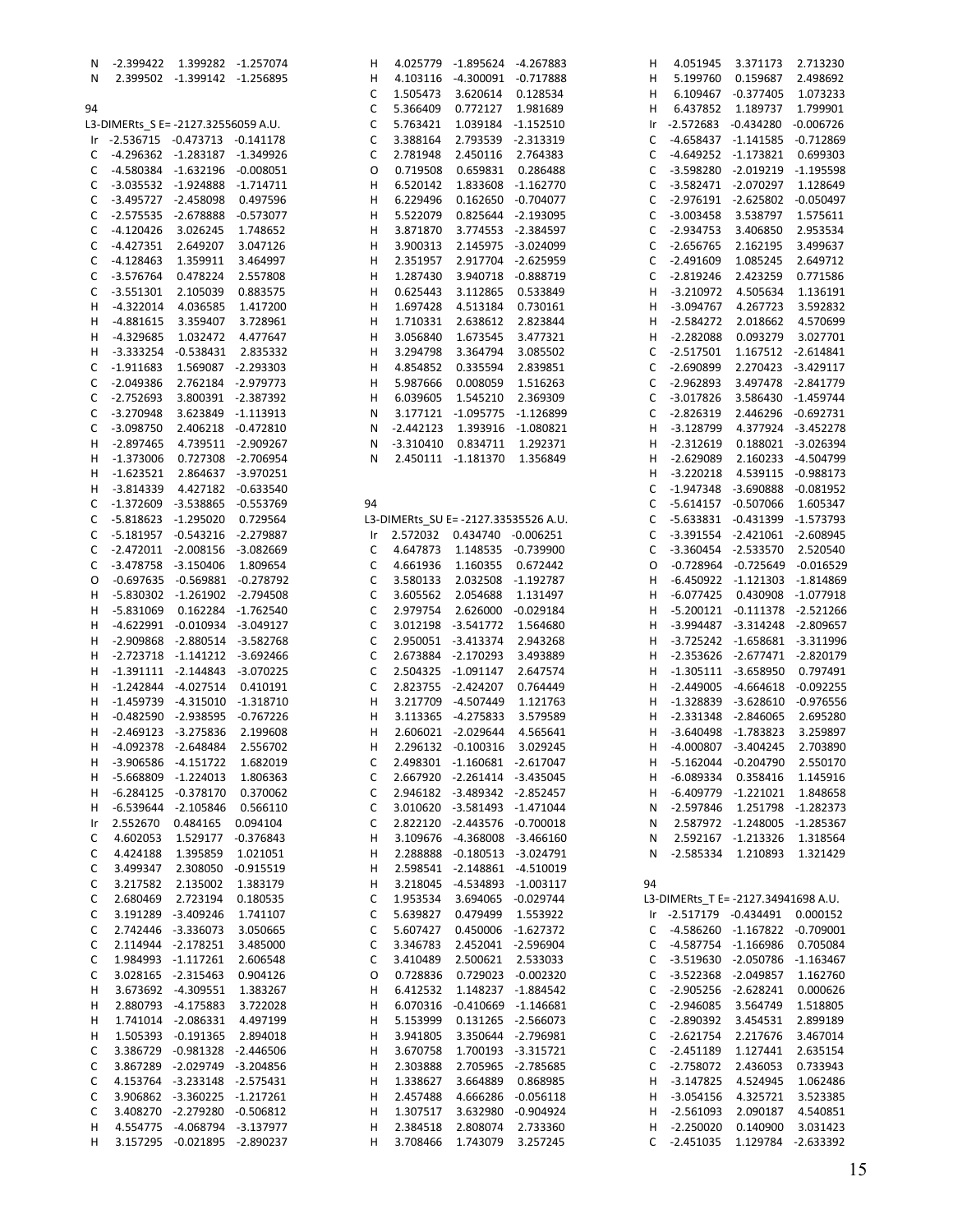| С           | $-2.621620$ | 2.220733    | $-3.464302$ | н           | 6.008829                          | $-0.406184$ | 1.101908    |
|-------------|-------------|-------------|-------------|-------------|-----------------------------------|-------------|-------------|
| C           | $-2.890289$ | 3.457089    | $-2.895385$ | н           | 6.379604                          | 1.161562    | 1.805992    |
| C           | $-2.946022$ | 3.566089    | $-1.514906$ | Ν           | 2.532811                          | $-1.230355$ | $-1.300965$ |
|             |             |             |             |             |                                   |             |             |
| C           | $-2.758016$ | 2.436707    | $-0.731013$ | Ν           | $-2.531316$                       | 1.233178    | $-1.302315$ |
| н           | $-3.054062$ | 4.328825    | $-3.518816$ | Ν           | $-2.531454$                       | 1.232005    | 1.304176    |
|             |             |             | $-3.030507$ |             |                                   |             | 1.301801    |
| н           | $-2.249799$ | 0.143592    |             | N           | 2.535137                          | $-1.230186$ |             |
| Н           | $-2.560941$ | 2.094196    | $-4.538251$ |             |                                   |             |             |
| н           | $-3.147822$ | 4.525872    | $-1.057743$ | 94          |                                   |             |             |
|             |             |             |             |             |                                   |             |             |
| С           | $-1.870820$ | $-3.688365$ | 0.002031    |             | L3-DIMER S E= -2127.35197289 A.U. |             |             |
| C           | $-5.562534$ | $-0.479818$ | 1.584931    | Ir          | $-2.354241$                       | $-0.447299$ | 0.010215    |
|             |             |             |             |             |                                   |             |             |
| C           | $-5.559166$ | $-0.481675$ | $-1.591656$ | С           | -4.386822                         | $-1.273225$ | $-0.628195$ |
| C           | $-3.301394$ | $-2.484944$ | $-2.565845$ | С           | -4.328429                         | $-1.323776$ | 0.789969    |
| $\mathsf C$ | $-3.307818$ | $-2.482775$ | 2.566081    | $\mathsf C$ | $-3.338626$                       | $-2.132694$ | $-1.152699$ |
|             |             |             |             |             |                                   |             |             |
| 0           | $-0.661236$ | $-0.720926$ | 0.000055    | $\mathsf C$ | $-3.232034$                       | $-2.197140$ | 1.168828    |
| Н           | $-6.372095$ | $-1.180965$ | $-1.819795$ | $\mathsf C$ | $-2.638531$                       | $-2.700652$ | $-0.037734$ |
|             |             |             |             |             |                                   |             |             |
| Н           | $-6.009421$ | 0.390054    | $-1.118841$ | $\mathsf C$ | $-3.011600$                       | 3.501377    | 1.476329    |
| Н           | $-5.122109$ | $-0.183241$ | $-2.544509$ | $\mathsf C$ | $-2.946196$                       | 3.412297    | 2.858020    |
|             |             |             |             |             |                                   |             |             |
| н           | $-3.911503$ | $-3.375535$ | $-2.755438$ | $\mathsf C$ | $-2.622222$                       | 2.191847    | 3.430921    |
| Н           | $-3.618094$ | $-1.733832$ | $-3.288726$ | $\mathsf C$ | $-2.407941$                       | 1.110546    | 2.601071    |
| Η           | $-2.263896$ | $-2.756203$ | $-2.759763$ | $\mathsf C$ | $-2.775932$                       | 2.373147    | 0.707331    |
|             |             |             |             |             |                                   |             |             |
| н           | $-1.245057$ | $-3.641761$ | 0.892614    | н           | $-3.259464$                       | 4.443221    | 1.005446    |
| Н           | $-2.367935$ | $-4.664495$ | $-0.003257$ | н           | $-3.147903$                       | 4.280530    | 3.475102    |
|             |             |             | $-0.882606$ |             |                                   |             |             |
| Η           | $-1.237031$ | $-3.636224$ |             | н           | $-2.553716$                       | 2.067102    | 4.504448    |
| Н           | -2.270952   | $-2.754208$ | 2.763083    | н           | $-2.168711$                       | 0.129211    | 2.988052    |
| Н           | $-3.626247$ | -1.730900   | 3.287402    | С           | $-2.413452$                       | 1.049027    | $-2.618473$ |
|             |             |             |             |             |                                   |             |             |
| н           | $-3.918722$ | $-3.373000$ | 2.754846    | $\mathsf C$ | $-2.632792$                       | 2.110163    | $-3.472775$ |
| Н           | $-5.127449$ | $-0.180545$ | 2.538422    | С           | $-2.956948$                       | 3.343459    | $-2.928120$ |
|             |             |             |             |             |                                   |             |             |
| Η           | $-6.011393$ | 0.391640    | 1.110284    | С           | $-3.017704$                       | 3.465168    | $-1.548764$ |
| н           | $-6.376210$ | $-1.178583$ | 1.811953    | $\mathsf C$ | $-2.778121$                       | 2.355663    | $-0.754184$ |
| Ir          | 2.510211    | 0.434656    | 0.000223    | н           | $-3.162154$                       | 4.196412    | $-3.565023$ |
|             |             |             |             |             |                                   |             |             |
| С           | 4.585141    | 1.160530    | $-0.711791$ | н           | $-2.174672$                       | 0.059425    | $-2.983600$ |
| $\mathsf C$ | 4.589365    | 1.157320    | 0.701660    | н           | $-2.567560$                       | 1.959988    | $-4.543265$ |
|             |             |             |             |             |                                   |             |             |
| C           | 3.521659    | 2.049489    | $-1.162626$ | н           | $-3.264688$                       | 4.417713    | $-1.099356$ |
| $\mathsf C$ | 3.529260    | 2.045208    | 1.162715    | $\mathsf C$ | -1.549517                         | $-3.703095$ | $-0.111589$ |
| C           | 2.908404    | 2.625873    | 0.003174    | $\mathsf C$ | $-5.285769$                       | $-0.697748$ | 1.732135    |
|             |             |             |             |             |                                   |             |             |
| $\mathsf C$ | 2.958690    | $-3.561095$ | 1.518407    | $\mathsf C$ | $-5.415705$                       | $-0.583130$ | $-1.444048$ |
| C           | 2.900271    | $-3.449816$ | 2.898634    | $\mathsf C$ | $-3.172275$                       | $-2.518579$ | $-2.574670$ |
|             |             |             |             |             |                                   |             |             |
| C           | 2.625412    | $-2.213583$ | 3.465198    | $\mathsf C$ | $-2.926742$                       | $-2.656567$ | 2.545227    |
| C           | 2.452321    | $-1.124345$ | 2.632643    | O           | $-0.377734$                       | $-0.540312$ | 0.013933    |
| $\mathsf C$ | 2.767194    | $-2.433904$ | 0.732390    | н           | $-6.214472$                       | $-1.295092$ | $-1.675047$ |
|             |             |             |             |             |                                   |             |             |
| н           | 3.164414    | -4.520897   | 1.062923    | н           | $-5.870786$                       | 0.254939    | $-0.917416$ |
| Н           | 3.066229    | -4.319862   | 3.523886    | н           | -5.022937                         | $-0.225444$ | $-2.396200$ |
|             |             |             |             |             |                                   |             |             |
| Н           | 2.561420    | $-2.085848$ | 4.538834    | н           | -3.770251                         | $-3.416737$ | $-2.765348$ |
| н           | 2.245783    | $-0.138390$ | 3.027695    | н           | $-3.538871$                       | $-1.755420$ | $-3.260664$ |
| $\mathsf C$ | 2.447842    | $-1.124617$ | $-2.631677$ | н           | $-2.139248$                       | $-2.761584$ | $-2.822726$ |
|             |             |             |             |             |                                   |             |             |
| C           | 2.619752    | $-2.213883$ | $-3.464426$ | H           | $-0.855502$                       | $-3.600744$ | 0.722978    |
| С           | 2.895700    | $-3.450034$ | $-2.898195$ | н           | $-1.980129$                       | $-4.708253$ | $-0.060608$ |
|             |             |             |             |             |                                   |             |             |
| C           | 2.956378    | $-3.561196$ | $-1.518059$ | н           | $-0.996464$                       | $-3.630042$ | $-1.047631$ |
| С           | 2.765956    | $-2.433979$ | $-0.731805$ | Н           | $-1.873918$                       | $-2.907664$ | 2.671776    |
| Н           | 3.060838    | $-4.320096$ | $-3.523642$ | н           | $-3.217094$                       | $-1.928453$ | 3.302531    |
|             |             |             |             |             |                                   |             |             |
| Н           | 2.240523    | $-0.138693$ | $-3.026425$ | н           | $-3.504440$                       | $-3.564549$ | 2.751162    |
| Н           | 2.554065    | -2.086245   | -4.537970   | н           | -4.811410                         | $-0.354201$ | 2.651728    |
|             |             |             |             |             |                                   |             |             |
| Н           | 3.163065    | $-4.520913$ | $-1.062835$ | н           | $-5.827000$                       | 0.134400    | 1.284235    |
| С           | 1.878806    | 3.690798    | 0.007684    | н           | $-6.027125$                       | $-1.450317$ | 2.020821    |
| С           | 5.563391    | 0.465771    | 1.578872    | Ir          | 2.354100                          | 0.447068    | 0.006511    |
|             |             |             |             |             |                                   |             |             |
| С           | 5.553947    | 0.473165    | $-1.597881$ | С           | 4.375849                          | 1.272530    | $-0.664968$ |
| $\mathsf C$ | 3.300638    | 2.485703    | $-2.563279$ | С           | 4.339781                          | 1.325996    | 0.753848    |
|             |             |             |             |             |                                   |             |             |
| С           | 3.318373    | 2.475806    | 2.566663    | $\mathsf C$ | 3.318696                          | 2.129814    | $-1.174281$ |
| O           | 0.653633    | 0.724721    | 0.000932    | $\mathsf C$ | 3.249649                          | 2.200430    | 1.148586    |
| Н           | 6.367454    | 1.171147    | $-1.828119$ | $\mathsf C$ | 2.636507                          | 2.700526    | $-0.048930$ |
|             |             |             |             |             |                                   |             |             |
| н           | 6.004155    | $-0.399580$ | $-1.126915$ | $\mathsf C$ | 3.036803                          | $-3.498204$ | 1.468744    |
| Н           | 5.113596    | 0.176078    | $-2.549677$ | $\mathsf C$ | 2.993256                          | $-3.406241$ | 2.851117    |
|             |             |             |             |             |                                   |             |             |
| н           | 3.909244    | 3.378205    | $-2.750196$ | $\mathsf C$ | 2.678164                          | $-2.184646$ | 3.426709    |
| н           | 3.618872    | 1.737729    | $-3.288694$ | $\mathsf C$ | 2.450974                          | $-1.104972$ | 2.598285    |
|             |             |             |             |             |                                   |             |             |
| н           | 2.262677    | 2.756666    | $-2.755176$ | $\mathsf C$ | 2.788600                          | $-2.371707$ | 0.701135    |
| н           | 1.261721    | 3.652694    | 0.904612    | н           | 3.277131                          | $-4.441082$ | 0.995984    |
| н           | 2.379526    | 4.664917    | $-0.009682$ | н           | 3.204527                          | $-4.273242$ | 3.466722    |
|             |             |             |             |             |                                   |             |             |
| н           | 1.235345    | 3.634538    | -0.869733   | н           | 2.626024                          | $-2.057908$ | 4.500931    |
| н           | 2.282044    | 2.746428    | 2.767559    | н           | 2.217486                          | $-0.122813$ | 2.986679    |
|             |             |             |             |             |                                   |             |             |
| н           | 3.641673    | 1.724705    | 3.286572    | С           | 2.371531                          | $-1.054696$ | $-2.620692$ |
| н           | 3.928798    | 3.367238    | 2.752725    | С           | 2.578708                          | $-2.117179$ | -3.476466   |
| н           | 5.128907    | 0.165992    | 2.532508    | $\mathsf C$ | 2.912429                          | $-3.349122$ | -2.934730   |
|             |             |             |             |             |                                   |             |             |

| C            | 2.994944                           | -3.468122   | $-1.556274$ |
|--------------|------------------------------------|-------------|-------------|
| C            | 2.767055                           | -2.357209   | $-0.760256$ |
| н            | 3.108680                           | $-4.203050$ | $-3.573148$ |
| н            | 2.126536                           | $-0.065935$ | $-2.984046$ |
| н            | 2.497198                           | $-1.968932$ | -4.546099   |
| н            | 3.250058                           | -4.419498   | $-1.108973$ |
| С            | 1.545973                           | 3.702110    | $-0.107402$ |
| C            | 5.311815                           | 0.701664    | 1.681955    |
| C            | 5.392331                           | 0.581708    | $-1.495444$ |
| C            | 3.129159                           | 2.512582    | -2.594109   |
| C            | 2.966485                           | 2.662559    | 2.528965    |
| O            | 0.377843                           | 0.539208    | 0.038949    |
| н            | 6.186896                           | 1.293903    | $-1.739857$ |
| н            | 5.856169                           | $-0.255103$ | $-0.974498$ |
| н            | 4.985055                           | 0.222573    | $-2.440810$ |
| н            | 3.723556                           | 3.410650    | -2.796094   |
| н            | 3.485002                           | 1.748227    | $-3.284430$ |
| н            | 2.092096                           | 2.754661    | $-2.825827$ |
| н            | 0.865313                           | 3.601113    | 0.738292    |
| н            | 1.976692                           | 4.707641    | $-0.065447$ |
| н            | 0.978333                           | 3.626516    | $-1.034457$ |
| н            | 1.915789                           | 2.913871    | 2.672237    |
| н            | 3.268865                           | 1.935683    | 3.282823    |
| н            | 3.547382                           | 3.570844    | 2.724146    |
| н            | 4.851861                           | 0.359837    | 2.609554    |
| н            | 5.845183                           | $-0.131636$ | 1.226820    |
| н            | 6.057975                           | 1.454392    | 1.957504    |
| N            | 2.482517                           | $-1.165699$ | $-1.308300$ |
| N            | $-2.503541$                        | 1.162680    | $-1.304529$ |
| N            | $-2.501574$                        | 1.193391    | 1.285132    |
| N            | 2.523538                           | $-1.190662$ | 1.281045    |
|              |                                    |             |             |
| 94           |                                    |             |             |
|              | L3-DIMER SU E= -2127.39128865 A.U. |             |             |
| Ir           | $-2.388232$                        | $-0.472981$ | $-0.037221$ |
| C            | $-4.356958$                        | $-1.286238$ | $-0.784482$ |
|              |                                    |             |             |
| $\mathsf{C}$ | -4.314741                          | $-1.491040$ | 0.623927    |
| C            | $-3.251162$                        | $-2.017254$ | $-1.379664$ |
| C            | $-3.172002$                        | $-2.329478$ | 0.929553    |
| C            | $-2.537903$                        | $-2.669825$ | $-0.315655$ |
| C            | $-3.144365$                        | 3.314218    | 1.831226    |
| C            | $-3.104496$                        | 3.078023    | 3.196131    |
| C            | $-2.756023$                        | 1.814648    | 3.651936    |
| C            | $-2.492878$                        | 0.823062    | 2.726401    |
| C            | $-2.860830$                        | 2.281439    | 0.948840    |
| Н            | $-3.407389$                        | 4.296836    | 1.461879    |
| н            | $-3.341353$                        | 3.872299    | 3.895074    |
| н            | $-2.703787$                        | 1.590752    | 4.710365    |
| н            | $-2.228647$                        | $-0.180368$ | 3.033505    |
| C            | $-2.389435$                        | 1.323941    | $-2.512680$ |
| C            | $-2.628384$                        | 2.472182    | $-3.243921$ |
| C            | $-3.003242$                        | 3.626571    | $-2.571546$ |
| C            | -3.093632                          | 3.600253    | $-1.189130$ |
| C            | -2.833269                          | 2.419587    | $-0.507879$ |
| н            | $-3.223090$                        | 4.537802    | $-3.116390$ |
| н            | $-2.108790$                        | 0.397249    | -2.995569   |
| н            | $-2.538992$                        | 2.451090    | $-4.323187$ |
| н            | -3.378360                          | 4.494511    | $-0.650323$ |
| C            | $-1.404331$                        | $-3.609295$ | $-0.480357$ |
| C            | $-5.319743$                        | $-1.016311$ | 1.602604    |
| C            | $-5.420050$                        | $-0.571712$ | $-1.531395$ |
| C            | $-3.048640$                        | $-2.246815$ | $-2.832157$ |
| C            | -2.863969                          | $-2.925518$ | 2.253697    |
| O            | $-0.379851$                        | $-0.547234$ | $-0.026534$ |
| н            | $-6.200656$                        | $-1.292137$ | $-1.801329$ |
| н            | -5.893635                          | 0.207293    | $-0.935317$ |
| н            | $-5.055429$                        | $-0.133442$ | $-2.460006$ |
| н            | $-3.566672$                        | $-3.170141$ | $-3.115800$ |
| н            | $-3.477297$                        | $-1.452797$ | $-3.442615$ |
| н            | $-1.997843$                        | $-2.374500$ | $-3.092446$ |
| н            | $-0.742046$                        | $-3.600588$ | 0.384978    |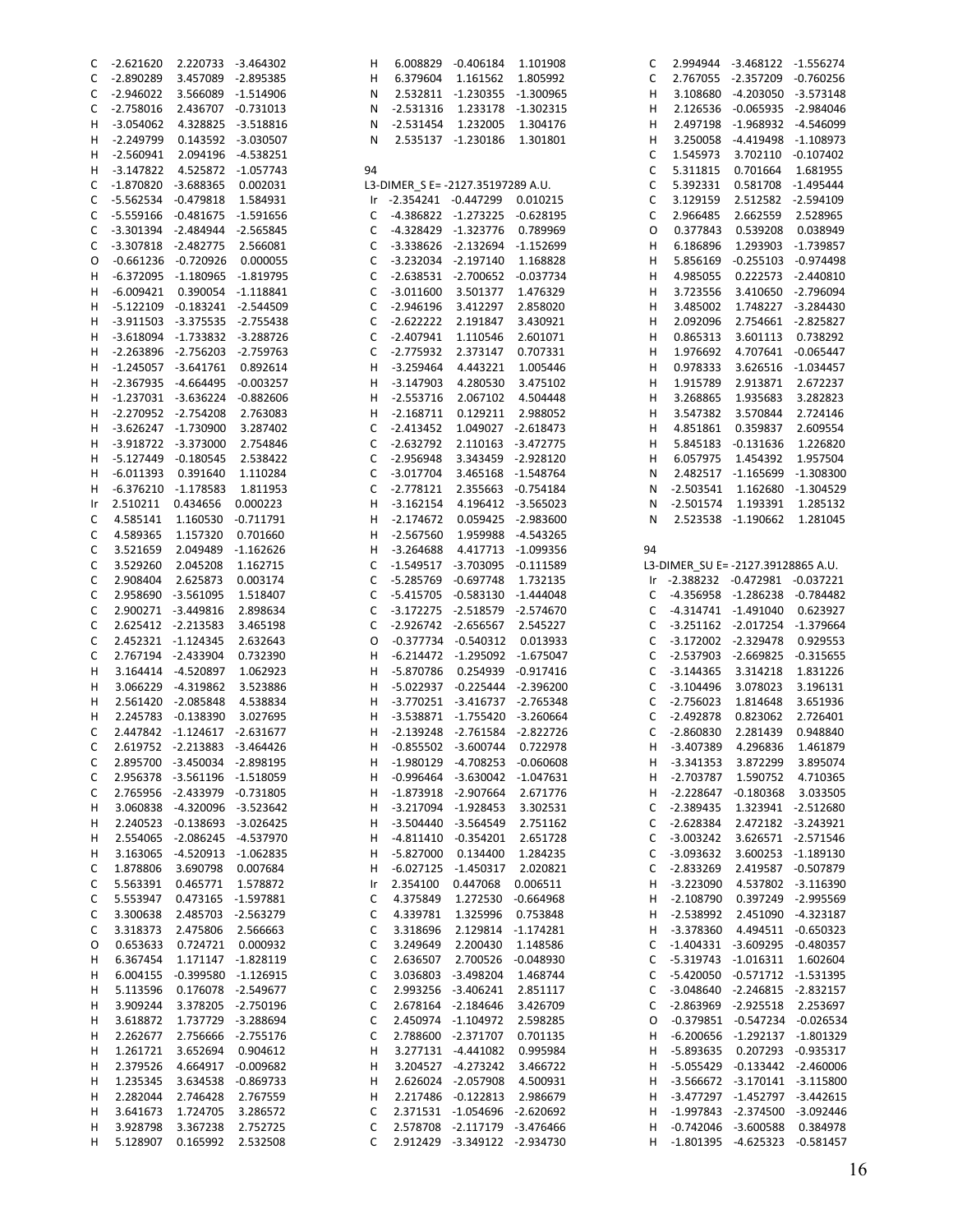| H  |                                   | -0.825302 -3.391681 -1.377326 |                    | H  |                                |                                     |                    | H  |                                     | 3.298771 2.326896             | 3.046459           |
|----|-----------------------------------|-------------------------------|--------------------|----|--------------------------------|-------------------------------------|--------------------|----|-------------------------------------|-------------------------------|--------------------|
| н  |                                   | -1.798543 -3.110957 2.387602  |                    | н  |                                | -2.201020 -0.222100 3.027803        |                    | н  | 3.474343                            | 3.887157                      | 2.271510           |
| н  |                                   | -3.227738 -2.315567 3.080137  |                    |    | C -2.376028 1.374407 -2.487415 |                                     |                    | н  | 4.915342                            | 0.793552                      | 2.583666           |
|    |                                   |                               |                    |    |                                |                                     |                    |    |                                     |                               |                    |
| H  |                                   | -3.374738 -3.892065 2.332585  |                    | C  |                                | -2.588564  2.540104  -3.199208      |                    | н  | 5.835463                            | 0.023786                      | 1.275631           |
| н  |                                   | -4.896443 -0.845765           | 2.591991           | C  | $-2.925980$                    |                                     | 3.693889 -2.506363 | н  | 6.127023                            | 1.705127                      | 1.698796           |
| н  |                                   | -5.831029 -0.113191           | 1.272137           | С  | -3.005377                      |                                     | 3.649255 -1.123777 | N  |                                     | 2.479349 -1.327417 -1.154848  |                    |
| н  |                                   | -6.082654 -1.796269 1.713800  |                    | С  | -2.772956                      |                                     | 2.451312 -0.462877 | N  |                                     | -2.479322 1.327448 -1.154857  |                    |
| Ir | 2.388235                          | 0.472983 -0.037105            |                    | н  | $-3.124700$                    | 4.619026 -3.035643                  |                    | N  |                                     | -2.509685 1.040646            | 1.426362           |
|    |                                   |                               |                    |    |                                |                                     |                    |    |                                     |                               |                    |
| C  | 4.356967                          | 1.286257 -0.784336            |                    | н  |                                | -2.121923  0.447991  -2.985129      |                    | N  |                                     | 2.509631 -1.040672            | 1.426378           |
| C  | 4.314740                          | 1.491020                      | 0.624078           | н  |                                | -2.507285  2.533214  -4.279292      |                    |    |                                     |                               |                    |
| C  | 3.251175                          | 2.017289 -1.379508            |                    | н  |                                | -3.260132  4.542766  -0.568885      |                    |    |                                     |                               |                    |
| C  | 3.172001                          | 2.329452 0.929717             |                    | C  |                                | $-1.501846 -3.611462 -0.533953$     |                    | 98 |                                     |                               |                    |
|    |                                   |                               |                    |    |                                |                                     |                    |    |                                     |                               |                    |
| C  | 2.537908                          | 2.669832 -0.315487            |                    | C  |                                | -5.345589 -0.943095 1.593672        |                    |    | L4-DIMERts-S E= -2247.26109464 A.U. |                               |                    |
| C  |                                   | 3.144340 -3.314256            | 1.831275           | С  |                                | -5.431783 -0.446178 -1.533887       |                    |    | Ir -2.386016 -0.549454 -0.122267    |                               |                    |
| C  |                                   | 3.104464 -3.078089 3.196184   |                    | C  |                                | $-3.109693$ $-2.171053$ $-2.861660$ |                    | C  | -4.557552 -1.214285 -0.503601       |                               |                    |
| C  |                                   | 2.755993 -1.814722            | 3.652011           | C  |                                | -2.944108 -2.929322 2.210476        |                    | C  |                                     | -4.280711 -1.348262 0.879549  |                    |
| C  |                                   | 2.492854 -0.823118            | 2.726494           | 0  |                                | $-0.370908$ $-0.571255$ $-0.133443$ |                    | C  |                                     | -3.679269 -2.102375 -1.241025 |                    |
|    |                                   |                               |                    |    |                                |                                     |                    |    |                                     |                               |                    |
| C  |                                   | 2.860814 -2.281459 0.948907   |                    | н  |                                | -6.229943 -1.141245 -1.819037       |                    | C  |                                     | -3.176413 -2.275802           | 1.022757           |
| н  |                                   | 3.407366 -4.296868            | 1.461910           | H  |                                | -5.886633  0.333534  -0.924344      |                    | C  |                                     | -2.844218 -2.762453 -0.295423 |                    |
| н  |                                   | 3.341317 -3.872378 3.895112   |                    | н  |                                | -5.053971 -0.000220 -2.453703       |                    | C  | -2.158588                           | 3.346165                      | 1.647848           |
| н  |                                   | 2.703758 -1.590845 4.710444   |                    | н  |                                | -3.641988 -3.083219 -3.155811       |                    | C  | $-1.925057$                         | 3.145747                      | 3.018322           |
| н  |                                   | 2.228630  0.180309  3.033616  |                    | н  |                                | -3.527394 -1.363473 -3.461710       |                    | C  | -1.783681                           | 1.864956                      | 3.506891           |
|    |                                   |                               |                    |    |                                |                                     |                    |    |                                     |                               |                    |
| C  |                                   | 2.389457 -1.323888 -2.512599  |                    | н  |                                | $-2.061114$ $-2.312151$ $-3.124171$ |                    | C  | $-1.888231$                         | 0.738189                      | 2.671218           |
| C  |                                   | 2.628404 -2.472116 -3.243860  |                    | H  |                                | $-0.844960 -3.641194 0.334865$      |                    | C  | -2.144511                           | 0.892994                      | 1.326704           |
| C  |                                   | 3.003250 -3.626520 -2.571504  |                    | H  |                                | $-1.927440$ $-4.612772$ $-0.661676$ |                    | C  | $-2.264900$                         | 2.204346                      | 0.831797           |
| C  |                                   | 3.093630 -3.600231 -1.189087  |                    | н  |                                | $-0.910366$ $-3.389218$ $-1.421568$ |                    | H  | $-1.855915$                         | 3.998161                      | 3.684790           |
|    |                                   |                               |                    |    |                                |                                     |                    |    |                                     |                               |                    |
| C  |                                   | 2.833266 -2.419577 -0.507814  |                    | H  |                                | -1.883047 -3.139818 2.342592        |                    | н  | $-1.594413$                         | 1.717111                      | 4.564523           |
| н  |                                   | 3.223096 -4.537743 -3.116364  |                    | н  |                                | -3.298770 -2.326942 3.046372        |                    | H  |                                     | -1.752192 -0.245287           | 3.105253           |
| н  |                                   | 2.108818 -0.397186 -2.995473  |                    | н  |                                | -3.474334 -3.887188 2.271391        |                    | C  | $-2.604928$                         |                               | 1.270408 -2.599245 |
| н  |                                   | 2.539016 -2.451004 -4.323127  |                    | н  |                                | -4.915399 -0.793636 2.583581        |                    | C  | -2.712762                           |                               | 2.486374 -3.269404 |
| н  |                                   | 3.378347 -4.494502 -0.650295  |                    | H  |                                | -5.835539 -0.023896 1.275541        |                    | C  | -2.688459                           |                               | 3.664711 -2.552585 |
|    |                                   |                               |                    |    |                                |                                     |                    |    |                                     |                               |                    |
| C  | 1.404337                          | 3.609305 -0.480173            |                    | н  |                                | -6.127016 -1.705260 1.698673        |                    | C  | $-2.539533$                         |                               | 3.624875 -1.160150 |
| C  | 5.319736                          | 1.016265 1.602750             |                    | Ir | 2.394640                       | 0.457771 -0.043945                  |                    | C  | $-2.439988$                         |                               | 2.357607 -0.560333 |
| C  | 5.420063                          | 0.571750 -1.531260            |                    | C  |                                | 4.390191  1.202244  -0.798175       |                    | N  | $-2.484725$                         |                               | 1.210623 -1.278962 |
| C  | 3.048660                          | 2.246886 -2.831996            |                    | C  |                                | 4.354485 1.429889                   | 0.606443           | н  | -2.780430                           |                               | 4.618635 -3.060558 |
|    |                                   |                               |                    |    |                                |                                     |                    |    |                                     |                               |                    |
| C  | 2.863962                          | 2.925460 2.253873             |                    | C  |                                | 3.306657 1.957804 -1.406562         |                    | H  | -2.609764                           |                               | 0.328496 -3.132790 |
| O  | 0.379854                          | 0.547237 -0.026436            |                    | C  |                                | 3.238327 2.306811                   | 0.896846           | H  | $-2.817148$                         |                               | 2.487421 -4.346620 |
| н  | 6.200672                          | 1.292182 -1.801169            |                    | C  |                                | 2.607971 2.641979 -0.354227         |                    | C  |                                     | -1.835746 -3.812345 -0.589651 |                    |
| н  | 5.893643                          | -0.207272 -0.935201           |                    | C  |                                | 3.044323 -3.313530 1.893450         |                    | C  |                                     | -5.043509 -0.735343           | 1.997280           |
| н  | 5.055447                          |                               | 0.133507 -2.459885 | C  |                                | 2.999748 -3.052420 3.253581         |                    | C  |                                     | -5.643650 -0.397614 -1.106688 |                    |
|    |                                   |                               |                    |    |                                |                                     |                    |    |                                     |                               |                    |
| н  | 3.566686                          |                               | 3.170223 -3.115614 | C  |                                | 2.677325 -1.773378 3.684619         |                    | C  |                                     | -3.759987 -2.387562 -2.698748 |                    |
| н  | 3.477327                          |                               | 1.452887 -3.442471 | C  |                                | 2.443835 -0.792527                  | 2.739976           | C  |                                     | -2.674647 -2.846521 2.301511  |                    |
| н  | 1.997863                          |                               | 2.374569 -3.092287 | C  |                                | 2.790856 -2.290207                  | 0.991144           | 0  |                                     | -0.567647 -0.788928 -0.405915 |                    |
| н  | 0.742043                          |                               | 3.600571 0.385154  | н  |                                | 3.288424 -4.307878 1.542922         |                    | H  |                                     | -6.530978 -1.021496 -1.252077 |                    |
| н  | 1.801401                          |                               | 4.625337 -0.581238 | н  |                                | 3.213903 -3.839171                  | 3.968190           | H  | -5.928586                           |                               | 0.436478 -0.466731 |
|    |                                   |                               |                    |    |                                |                                     |                    |    |                                     |                               |                    |
| н  | 0.825318                          |                               | 3.391718 -1.377156 | H  |                                | 2.623222 -1.529676                  | 4.738559           | H  |                                     | -5.363591 -0.000373 -2.082791 |                    |
| н  | 1.798535                          | 3.110898                      | 2.387777           | H  |                                | 2.200941  0.222052  3.027832        |                    | H. |                                     | -4.458038 -3.211848 -2.877365 |                    |
| н  | 3.227725                          | 2.315487                      | 3.080301           | C  |                                | 2.376126 -1.374341 -2.487412        |                    | H  |                                     | -4.132844 -1.531637 -3.262180 |                    |
| Н  | 3.374732                          | 3.892004                      | 2.332787           | С  |                                | 2.588730 -2.540013 -3.199227        |                    |    | H -2.794599 -2.681291 -3.111562     |                               |                    |
|    | 4.896425                          | 0.845685                      | 2.592127           | С  |                                | 2.926150 -3.693805 -2.506398        |                    |    |                                     | -0.985828 -3.753148           | 0.090595           |
| Н  |                                   |                               |                    |    |                                |                                     |                    | H  |                                     |                               |                    |
| н  | 5.831030                          | 0.113159                      | 1.272261           | С  |                                | 3.005473 -3.649208 -1.123806        |                    | H  |                                     | -2.291021 -4.800318 -0.469461 |                    |
| н  | 6.082641                          | 1.796224                      | 1.713980           | C  |                                | 2.772967 -2.451295 -0.462883        |                    | H  |                                     | -1.463598 -3.738532 -1.610994 |                    |
| N  | 2.500790                          | -1.293555 -1.179430           |                    | н  |                                | 3.124934 -4.618919 -3.035694        |                    | H  |                                     | -1.605278 -3.055539           | 2.263307           |
| N  | $-2.500779$                       | 1.293580                      | -1.179513          | н  |                                | 2.122022 -0.447918 -2.985113        |                    | н  |                                     | -2.866947 -2.180924           | 3.141867           |
| N  | $-2.555231$                       | 1.046148                      | 1.408045           | н  |                                | 2.507500 -2.533095 -4.279314        |                    | H  |                                     | -3.192904 -3.787980           | 2.510131           |
|    |                                   |                               |                    |    |                                |                                     |                    |    |                                     |                               |                    |
| N  |                                   | 2.555213 -1.046176            | 1.408134           | н  |                                | 3.260237 -4.542726 -0.568928        |                    | H  |                                     | -4.404710 -0.511231           | 2.850685           |
|    |                                   |                               |                    | C  |                                | 1.501898 3.611494 -0.533869         |                    | H  | -5.537134                           | 0.187492                      | 1.695395           |
| 94 |                                   |                               |                    | C  |                                | 5.345557  0.943006  1.593768        |                    | H  |                                     | -5.817078 -1.433674 2.331460  |                    |
|    | L3-DIMER T E= -2127.38546559 A.U. |                               |                    | C  |                                | 5.431803  0.446173  -1.533800       |                    | C  | $-2.472557$                         |                               | 4.770528 -0.305685 |
|    |                                   |                               |                    |    |                                |                                     |                    |    |                                     |                               |                    |
|    | Ir -2.394630 -0.457764 -0.044000  |                               |                    | C  |                                | 3.109779 2.171127 -2.861576         |                    | C  | $-2.291178$                         | 4.633842                      | 1.033092           |
| C  | -4.390173 -1.202250 -0.798259     |                               |                    | C  | 2.944117                       |                                     | 2.929291 2.210571  | H  | $-2.570786$                         |                               | 5.754891 -0.749053 |
| C  |                                   | -4.354480 -1.429918 0.606356  |                    | 0  |                                | 0.370920  0.571241  -0.133384       |                    | H  | -2.240852                           | 5.515272 1.663241             |                    |
| C  |                                   | -3.306621 -1.957782 -1.406645 |                    | н  |                                | 6.229991  1.141231  -1.818894       |                    | Ir | 2.386029                            | 0.549456 -0.122240            |                    |
| C  |                                   | -3.238305 -2.306818           | 0.896759           | н  |                                | 5.886615 -0.333575 -0.924273        |                    | C  | 4.557594                            |                               | 1.214282 -0.503386 |
|    |                                   |                               |                    |    |                                |                                     |                    |    |                                     |                               |                    |
| C  |                                   | -2.607932 -2.641961 -0.354313 |                    | н  |                                | 5.054011  0.000262  -2.453647       |                    | C  | 4.280627                            | 1.348265 0.879736             |                    |
| C  | -3.044536 3.313462                |                               | 1.893461           | н  | 3.642146                       |                                     | 3.083265 -3.155683 | C  | 3.679394                            |                               | 2.102384 -1.240898 |
| C  | $-3.000031$                       | 3.052320                      | 3.253588           | H  |                                | 3.527438  1.363536  -3.461640       |                    | C  | 3.176329                            | 2.275818                      | 1.022844           |
| C  | $-2.677554$                       | 1.773287                      | 3.684612           | H  |                                | 2.061217  2.312306  -3.124110       |                    | C  | 2.844256                            |                               | 2.762465 -0.295376 |
| С  | $-2.443954$                       | 0.792473                      | 2.739957           | H  | 0.845020                       |                                     | 3.641250 0.334954  | C  |                                     | 2.158382 -3.346138            | 1.647909           |
|    |                                   |                               |                    |    |                                |                                     |                    |    |                                     |                               |                    |
| C  | $-2.790943$                       | 2.290181                      | 0.991144           | H  |                                | 1.927504  4.612796  -0.661610       |                    | C  |                                     | 1.924681 -3.145697            | 3.018350           |
| н  | $-3.288683$                       | 4.307802                      | 1.542943           | H  | 0.910407                       |                                     | 3.389244 -1.421475 | C  |                                     | 1.783259 -1.864897            | 3.506882           |
| н  | $-3.214283$                       | 3.839038                      | 3.968204           | H  | 1.883055                       |                                     | 3.139788 2.342680  | С  |                                     | 1.887928 -0.738144            | 2.671205           |
|    |                                   |                               |                    |    |                                |                                     |                    |    |                                     |                               |                    |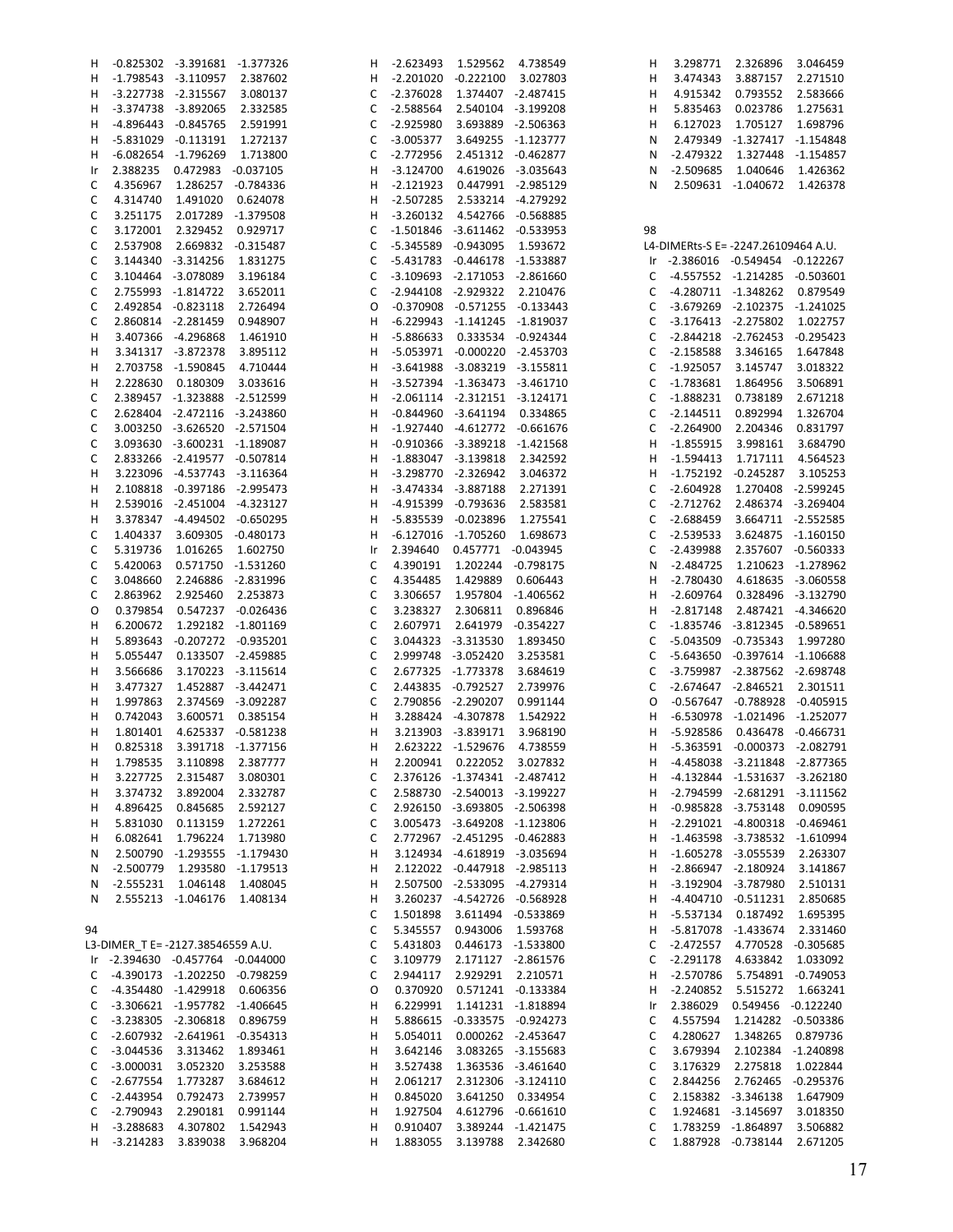| C      |                               | 2.144376 -0.892972                                            | 1.326727           | H  |             | -6.675777 -0.762466 -0.961362                                           |             | C      |             | -4.568084 -1.222047 -0.352699                                |                    |
|--------|-------------------------------|---------------------------------------------------------------|--------------------|----|-------------|-------------------------------------------------------------------------|-------------|--------|-------------|--------------------------------------------------------------|--------------------|
| C      |                               | 2.264841 -2.204331                                            | 0.831860           | н  | $-5.930714$ | 0.667934 -0.249416                                                      |             | С      |             | -4.209384 -1.353348                                          | 1.009107           |
| н      |                               | 1.855437 -3.998100                                            | 3.684821           | н  |             | -5.507688  0.170159  -1.890105                                          |             | C      |             | $-3.715444$ $-2.094562$ $-1.138401$                          |                    |
| H      |                               | 1.593860 -1.717034 4.564488                                   |                    | н  |             | -4.787456 -3.062174 -2.707514                                           |             | C      |             | -3.086821 -2.268367                                          | 1.091475           |
| н      | 1.751829                      | 0.245340                                                      | 3.105200           | н  |             | -4.402501 -1.401413 -3.121918                                           |             | С      |             | -2.818606 -2.749231 -0.238734                                |                    |
| C      |                               | 2.605207 -1.270449 -2.599162                                  |                    | н  |             | -3.115772 -2.616128 -3.038549                                           |             | С      | $-2.176773$ | 3.381457                                                     | 1.586122           |
| C      |                               | 2.713106 -2.486425 -3.269292                                  |                    | н  |             | $-1.205511$ $-3.796264$ 0.081497                                        |             | С      | -1.908187   | 3.201965                                                     | 2.953350           |
|        |                               |                                                               |                    |    |             |                                                                         |             |        |             |                                                              |                    |
| С      |                               | 2.688736 -3.664751 -2.552456                                  |                    | н  |             | -2.588975 -4.756004 -0.448093                                           |             | C      | $-1.738182$ | 1.930142                                                     | 3.456041           |
| С      |                               | 2.539676 -3.624892 -1.160036                                  |                    | н  |             | -1.738347 -3.724472 -1.600920                                           |             | C      | $-1.850877$ | 0.790784                                                     | 2.639091           |
| C      |                               | 2.440066 -2.357615 -0.560249                                  |                    | н  |             | $-1.646831 - 3.026480$                                                  | 2.259440    | C      | $-2.141310$ | 0.925728                                                     | 1.299260           |
| N      |                               | 2.484888 -1.210644 -1.278891                                  |                    | н  |             | -2.820038 -2.098918                                                     | 3.204044    | C      | $-2.290163$ | 2.227847                                                     | 0.788701           |
| н      |                               | 2.780752 -4.618682 -3.060405                                  |                    | н  |             | -3.245949 -3.693450 2.600899                                            |             | н      | $-1.833003$ | 4.064212                                                     | 3.606415           |
| н      |                               | 2.610089 -0.328544 -3.132720                                  |                    | н  |             | -4.299975 -0.363498                                                     | 2.988909    | н      | $-1.520133$ | 1.799418                                                     | 4.510326           |
| н      |                               | 2.817592 -2.487490 -4.346497                                  |                    | н  |             | -5.466022  0.375963  1.893688                                           |             | н      | $-1.691391$ | $-0.184745$                                                  | 3.082894           |
| C      | 1.835813                      | 3.812365 -0.589682                                            |                    | н  |             | -5.773261 -1.231303                                                     | 2.552954    | C      | $-2.673256$ |                                                              | 1.238675 -2.620144 |
| С      | 5.043322                      | 0.735303                                                      | 1.997515           | C  | $-2.312906$ | 4.799124 -0.459817                                                      |             | C      | $-2.811459$ |                                                              | 2.443536 -3.305825 |
| С      | 5.643734                      | 0.397573 -1.106345                                            |                    | C  | $-2.123653$ | 4.696154                                                                | 0.880884    | C      | $-2.791068$ |                                                              | 3.632728 -2.607658 |
|        |                               | 2.387559 -2.698615                                            |                    | н  | $-2.375420$ | 5.772785 -0.932330                                                      |             |        | $-2.617331$ |                                                              | 3.615713 -1.217265 |
| C      | 3.760258                      |                                                               |                    |    |             |                                                                         |             | С      |             |                                                              |                    |
| С      | 2.674496                      | 2.846577 2.301546                                             |                    | н  | $-2.030577$ | 5.593463                                                                | 1.483105    | C      | $-2.491213$ |                                                              | 2.359095 -0.601628 |
| O      | 0.567675                      | 0.788854 -0.406046                                            |                    | Ir | 2.437149    | 0.509964 -0.114686                                                      |             | N      | $-2.531655$ |                                                              | 1.201191 -1.301891 |
| н      | 6.531230                      | 1.021323 -1.251270                                            |                    | C  | 4.667535    | 1.061546                                                                | $-0.344501$ | н      | $-2.903127$ |                                                              | 4.577538 -3.128359 |
| н      | 5.928307                      | $-0.436748$ $-0.466522$                                       |                    | C  | 4.320906    | 1.211300                                                                | 1.017951    | н      | $-2.669576$ |                                                              | 0.289418 -3.140496 |
| н      | 5.363912                      | 0.000655 -2.082647                                            |                    | C  | 3.867470    | 1.986974                                                                | -1.125994   | н      | $-2.932518$ |                                                              | 2.426870 -4.381161 |
| н      | 4.458413                      | 3.211767 -2.877182                                            |                    | C  | 3.252807    | 2.189180                                                                | 1.105400    | С      |             | -1.821939 -3.792723 -0.590435                                |                    |
| H      | 4.133067                      | 1.531592 -3.262017                                            |                    | C  | 3.015847    | 2.692760                                                                | $-0.223064$ | C      |             | -4.917335 -0.751439                                          | 2.167588           |
| н      | 2.794934                      | 2.681383 -3.111508                                            |                    | C  |             | 2.035824 -3.423023                                                      | 1.533391    | С      |             | -5.695697 -0.420401 -0.896673                                |                    |
| н      | 0.985604                      | 3.752855 0.090175                                             |                    | C  |             | 1.791641 -3.254162                                                      | 2.906527    | C      |             | -3.876695 -2.384187 -2.587924                                |                    |
|        |                               |                                                               |                    |    |             |                                                                         |             |        |             |                                                              | 2.339253           |
| н      | 2.290938                      | 4.800342 -0.468960                                            |                    | C  |             | 1.692873 -1.984280                                                      | 3.432681    | C      |             | -2.497866 -2.822983                                          |                    |
| н      | 1.464112                      | 3.738862 -1.611209                                            |                    | C  |             | 1.856769 -0.838311                                                      | 2.633892    | O      |             | $-0.602477 -0.737032 -0.598097$                              |                    |
| н      | 1.605249                      | 3.056152 2.263066                                             |                    | C  |             | 2.127259 -0.963808                                                      | 1.288877    | н      |             | -6.579637 -1.056430 -1.004910                                |                    |
| н      | 2.866209                      | 2.180757                                                      | 3.141859           | C  |             | 2.200039 -2.262917                                                      | 0.754172    | н      | $-5.961710$ |                                                              | 0.405629 -0.238486 |
| н      | 3.193183                      | 3.787736                                                      | 2.510460           | н  |             | 1.679712 -4.122856                                                      | 3.545688    | н      |             | -5.467052 -0.012036 -1.881563                                |                    |
| H      | 4.404518                      | 0.511566                                                      | 2.851016           | н  |             | 1.493566 -1.861012 4.491603                                             |             | н      |             | -4.575869 -3.216442 -2.720607                                |                    |
| н      |                               | 5.536617 -0.187751                                            | 1.695757           | н  | 1.754443    | 0.136383                                                                | 3.096281    | н      |             | -4.291696 -1.534284 -3.130357                                |                    |
| н      | 5.817154                      | 1.433437                                                      | 2.331499           | C  |             | 2.600194 -1.238235 -2.642956                                            |             | н      |             | -2.934782 -2.670967 -3.055786                                |                    |
| C      |                               | 2.472578 -4.770533 -0.305564                                  |                    | C  |             | 2.665392 -2.436941 -3.349914                                            |             | н      |             | -0.950049 -3.749545                                          | 0.062159           |
| C      |                               | 2.291046 -4.633825                                            | 1.033191           | C  |             | 2.590095 -3.634713 -2.670732                                            |             | н      |             | -2.274872 -4.782787                                          | $-0.478653$        |
|        |                               | 2.570853 -5.754903 -0.748905                                  |                    | C  |             | 2.432665 -3.631667 -1.278284                                            |             | н      |             |                                                              | $-1.621215$        |
| н      |                               |                                                               |                    |    |             |                                                                         |             |        |             | -1.482562 -3.694864                                          |                    |
| н      |                               | 2.240628 -5.515245                                            | 1.663345           | C  |             | 2.380160 -2.380750 -0.640810                                            |             | н      |             | -1.422726 -2.979797                                          | 2.247113           |
|        |                               |                                                               |                    | N  |             | 2.476140 -1.215311 -1.322828                                            |             | н      |             | $-2.681644 -2.174407$                                        | 3.194608           |
| 98     |                               |                                                               |                    | н  |             | 2.647065 -4.575395 -3.207640                                            |             | н      |             | -2.960190 -3.789923                                          | 2.562389           |
|        |                               | L4-DIMERts_SU E= -2247.24591630 A.U.                          |                    | н  | 2.642809    | $-0.281647 -3.147713$                                                   |             | н      |             | -4.234719 -0.502587                                          | 2.978995           |
|        |                               | Ir -2.436918 -0.509860 -0.114757                              |                    | н  |             | 2.775465 -2.408645 -4.426183                                            |             | н      | -5.454303   | 0.154588                                                     | 1.889936           |
|        |                               | C -4.667138 -1.062372 -0.344751                               |                    | C  | 2.081890    | 3.794622 -0.569521                                                      |             | н      |             | -5.649041 -1.468433                                          | 2.552838           |
| C      | -4.320691 -1.211684           |                                                               | 1.017784           | C  | 4.992703    | 0.564081                                                                | 2.173333    | С      | $-2.546762$ | 4.773965                                                     | $-0.380213$        |
|        |                               | C -3.866484 -1.987571 -1.125901                               |                    | C  | 5.743942    | 0.191869 -0.888924                                                      |             | C      | $-2.336204$ | 4.658690                                                     | 0.956366           |
| C      | -3.252193 -2.189110           |                                                               | 1.105639           | С  | 4.042077    | 2.271449 -2.575116                                                      |             | H      | $-2.663890$ |                                                              | 5.750858 -0.835309 |
| C      | -3.014726 -2.692839           |                                                               | -0.222650          | C  | 2.703483    | 2.775020                                                                | 2.357260    | н      | $-2.280549$ |                                                              | 5.549622 1.572474  |
| C      | $-2.036767$                   | 3.423262                                                      | 1.533301           | O  | 0.673398    | 0.821505 -0.532325                                                      |             | Ir     | 2.406284    |                                                              | 0.551316 -0.111612 |
| C      | $-1.792608$                   | 3.254480                                                      | 2.906452           | н  | 6.676412    | 0.760268                                                                | -0.959736   | C      | 4.604547    |                                                              | 1.148383 -0.442186 |
| С      | $-1.693615$                   | 1.984634                                                      | 3.432644           | н  | 5.929670    | -0.669778 -0.248834                                                     |             | С      | 4.307508    |                                                              | 1.293618 0.934756  |
|        |                               |                                                               |                    |    |             |                                                                         |             |        |             |                                                              |                    |
| C      | $-1.857243$                   | 0.838613                                                      | 2.633872           | н  | 5.508268    | -0.171104 -1.889669                                                     |             | С      | 3.766546    |                                                              | 2.063801 -1.195076 |
| C      | $-2.127684$                   | 0.964030                                                      | 1.288841           | н  | 4.789351    | 3.060705 -2.707678                                                      |             | C      | 3.226193    | 2.250754                                                     | 1.058349           |
| C      | $-2.200719$                   | 2.263109 0.754100                                             |                    | н  | 4.403443    | 1.400105 -3.121819                                                      |             | C      | 2.936426    |                                                              | 2.750460 -0.264592 |
| H      | $-1.680865$                   |                                                               | 4.123212 3.545593  | н  | 3.117446    | 2.615616 -3.038885                                                      |             | С      |             | 2.090765 -3.375630                                           | 1.571831           |
| H      | $-1.494323$                   |                                                               | 1.861428 4.491575  | н  | 1.206459    | 3.796165                                                                | 0.079964    | С      |             | 1.871335 -3.200872                                           | 2.948408           |
| H.     |                               | -1.754732 -0.136042 3.096298                                  |                    | н  | 2.590461    | 4.756084 -0.447896                                                      |             | C      |             | 1.761276 -1.928539                                           | 3.466398           |
| C      | -2.600542                     | 1.238271 -2.643013                                            |                    | н  | 1.740815    | 3.725180 -1.602011                                                      |             | C      |             | 1.886030 -0.786248                                           | 2.654917           |
| C      | $-2.666037$                   | 2.436949 -3.349992                                            |                    | н  | 1.647570    | 3.027689                                                                | 2.258527    | С      |             | 2.130572 -0.915969                                           | 1.305196           |
| C      | $-2.591007$                   | 3.634751 -2.670836                                            |                    | н  | 2.819843    | 2.099504                                                                | 3.203666    | C      |             | 2.216818 -2.218529                                           | 0.780418           |
| C      | $-2.433578$                   |                                                               | 3.631769 -1.278386 | н  | 3.246973    | 3.693707                                                                | 2.600492    | н      |             | 1.789091 -4.066382                                           | 3.596329           |
|        | $-2.380799$                   | 2.380876 -0.640888                                            |                    | н  | 4.299793    |                                                                         |             |        |             |                                                              | 4.528606           |
| С      |                               |                                                               |                    |    |             | 0.364411                                                                | 2.989640    | н      |             | 1.583467 -1.800321                                           |                    |
| N      | $-2.476485$                   |                                                               | 1.215404 -1.322886 | н  | 5.464589    | -0.377176                                                               | 1.894532    | н      |             | 1.777234 0.190465                                            | 3.111793           |
| H      | $-2.648180$                   | 4.575409 -3.207764                                            |                    | н  | 5.773969    | 1.230158                                                                | 2.552639    | C      |             | 2.551801 -1.216691 -2.631579                                 |                    |
| H.     |                               | -2.642905  0.281665  -3.147759                                |                    | C  |             | 2.311743 -4.798983 -0.459693                                            |             | C      |             | 2.625277 -2.419921 -3.329693                                 |                    |
| H      | $-2.776100$                   |                                                               | 2.408606 -4.426262 | C  |             | 2.122484 -4.695948                                                      | 0.881003    | C      |             | 2.580378 -3.612783 -2.639175                                 |                    |
| C      |                               | -2.080353 -3.794448 -0.568772                                 |                    | н  |             | 2.374078 -5.772666 -0.932183                                            |             | С      |             | 2.443945 -3.600020 -1.244668                                 |                    |
| C      |                               | -4.992918 -0.564538 2.172960                                  |                    | н  |             | 2.029234 -5.593227 1.483243                                             |             | C      |             | 2.378494 -2.344582 -0.616675                                 |                    |
| C      |                               | -5.743817 -0.193344 -0.889656                                 |                    |    |             |                                                                         |             | N      |             | 2.445865 -1.183345 -1.309836                                 |                    |
|        |                               |                                                               |                    |    |             |                                                                         |             |        |             | 2.646380 -4.557174 -3.168547                                 |                    |
|        |                               |                                                               |                    | 98 |             |                                                                         |             |        |             |                                                              |                    |
| С      | -4.040686 -2.272432 -2.574995 |                                                               |                    |    |             |                                                                         |             | н      |             |                                                              |                    |
| C<br>O |                               | -2.702937 -2.774457 2.357760<br>-0.673276 -0.820624 -0.532962 |                    |    |             | L4-DIMERts T E= -2247.25393449 A.U.<br>Ir -2.375841 -0.539584 -0.127941 |             | н<br>H |             | 2.573499 -0.263797 -3.144740<br>2.720099 -2.399127 -4.407590 |                    |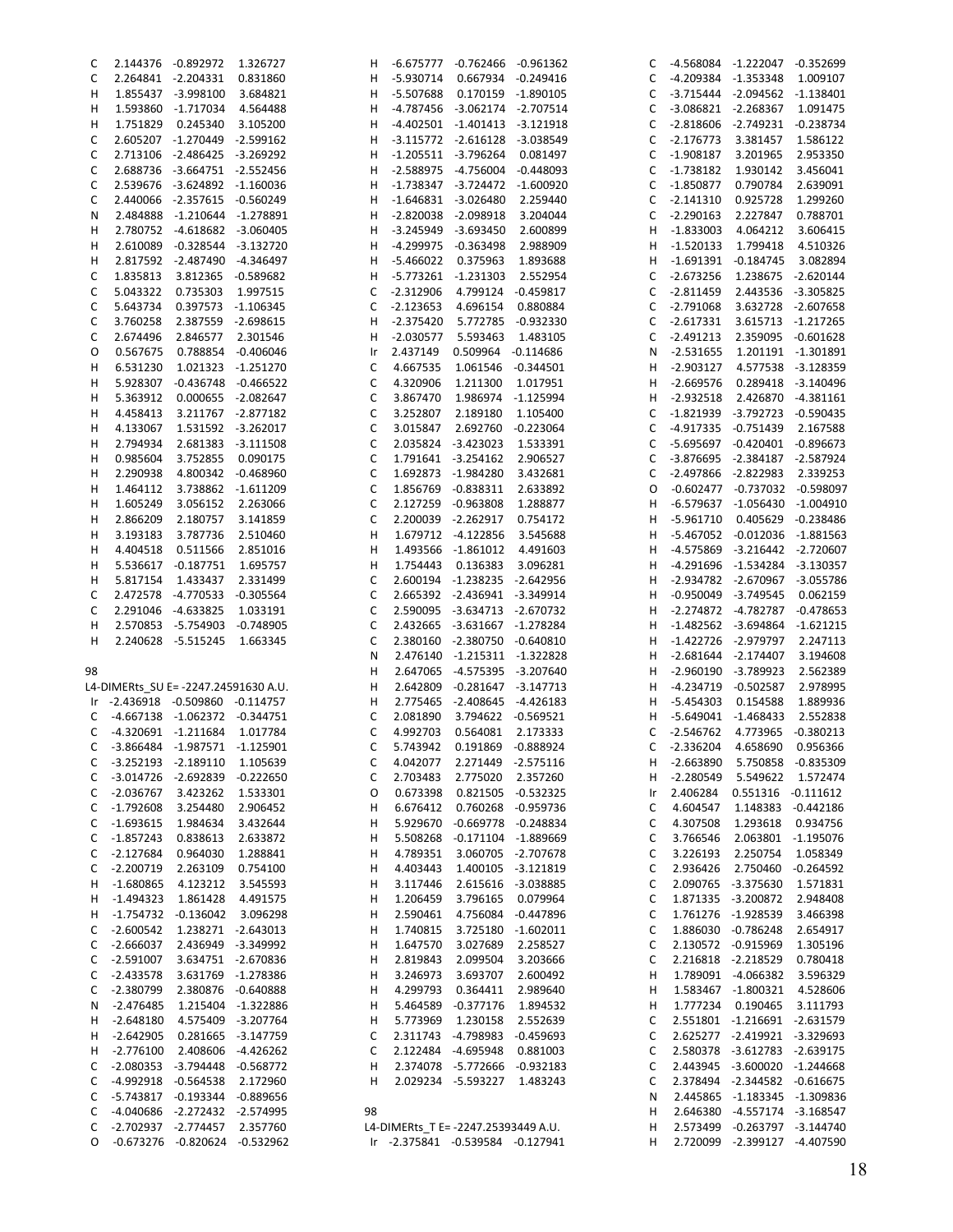| C  | 1.964113                          | 3.829544 -0.574899                  |                    | H  |             | -5.407798 -2.155845 2.455870       |                    | C  |   |             | 2.722695 -0.986629 -2.613928  |                    |
|----|-----------------------------------|-------------------------------------|--------------------|----|-------------|------------------------------------|--------------------|----|---|-------------|-------------------------------|--------------------|
| C  | 5.031122                          | 0.659033 2.065999                   |                    | C  | $-3.200464$ | 4.463072 -0.688234                 |                    | C  |   |             | 3.004204 -2.157678 -3.312708  |                    |
| C  | 5.675525                          | 0.297916 -1.026030                  |                    | C  | -3.041485   | 4.468327                           | 0.660356           | C  |   |             | 3.154800 -3.344663 -2.625509  |                    |
| C  | 3.883704                          | 2.346021 -2.650903                  |                    | н  | $-3.441488$ |                                    | 5.378751 -1.216050 | C  |   |             | 3.012698 -3.358194 -1.232319  |                    |
| C  | 2.714975                          | 2.833723 2.327928                   |                    |    | $-3.150596$ | 5.395515                           | 1.212497           | C  |   |             | 2.733482 -2.132565 -0.602153  |                    |
|    |                                   |                                     |                    | н  |             |                                    |                    |    |   |             |                               |                    |
| O  | 0.604896                          | 0.858354 -0.418435                  |                    | Ir | 2.268528    | 0.737770 -0.049063                 |                    | N  |   |             | 2.597972 -0.972758 -1.291383  |                    |
| н  | 6.584390                          | 0.892763 -1.159075                  |                    | С  | 4.211297    | 1.796985 -0.378950                 |                    | н  |   |             | 3.381304 -4.262718 -3.156735  |                    |
| н  |                                   | 5.923173 -0.542990 -0.379488        |                    | C  | 3.898420    | 1.839312                           | 1.013095           | н  |   |             | 2.591218 -0.042173 -3.126547  |                    |
| н  |                                   | 5.398130 -0.094070 -2.005091        |                    | C  | 3.202891    | 2.550112 -1.097894                 |                    | н  |   |             | 3.102736 -2.117623 -4.389779  |                    |
| н  | 4.603953                          | 3.153964 -2.815214                  |                    | С  | 2.649871    | 2.548094                           | 1.166359           | C  |   | 1.091396    | 3.812359 -0.547801            |                    |
| н  |                                   | 4.248587 1.481071 -3.205568         |                    | C  |             | 2.243922 2.996306 -0.145009        |                    | C  |   | 4.807644    | 1.342787                      | 2.005150           |
|    |                                   |                                     |                    |    |             |                                    |                    |    |   |             |                               |                    |
| н  | 2.933950                          | 2.661170 -3.083769                  |                    | C  |             | 2.726914 -3.273354                 | 1.386269           | C  |   | 5.441797    | 1.119757 -1.093165            |                    |
| н  | 1.083729                          | 3.770833 0.065904                   |                    | C  |             | 2.514744 -3.223178                 | 2.773523           | C  |   | 3.245435    | 2.789734 -2.673301            |                    |
| н  | 2.433664                          | 4.804015 -0.408694                  |                    | С  |             | 2.195480 -2.022768                 | 3.372491           | C  |   | 2.105907    | 3.028943                      | 2.330245           |
| н  | 1.635373                          | 3.790048 -1.612788                  |                    | C  |             | 2.101862 -0.829095                 | 2.635429           | 0  |   | 0.296743    | 0.599755                      | $-0.292974$        |
| н  | 1.655167                          | 3.081311 2.263855                   |                    | С  |             | 2.324653 -0.829340                 | 1.273135           | н  |   | 6.226118    | 1.875279 -1.200885            |                    |
| н  |                                   | 2.157363                            |                    | C  |             | 2.625761 -2.066326                 | 0.668790           | н  |   | 5.837352    | 0.319409                      | $-0.469047$        |
|    | 2.861019                          |                                     | 3.169154           |    |             |                                    |                    |    |   |             |                               |                    |
| н  | 3.261165                          | 3.754812 2.555305                   |                    | н  |             | 2.602078 -4.126358                 | 3.366889           | н  |   | 5.243153    |                               | 0.712160 -2.084880 |
| н  | 4.371024                          | 0.454064 2.907836                   |                    | Н  |             | 2.023966 -1.992558                 | 4.443006           | н  |   | 3.754423    |                               | 3.744610 -2.840324 |
| н  |                                   | 5.503693 -0.277530 1.773016         |                    | н  |             | 1.847232 0.085222                  | 3.159544           | н  |   | 3.793780    |                               | 2.037928 -3.241377 |
| н  |                                   | 5.817816  1.335594  2.414153        |                    | C  |             | 2.708211 -0.810130 -2.672749       |                    | н  |   | 2.241865    |                               | 2.877521 -3.090558 |
| C  |                                   | 2.358112 -4.762627 -0.414978        |                    | С  |             | 2.996522 -1.931950 -3.445523       |                    | н  |   | 0.255306    | 3.550960                      | 0.101934           |
|    |                                   | 2.190238 -4.652047                  |                    |    |             |                                    |                    |    |   |             | 4.864258                      |                    |
| C  |                                   |                                     | 0.927992           | C  |             | 3.176777 -3.155707 -2.834276       |                    | н  |   | 1.334496    |                               | $-0.368787$        |
| н  |                                   | 2.431493 -5.738848 -0.880663        |                    | С  |             | 3.057556 -3.255715 -1.442629       |                    | н  |   | 0.765761    | 3.716303                      | $-1.583147$        |
| н  |                                   | 2.125780 -5.545972 1.539005         |                    | C  |             | 2.770739 -2.074938 -0.734288       |                    | н  |   | 1.015902    | 3.026270                      | 2.294546           |
|    |                                   |                                     |                    | N  |             | 2.605262 -0.877203 -1.349560       |                    | н  |   | 2.425494    | 2.418931                      | 3.174059           |
| 98 |                                   |                                     |                    | Н  |             | 3.408913 -4.036038 -3.423746       |                    | н  |   | 2.431144    | 4.054570                      | 2.532486           |
|    | L4-DIMER S E= -2247.29294952 A.U. |                                     |                    | н  | 2.553088    | 0.160831 -3.125457                 |                    | н  |   | 4.230679    | 1.050115                      | 2.881322           |
|    |                                   |                                     |                    |    |             |                                    |                    |    |   |             |                               |                    |
|    | Ir -2.268516 -0.737765 -0.049059  |                                     |                    | н  |             | 3.076123 -1.825290 -4.519632       |                    | н  |   | 5.414619    | 0.490101                      | 1.703394           |
| C  |                                   | -4.211287 -1.796985 -0.378928       |                    | С  | 1.042511    | 3.825294 -0.419202                 |                    | н  |   | 5.486241    | 2.148107                      | 2.303113           |
| C  | -3.898393 -1.839328               |                                     | 1.013112           | С  | 4.758530    | 1.342638                           | 2.116505           | C  |   |             | 3.124800 -4.518968            | $-0.402949$        |
| C  |                                   | -3.202886 -2.550100 -1.097893       |                    | C  | 5.443896    | 1.220330 -0.978971                 |                    | C  |   |             | 2.946316 -4.438515            | 0.940889           |
| C  |                                   | -2.649838 -2.548104 1.166351        |                    | C  | 3.253230    | 2.913508 -2.539260                 |                    | н  |   |             | 3.359165 -5.468986            | $-0.869506$        |
| C  |                                   | -2.243903 -2.996302 -0.145026       |                    | С  | 2.019266    | 2.960614 2.448786                  |                    | н  |   |             | 3.033734 -5.331172            | 1.550810           |
|    |                                   |                                     |                    |    |             |                                    |                    |    |   |             |                               |                    |
| C  | -2.726946 3.273354                |                                     | 1.386267           | O  | 0.296905    |                                    | 0.579422 -0.183182 | Ir |   |             | -2.256986 -0.722814 -0.102204 |                    |
| C  | $-2.514771$                       | 3.223183                            | 2.773520           | н  | 6.212403    |                                    | 1.995594 -1.055660 | C  |   |             | -4.231732 -1.740748 -0.492378 |                    |
| C  | $-2.195493$                       | 2.022778                            | 3.372489           | Н  | 5.848824    |                                    | 0.412115 -0.371226 | C  |   |             | -3.938949 -1.822848           | 0.900568           |
| C  | $-2.101865$                       | 0.829105                            | 2.635429           | Н  | 5.267433    |                                    | 0.835098 -1.983658 | C  |   |             | -3.221386 -2.479765 -1.218888 |                    |
| С  | $-2.324660$                       | 0.829345                            | 1.273136           | н  | 3.765140    |                                    | 3.873828 -2.659860 | C  |   |             | -2.704982 -2.560134           | 1.052143           |
| C  |                                   | -2.625782 2.066327                  | 0.668789           | н  | 3.813948    |                                    | 2.184290 -3.124305 | C  |   |             | -2.281228 -2.969618           | $-0.264230$        |
|    |                                   |                                     |                    |    |             |                                    |                    |    |   |             |                               |                    |
| H  | $-2.602113$                       | 4.126364                            | 3.366885           | Н  | 2.258401    |                                    | 3.018083 -2.973315 | C  |   | $-2.639713$ | 3.196679                      | 1.587270           |
| H  | $-2.023975$                       | 1.992572                            | 4.443003           | Н  | 0.198517    |                                    | 3.518988  0.200411 | C  |   | $-2.411714$ | 3.057084                      | 2.965687           |
| H. | $-1.847223 - 0.085209$            |                                     | 3.159545           | н  | 1.258277    |                                    | 4.873140 -0.188514 | C  |   | $-2.104856$ | 1.816986                      | 3.484588           |
| C  | $-2.708222$                       | 0.810125 -2.672748                  |                    | н  | 0.741360    |                                    | 3.768939 -1.464807 | C  |   | $-2.035970$ | 0.670576                      | 2.673228           |
| C  |                                   | -2.996547  1.931941  -3.445523      |                    | н  | 0.930602    | 2.958374                           | 2.385962           | C  |   | $-2.273743$ | 0.760466                      | 1.317170           |
|    | C -3.176817 3.155696 -2.834278    |                                     |                    | H  | 2.317609    | 2.312114 3.271697                  |                    |    |   |             | C -2.564194 2.035608 0.794598 |                    |
|    |                                   |                                     |                    |    |             |                                    |                    |    |   |             |                               |                    |
| C  | $-3.057595$                       | 3.255707 -1.442630                  |                    | н  |             | 2.337515 3.976022                  | 2.706353           |    | H | $-2.478456$ | 3.922606                      | 3.615213           |
| C  |                                   | -2.770764 2.074935 -0.734288        |                    | н  | 4.173974    | 1.003578                           | 2.970692           |    | H | $-1.922188$ | 1.717157                      | 4.548998           |
| N  | $-2.605274$                       |                                     | 0.877201 -1.349560 | Н  | 5.395610    | 0.519088                           | 1.796745           |    | H | -1.786759   | $-0.277431$                   | 3.135766           |
| H  | $-3.408963$                       |                                     | 4.036024 -3.423749 | н  | 5.407824    | 2.155812                           | 2.455859           | C  |   | $-2.722652$ |                               | 0.986631 -2.613940 |
| H, |                                   | -2.553089 -0.160834 -3.125456       |                    | C  |             | 3.200413 -4.463080 -0.688230       |                    | C  |   | $-3.004153$ | 2.157680 -3.312723            |                    |
|    |                                   |                                     |                    |    |             |                                    |                    |    |   |             |                               |                    |
| H  | -3.076148                         | 1.825279 -4.519632                  |                    | С  |             | 3.041437 -4.468330 0.660360        |                    | C  |   | -3.154764   |                               | 3.344663 -2.625526 |
| C  |                                   | $-1.042492$ $-3.825283$ $-0.419242$ |                    | Н  |             | 3.441426 -5.378763 -1.216046       |                    | C  |   | $-3.012687$ | 3.358194 -1.232334            |                    |
| C  |                                   | -4.758493 -1.342671 2.116537        |                    | н  |             | 3.150540 -5.395519                 | 1.212502           | С  |   | $-2.733477$ |                               | 2.132566 -0.602164 |
| C  |                                   | -5.443902 -1.220341 -0.978926       |                    |    |             |                                    |                    | N  |   | $-2.597952$ |                               | 0.972759 -1.291392 |
| C  |                                   | -3.253247 -2.913485 -2.539261       |                    | 98 |             |                                    |                    | H  |   | $-3.381263$ |                               | 4.262718 -3.156756 |
| C  |                                   | -2.019206 -2.960628 2.448765        |                    |    |             | L4-DIMER SU E= -2247.29623974 A.U. |                    |    | H | $-2.591165$ |                               | 0.042175 -3.126557 |
|    |                                   |                                     |                    |    |             |                                    |                    |    |   |             |                               |                    |
| O  |                                   | $-0.296898$ $-0.579420$ $-0.183181$ |                    | Ir |             | 2.256988  0.722816  -0.102199      |                    | н  |   | $-3.102667$ |                               | 2.117624 -4.389796 |
| H  |                                   | -6.212397 -1.995616 -1.055614       |                    | C  |             | 4.231739 1.740747 -0.492359        |                    | C  |   |             | -1.091383 -3.812353 -0.547826 |                    |
| H  |                                   | -5.848835 -0.412138 -0.371168       |                    | С  |             | 3.938951 1.822837 0.900587         |                    | C  |   |             | -4.807649 -1.342808           | 2.005131           |
| H  |                                   | -5.267458 -0.835094 -1.983612       |                    | С  |             | 3.221397 2.479770 -1.218868        |                    | C  |   |             | -5.441789 -1.119757 -1.093185 |                    |
| Н. |                                   | -3.765165 -3.873801 -2.659860       |                    | С  | 2.704985    | 2.560127 1.052163                  |                    | C  |   |             | -3.245419 -2.789718 -2.673324 |                    |
|    |                                   | -3.813969 -2.184260 -3.124294       |                    | C  | 2.281236    | 2.969619 -0.264208                 |                    | C  |   |             | -2.105906 -3.028954           | 2.330225           |
| H  |                                   |                                     |                    |    |             |                                    |                    |    |   |             |                               |                    |
| H  |                                   | -2.258425 -3.018063 -2.973332       |                    | С  |             | 2.639678 -3.196680                 | 1.587278           | O  |   |             | -0.296735 -0.599752 -0.292942 |                    |
| H  |                                   | -0.198488 -3.518970 0.200354        |                    | С  |             | 2.411657 -3.057084 2.965692        |                    |    | H |             | -6.226106 -1.875282 -1.200918 |                    |
| H  |                                   | -1.258247 -4.873130 -0.188548       |                    | С  |             | 2.104795 -1.816985 3.484589        |                    | H  |   |             | -5.837352 -0.319419           | $-0.469060$        |
| H  |                                   | $-0.741363$ $-3.768927$ $-1.464852$ |                    | С  |             | 2.035928 -0.670575 2.673229        |                    |    | H |             | -5.243142 -0.712148 -2.084893 |                    |
| Н. |                                   | $-0.930543$ $-2.958367$             | 2.385925           | C  |             | 2.273724 -0.760464                 | 1.317175           |    | H |             | -3.754410 -3.744591 -2.840357 |                    |
|    |                                   | -2.317549 -2.312142                 | 3.271687           | С  |             | 2.564176 -2.035607 0.794606        |                    |    | H |             | -3.793758 -2.037906 -3.241397 |                    |
| H  |                                   |                                     |                    |    |             |                                    |                    |    |   |             |                               |                    |
| Н. |                                   | -2.337434 -3.976044                 | 2.706326           | н  |             | 2.478382 -3.922608                 | 3.615217           |    | H |             | -2.241848 -2.877506 -3.090577 |                    |
| н  |                                   | -4.173932 -1.003643 2.970732        |                    | н  |             | 1.922107 -1.717158 4.548996        |                    |    | H |             | $-0.255299$ $-3.550962$       | 0.101922           |
| H  |                                   | -5.395562 -0.519104 1.796799        |                    | н  |             | 1.786709 0.277433                  | 3.135763           |    | H |             | -1.334483 -4.864254 -0.368830 |                    |
|    |                                   |                                     |                    |    |             |                                    |                    |    |   |             |                               |                    |